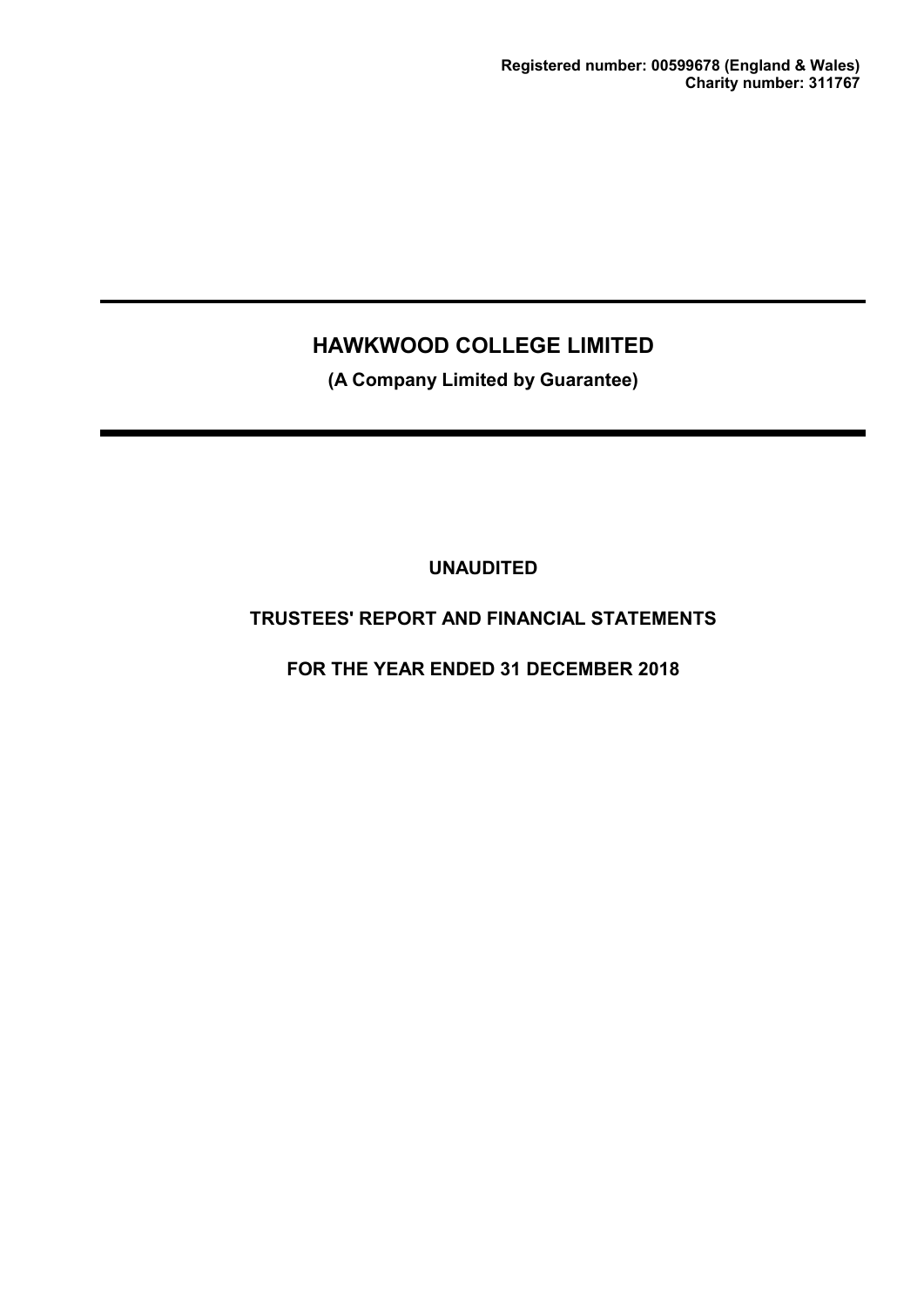# **(A Company Limited by Guarantee)**

# **CONTENTS**

|                                                                                | Page      |
|--------------------------------------------------------------------------------|-----------|
| Reference and Administrative Details of the Charity, its Trustees and Advisers | 1         |
| <b>Chairman's Statement</b>                                                    | 2         |
| <b>Trustees' Report</b>                                                        | $3 - 16$  |
| <b>Independent Examiner's Report</b>                                           | $17 - 18$ |
| <b>Statement of Financial Activities</b>                                       | 19        |
| <b>Balance Sheet</b>                                                           | $20 - 21$ |
| <b>Statement of Cash Flows</b>                                                 | 22        |
| <b>Notes to the Financial Statements</b>                                       | $23 - 40$ |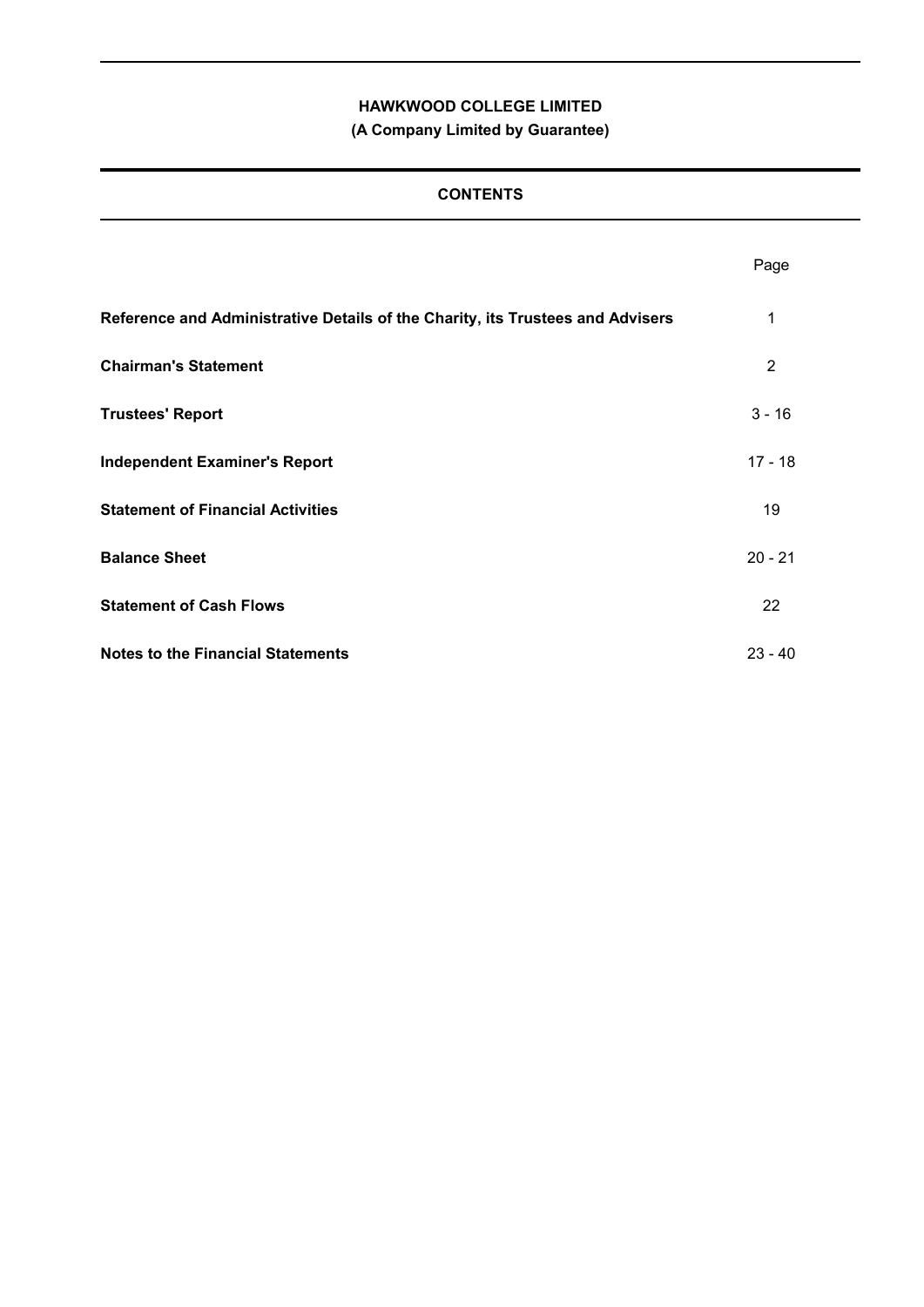### **(A Company Limited by Guarantee)**

### **REFERENCE AND ADMINISTRATIVE DETAILS OF THE COMPANY, ITS TRUSTEES AND ADVISERS FOR THE YEAR ENDED 31 DECEMBER 2018**

# **Trustees**

Dr T Bentley, Chair (resigned 25 June 2018) Prof G Henderson A Iversen J Lane D Leah (resigned 25 June 2018) R Mortlock C O'Malley G Perry (resigned 25 June 2018) P Boniface, Chair (appointed Chair 25 June 2018) L Emerson (appointed 25 June 2018) D Elford (appointed 25 June 2018)

#### **Company registered number**

00599678 (England & Wales)

#### **Charity registered number**

311767

### **Registered office**

Painswick Old Road, Stroud, Stroud, Gloucestershire, GL6 7QW

#### **Company secretary**

A Carey

#### **Chief Executive**

A Carey

#### **Senior management team**

A Carey, Chief Executive R Mason, Finance Manager (resigned August 2018) J Clark, Business Development Manager (resigned June 2018) K Lloyd - Nunn, Programme and Communications Manager (appointed March 2018) D Edwards, General Manager & Venue Hire (appointed June 2018) E Armstrong, Finance Manager (appointed June 2018) B Jarman, Estate Manager

## **Accountants**

Randall & Payne LLP, Chargrove House, Shurdington Road, Shurdington, Cheltenham, Gloucestershire, GL51 4GA

## **Bankers**

Lloyds Bank Plc, Stroud, Gloucestershire, GL5 3BD

Triodos Bank NV, 11 The Promenade, Bristol, BS8 3NN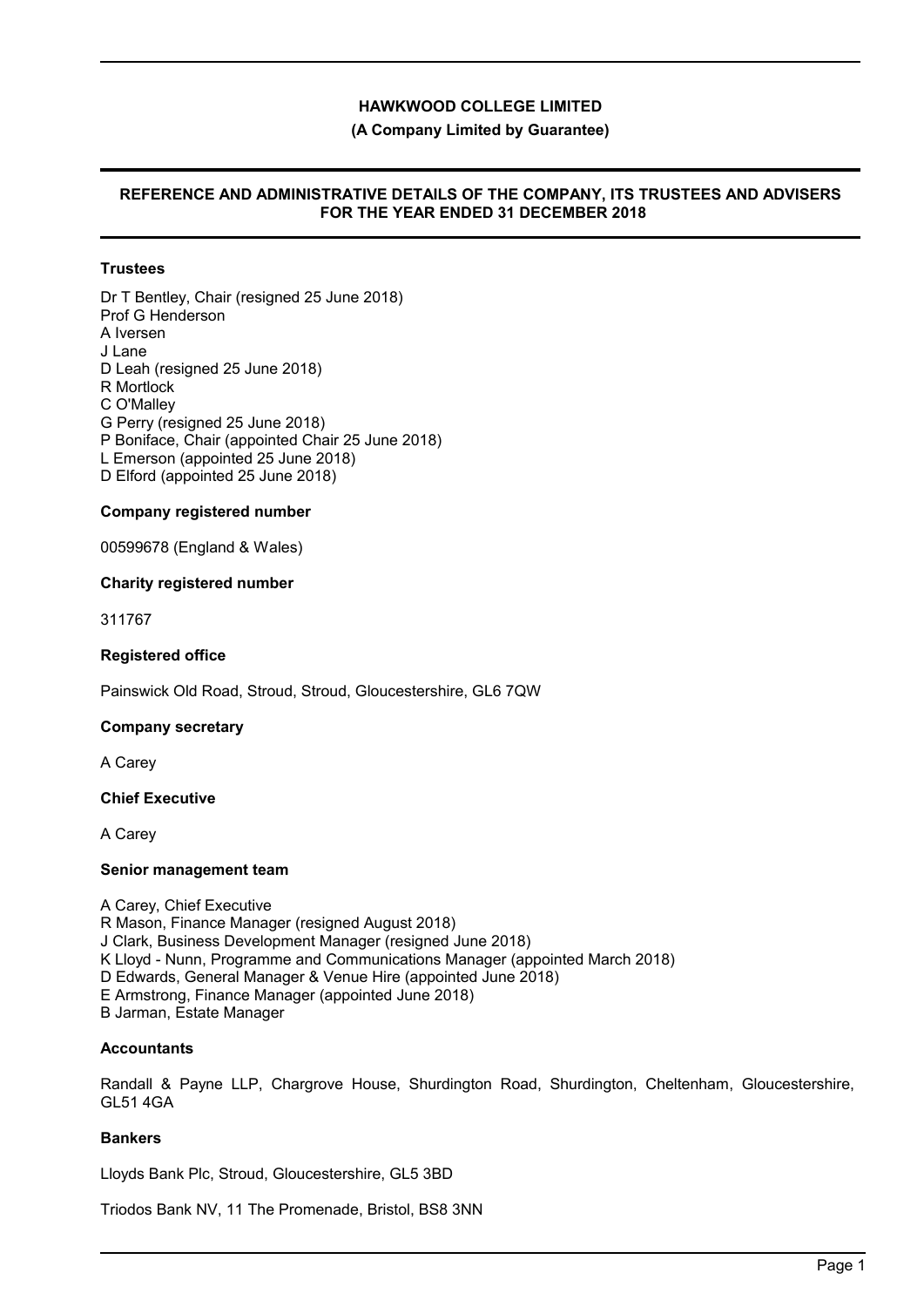#### **(A Company Limited by Guarantee)**

#### **CHAIRMAN'S STATEMENT FOR THE YEAR ENDED 31 DECEMBER 2018**

The chairman presents his statement for the period.

Welcome from Paul Boniface, Chair of Trustees and Alicia Carey Chief Executive.

It is with pleasure that we share with you in this report our achievements and impact in 2018. The many strands of Hawkwood's work including our courses, residencies, events and community work are only made possible by our dedicated and extensive network of supporters and we'd like to extend a heartfelt thanks to everyone who makes our work possible.

In 2018 Hawkwood reached significant numbers of people, invested in the building and received generous volunteer time. Alongside this we worked hard to develop work with national partners and welcomed new businesses to use our facilities. The team worked extremely hard and the positive financial result is a testament to that dedication from all the staff at Hawkwood and a fitting way to celebrate our 70th anniversary.

We are fortunate to have knowledgeable and inspirational course tutors to lead our education programme and we work with many creative partners who make our residency programmes thrive. We would especially like to extend our grateful thanks to the Francis W Reckitt Arts Trust who so very generously support us with funding to welcome exceptional artists to create work here.

We have a group of hard working volunteers who maintain our land and help us at events and in 2018 we were overjoyed by the financial support we received from those who generously donated funds to help us achieve our work.

In June, we said a fond farewell to Dr Trevor Bentley, former Chair of Trustees and Deborah Leah, Trustee, whose wisdom and knowledge has guided Hawkwood for many years. We would also like to thank all the Trustees who give their time to advise on and support us with our future developments.

We look forward to meeting many of you over the coming year.

Name Paul Boniface Name Alicia Carey

Chairman Chairman Chairman Chief Executive

Date **Date Date Date Date Date Date**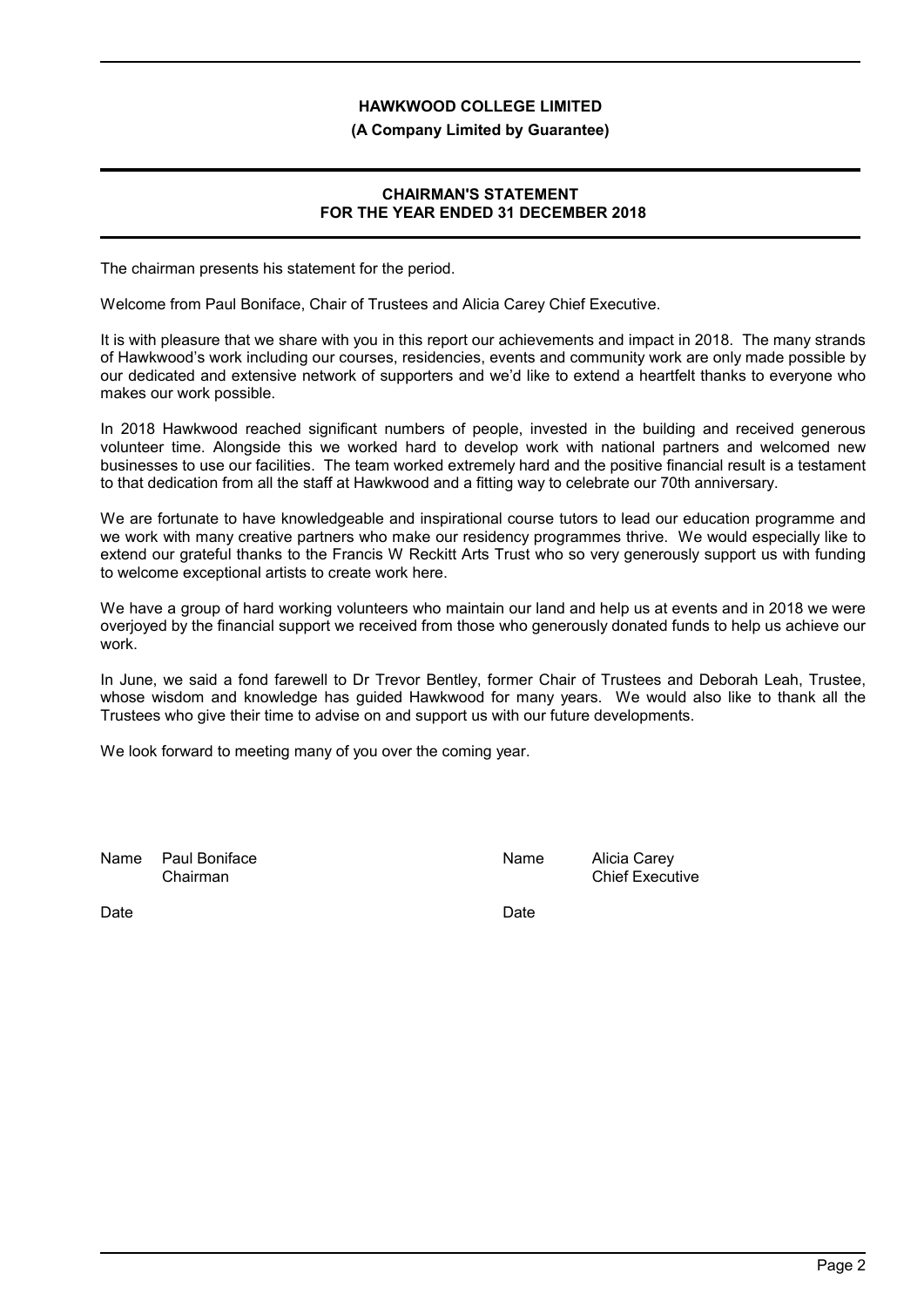### **(A Company Limited by Guarantee)**

### **TRUSTEES' REPORT FOR THE YEAR ENDED 31 DECEMBER 2018**

The Trustees present their annual report together with the financial statements for the year 1 January 2018 to 31 December 2018. The Trustees confirm that the Annual Report and financial statements of the company comply with the current statutory requirements, the requirements of the company's governing document and the provisions of the Statement of Recommended Practice (SORP), applicable to charities preparing their accounts in accordance with the Financial Reporting Standard applicable in the UK and Republic of Ireland (FRS 102) (effective 1 January 2015) as amended by Update Bulletin 1 (effective 1 January 2015).

Since the Company qualifies as small under section 383, the strategic report required of medium and large companies under The Companies Act 2006 (Strategic Report and Director's Report) Regulations 2013 is not required.

### **Objectives and Activities**

### **Policies and objectives**

In setting objectives and planning for activities, the Trustees have given due consideration to general guidance published by the Charity Commission relating to public benefit.

Please see the review of activities within achievements and performance, below, for further details regarding the activities undertaken to further the charity's purposes for the public benefit.

#### **Strategies for achieving objectives**

Founded in 1948, Hawkwood is an independent residential centre for education. With the benefits of lifelong learning increasingly recognised by individuals, as well as popular longer term vocational training, Hawkwood as an independent learning centre is growing and developing its reach. Today Hawkwood offers a broad educational course offering in the areas of arts, music, sustainability and well being, as well as a vibrant funded artist residency programme. It also offers its facilities to other organisations for their training.

Hawkwood aims to provide an educational programme within a sustainable environment that encourages people to develop their full potential. We believe in supporting creative endeavour and encouraging people to make a considered difference to today's society and to our future. Our place provides an ethical, peaceful and creative environment to enable individuals and organisations to grow and develop.

Hawkwood meets its objectives by running and hosting educational courses – planning courses six months to 2 or 3 years in advance and working with other organisations on the forward planning of their courses and training events held at Hawkwood.

## **Activities for achieving objectives**

The Hawkwood courses are open to all adult members of the public, providing residential learning facilities, with accommodation for up to 48 participants on site and dining for up to 100. Occasional festivals welcome up to 1,000 visitors. Most courses are short courses, of less than one week duration. Residential courses allow for intense study as well as social interaction with other group members. Non residential places on courses are offered for those living locally. Participants come from all over the UK and some travel internationally. Approximately 75% of participants attend residentially, coming to enjoy not only the course, the college and the grounds, but also the Cotswolds, and Stroud's beautiful surroundings. Approximately one quarter of students attend on a non residential basis from the locality or region.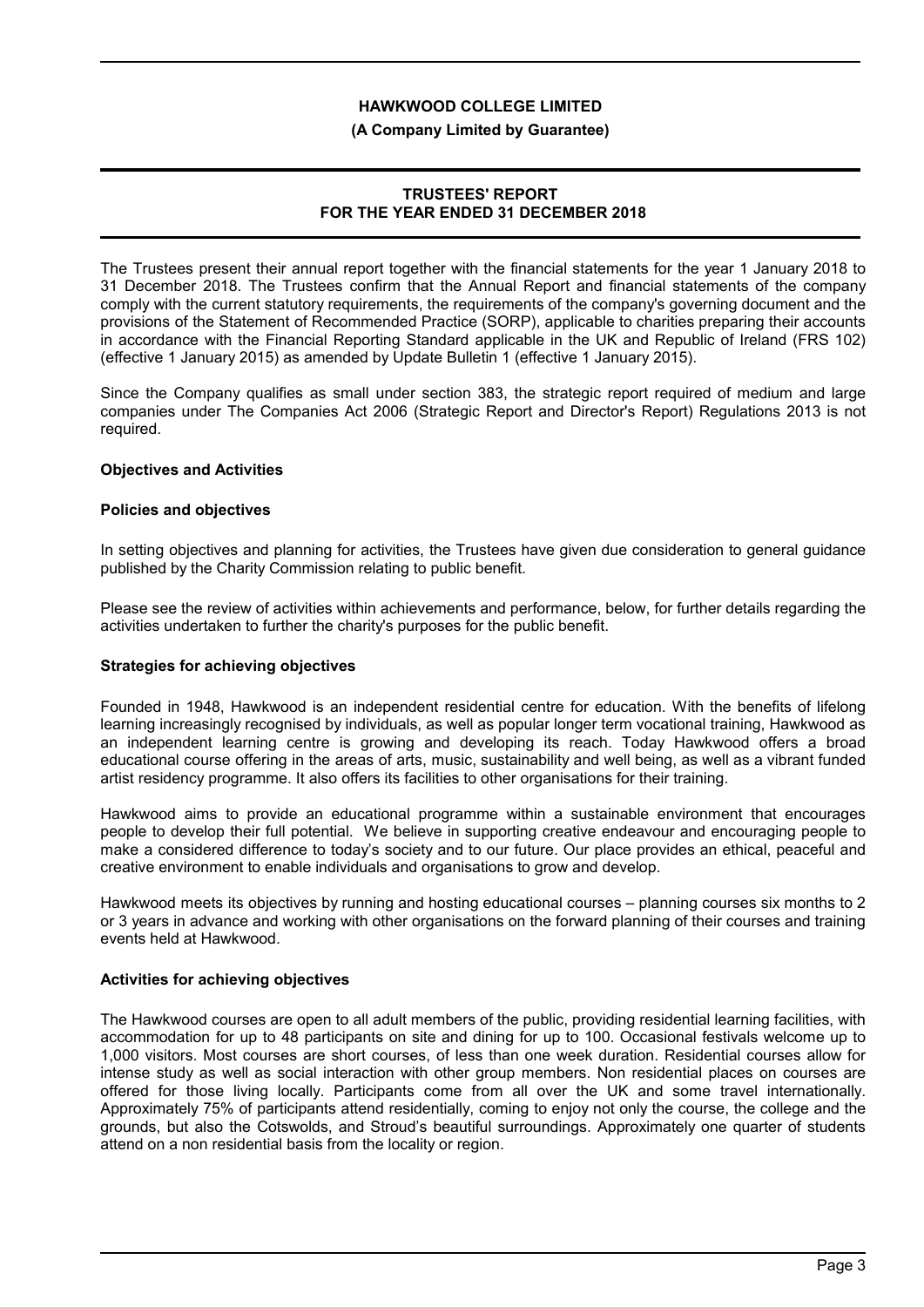### **(A Company Limited by Guarantee)**

### **TRUSTEES' REPORT (continued) FOR THE YEAR ENDED 31 DECEMBER 2018**

In addition to residential courses, Hawkwood offers many one day courses, public talks, films and concerts. These are a particular attraction for the local community. Hawkwood's annual May Day Festival attracts over 1,000 visitors, mostly from Gloucestershire, coming to find out about our work, or simply to have an enjoyable day out with the family.

Hawkwood endeavours to make its courses, residencies, events and facilities available to as wide an audience as possible. This naturally has to have a many pronged approach, from the type of course offerings, to subject interests, mobility and other accessibility considerations, to helping those who can't afford to come with bursary support through the Eileen Nesfield Cookson bursary fund.

The beautiful estate occupies 42 acres of land within an Area of Outstanding Natural Beauty (AONB). Twenty acres are leased to Stroud Community Agriculture, a community supported agriculture collective which ensures a sustainable organic approach to land management. The remainder of the land includes mixed woodland, mature landscaping, a walled garden, orchard, beehives and a natural spring. An award winning ecological waste water treatment system comprising ponds and wetlands manages all household output. We have an open policy to our grounds and gardens and welcome the public to come and enjoy the estate.

### **Achievements and performance**

### **Key financial performance indicators**

The Board is working towards implementing a clear set of KPIs to include fundraising performance against targets, occupancy levels of the facility, number of courses and venue hire bookings against targets as well as qualitative feedback. This is in addition to the standard financial information that is provided to the Board each quarter which includes performance against budget, previous year comparison and finance projections to year end.

In 2018, we:

- exceeded our fundraising target of £70,000.
- we met our occupancy target levels of 55%.
- we exceeded our venue hire bookings target.
- we exceeded our budget on our Hawkwood courses.
- we did not generate the overall surplus we had planned for due to some additional unexpected costs.

# **Review of activities**

#### **The 2018 Hawkwood Programme**

Inspired by the interest and response to our recent events programme, we have redefined Hawkwood as a Centre for Future Thinking. We believe we can make a positive difference and contribution to today's society by addressing pressing issues of our time, including economics, consumption, the environment, the arts and social issues such as inequality and ageing through educational courses and a series of discussions and debates.

*"Not just a place people come to learn, but a source of ideas, challenging dialogue, art and artistry, new understandings, personal growth, and human development."* Trevor Bentley, former Chair of Trustees.

Throughout 2018 we increased our focus on working in three key areas – A Place to Grow, A Place to Create and A Place for Conversation. Hawkwood provides a safe environment for people to learn and experiment with new ideas, learn new skills whilst also supporting local as well as global initiatives.

A very important emphasis with all our projects and activities is the consideration of environmental factors. Hawkwood has been striving since its founding days to work sustainably within the environment and now actively seek partnerships with other organisations to deliver educational environmental and resilience trainings as part of our educational programme.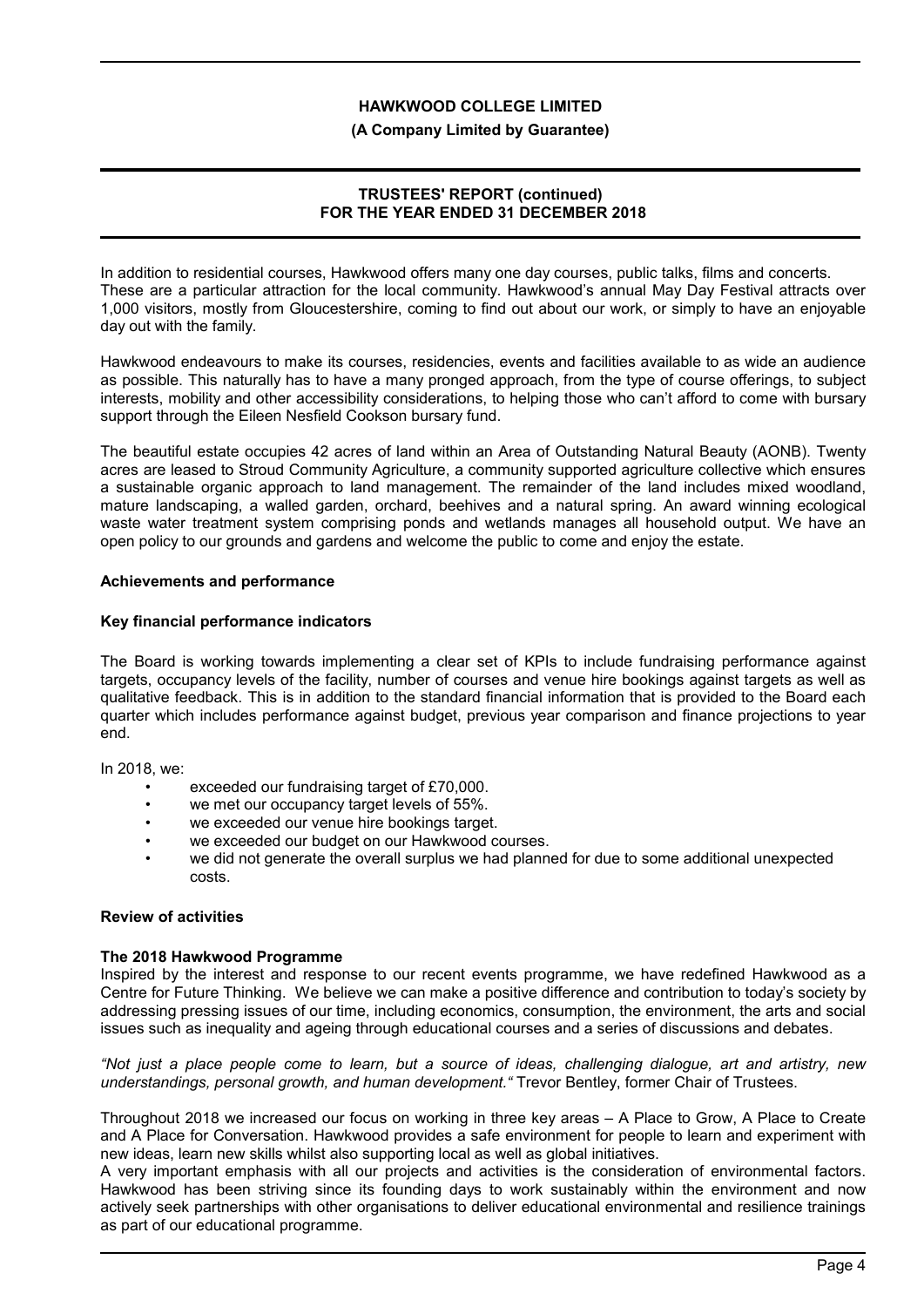#### **(A Company Limited by Guarantee)**

## **TRUSTEES' REPORT (continued) FOR THE YEAR ENDED 31 DECEMBER 2018**

Key to our success in 2018 was working with a variety of partners and in a variety of ways.

### **A Place to Grow: Hawkwood Educational Courses**

*"Loved it. What a magical and nurturing place full of wonderful souls and good energy. The course was magnificent too – can't fault it. I'll be back for sure."* Writing course participant.

Hawkwood provides an inviting environment for people to learn and experiment with ideas and learn new skills whilst also supporting local, national and global initiatives. We provide a specially curated programme of courses inspired by future thinking, music, arts & crafts and well-being as well as exceptional opportunities for artists and social entrepreneurs through our residency programmes and evening events including talks, discussions, conversation hubs and films. Inspired by the interest and response to our recent events programme, we have redefined Hawkwood as a Centre for Future Thinking. We believe we can make a positive difference and contribution to today's society by addressing pressing issues of our time, including economics, consumption, the environment, the arts and social issues such as inequality and ageing through our activities. The Hawkwood courses have thrived in 2018 and we have welcomed 1642 people to attend anything from a one-day course through to weekend residential, retreats and longer training courses. The course programme content ranges from a successful programme of heritage crafts including blacksmithing and sculpting, to contemporary textiles, painting, music making, leadership, philosophy, communication and life skills.

*"Really lovely, and wonderful to come across a place so environmentally attuned and productive. Loved the gardens and grounds."* - Participant on Eric Whitacre's choral world course led by Gavin Carr.

Hawkwood is now attracting international attention for its work. Although the majority of our visitors and Participants are UK based, in 2018 we also welcomed people from all over the world including Australia, Belgium, Canada, China, Cyprus, Denmark, Estonia, France, Germany, The Netherlands, India, Israel, Italy, Japan, Mexico, New Zealand, Norway, Poland, Portugal, Saudi Arabia, Singapore, Spain, Sweden, Switzerland, Russia and the USA.

2018 also saw many firsts! It was the first time Hawkwood collaborated with the renowned classical music group Genesis Sixteen, conducted by Harry Christopher where we welcomed 20 young singers to work on new compositions by some of the most exceptional composers in the UK including Sir James MacMillan. The summer at Hawkwood was full of singing, dancing and music-making. It was also the first time that Hawkwood worked with The Bournemouth Symphony Orchestra on their inaugural strings residential course celebrating their 150th anniversary and our 70th anniversary, which proved hugely popular. The music summer school also included a fully booked choral weekend with Gavin Carr and an intense guitar masterclass with chart-topping Craig Ogden. All courses gave a concert of exceptional quality during their stay, raising money for the Eileen Nesfield-Cookson bursary fund. Alongside our regular training programmes with Chloe Goodchild (singer) and Richard Olivier of Olivier Mythodrama (leadership coach), we welcomed Miki Kashtan who flew in from the US for a rare visit to lead a training programme for 30 people on Non Violent Communication and working for transformation. This benefitted an international audience as well as local community activists.

#### **A Place to Create: The Hawkwood Artist Residency Programme**

*"It is completely invaluable. We are so looked after here. There is a major thing around having physical space to create in as well as having support from the whole staff team who are brilliant. They are hugely engaged with what we are doing and really understand what artists need and what I as a producer need. I cannot speak more highly of this place - there really is nowhere else like it in the rest of the country - no one doing it in the way these guys are doing it."* Emma Bettridge, Bristol Old Vic, Ferment Producer*.*

In 2018 we embedded our Artist Residency Programme (which was launched in late 2016) into our core work at Hawkwood. The programme provides artists with free board and lodging and studio space in which to create work. Supported financially by both The F W Reckitt Arts Trust and Hawkwood, it has proved hugely successful, both for individual artists and organisational partners. It is a pleasure to see artists in residence at Hawkwood able to carry out concentrated work over several days, either alone or in collaboration, free of the worries of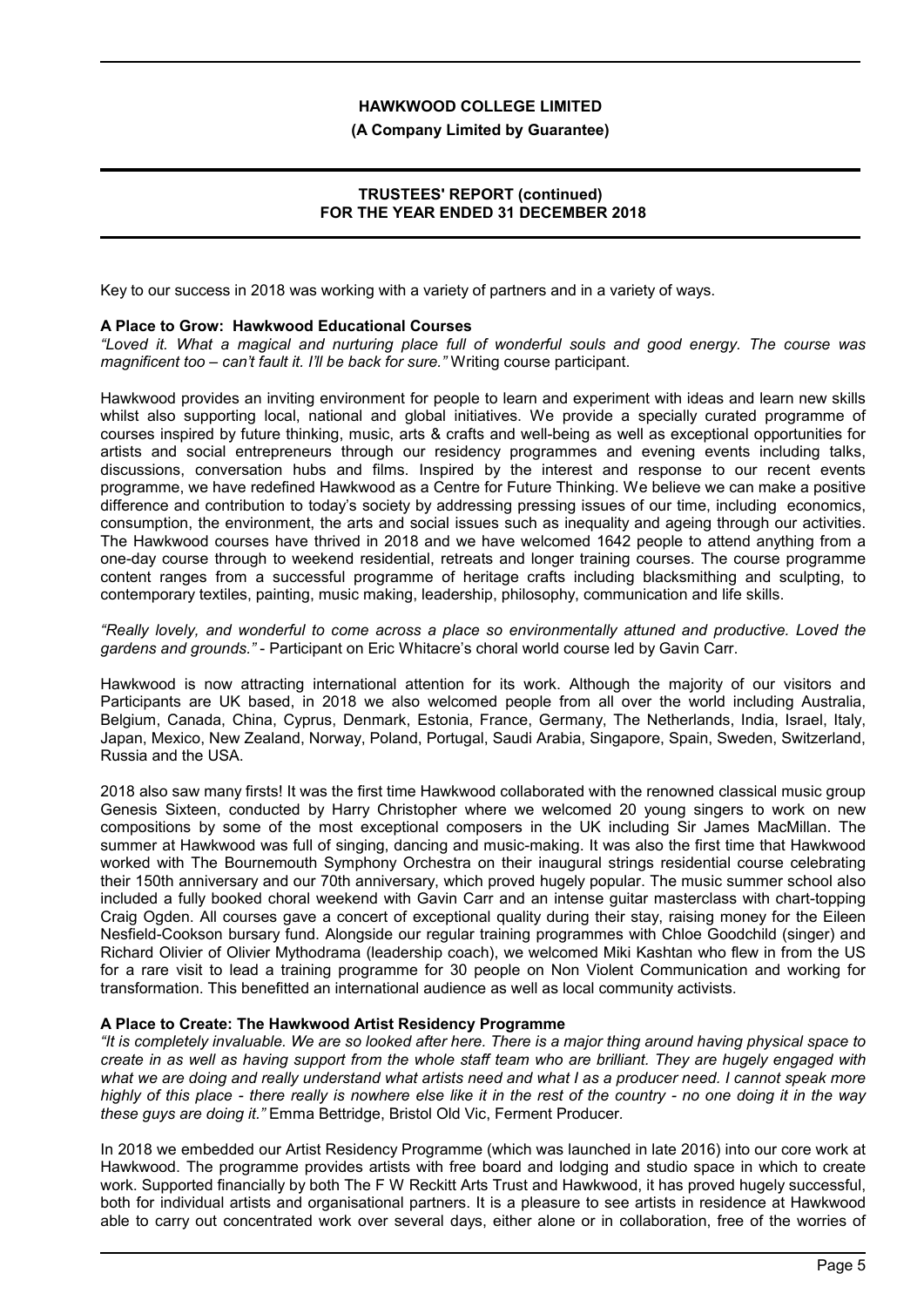#### **(A Company Limited by Guarantee)**

### **TRUSTEES' REPORT (continued) FOR THE YEAR ENDED 31 DECEMBER 2018**

everyday living. The range of artistic disciplines has been varied and the age range of the artists is typically between 24 and 40 bringing an exciting youthful edge to life at Hawkwood. Devised theatre and music residencies proved popular in 2018, but alongside these we committed funds to dancers, poets, visual artists, puppeteers, rappers and multi disciplinary artists. Our emphasis throughout has been on artists creating or developing new works during their residency.

We welcomed over 109 artists in 2018, a broad range from diverse backgrounds working on extraordinary projects. We have partnered with regional and national organisations known for innovation including Strike A Light, Bristol Old Vic, The Royal Court Theatre and The London Theatre Consortium. The wide range of backgrounds, ability, ethnicity and ages was inspirational. Approximately 14 new works were created with many groups coming together for the first time. Some works were at a more advanced stage and four of these went on to be performed nationally including performances at The Cheltenham Music Festival, Strike A Light and performances in London via English Touring Opera amongst many others. In addition, several other projects will be touring in 2019 - work which is publicly acknowledged as having been initiated at Hawkwood. We were delighted to confirm Dame Emma Kirkby, DBE and Simon McBurney, OBE as patrons of this programme.

The impacts of the programme include:

- Artists greatly benefit from the retreat-like atmosphere to think out of the box, take risks and enhance their creativity.
- The outcomes of some of the residencies have gone on to have national significance in the arts world.
- The residency programme has enabled partnerships between organisations who haven't worked together before (i.e. The Royal Court Theatre and Strike a Light).
- The creative time and ability to share work with an informal and supportive audience has proved beneficial.
- The programme has brought a new, younger and more diverse generation of creative people to Hawkwood thus enlivening our place.
- At the end of some of the residencies we encouraged local audiences to see the works in progress and to offer feedback – this received a good response from artists and audiences alike and provided an interesting informal programme for our local community as well as a valuable resource for artists to receive feedback.

The impact of this programme has also encouraged other organisations such as Complicité Theatre Company, Battersea Arts Centre and Julie's Bicycle as they recognise the value of Hawkwood as an ideal place to create work. Some of the works created have also been shared digitally and you can view the outcomes on YouTube and Vimeo.

The programme was supported 70% from The F W Reckitt Arts Trust and 30% by Hawkwood which amounts to over £71,000 a year going to support creative practise.

A few of the short films/showcases which were created at Hawkwood can be seen here:

Thomas Hewitt-Jones - orchestrated this work at Hawkwood. https://www.youtube.com/watch?v=X9JxmgzHbQI&feature=youtu.be

Sally Dean and Charlotte Ostergaard - created several short showcase films at Hawkwood. https://vimeo.com/257249444

Helen Chadwick - composed Truth at Hawkwood. https://vimeo.com/275601836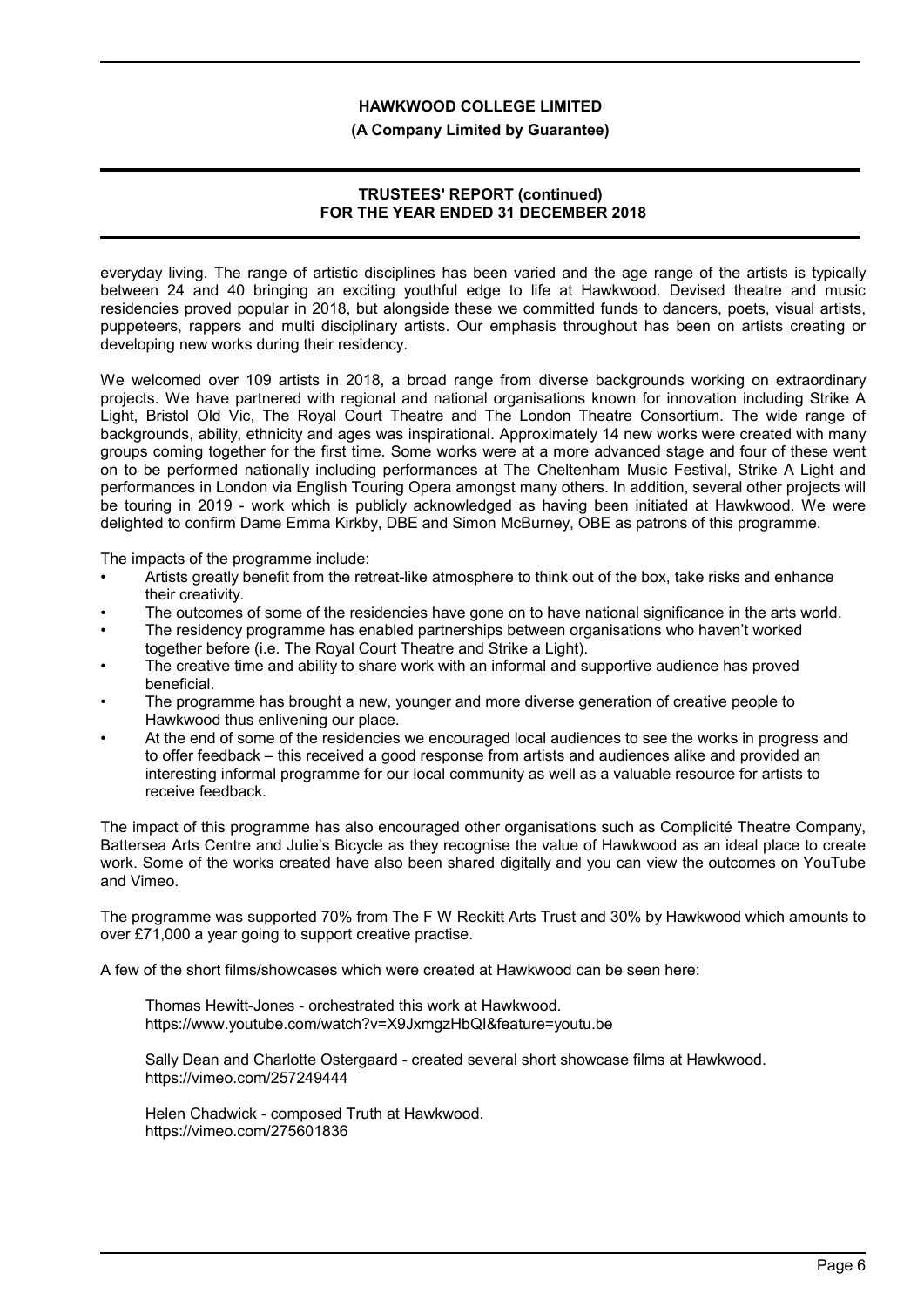#### **(A Company Limited by Guarantee)**

### **TRUSTEES' REPORT (continued) FOR THE YEAR ENDED 31 DECEMBER 2018**

Eddie Parker - talking on what it meant to be at Hawkwood creating work. https://www.youtube.com/watch?v=0Kdq\_Bq0KLc

*"Just thought I'd let you know that my big band composition "Badger Cam" which I wrote during my artist residency week at Hawkwood has been selected as the winner of the Eddie Harvey arranger's award. Thanks once again for having me there for the week. It was a fantastic opportunity with great results, as you can see!"* Tom Green, composer and musician.

In the last year and with the commitment of funding from The F W Reckitt Arts Trust, Hawkwood has worked in partnership with The Roundhouse in London, The Royal Court Theatre, Strike a Light in Gloucester and Bristol Old Vic.

Impact Case Study:

### **Louis Gulliver King "RAT" Project**

Louis Gulliver King is a musician and theatre maker based in the South West of England. He has played in bands, accompanied theatre shows and toured extensively across the UK and internationally. Theatre work includes touring as an accordionist for Bash Street Theatre, performing with the Kneehigh Rambles, touring internationally with Sally Cookson's 'We're Going On A Bear Hunt' and working alongside community choirs with Canvas Theatre.

In January of 2018 he started "The Rat Affair" and brought together a band of musicians, theatre makers and visual artists. Louis applied for a residency to develop his show further in an intensive setting. He brought in technical equipment, built a set and created a new show. The week resulted in an exceptional sharing of work and producers from The Tobacco Factory, Strike a Light and the artist Simon McBurney were invited to give feedback on the development of the show.

## **A Place for Conversation**

*"It's also great to hear about the Residencies and the Centre for Future Thinking, which shows that there is more happening here than simply adult education. Hawkwood is interacting with the world out there and making a difference to people's lives."* Carol Duncan, Wisdom Study Group.

Alongside our educational weekend courses, we provided a carefully considered programme of events for our wider community about issues important to our time, from food production and other environmental initiatives to leadership and social responsibility. In 2018, we ran 21 events welcoming 1350 attendees from our local community.

We continued our relationship with the RSA, a prestigious organisation committed to finding practical solutions to social challenges, co-hosting events which welcomed 25 to 40 people for an evening film and debate.

Conversation is a fundamental part of learning and education. It's an informal way to find out what we know, to develop social fluency and set intentions. This can flourish over a coffee, a walk in the grounds or as part of an event. Our programme of RSA Watch films and events, book launches, online courses and regular gatherings provides a thriving invitation for our extended community.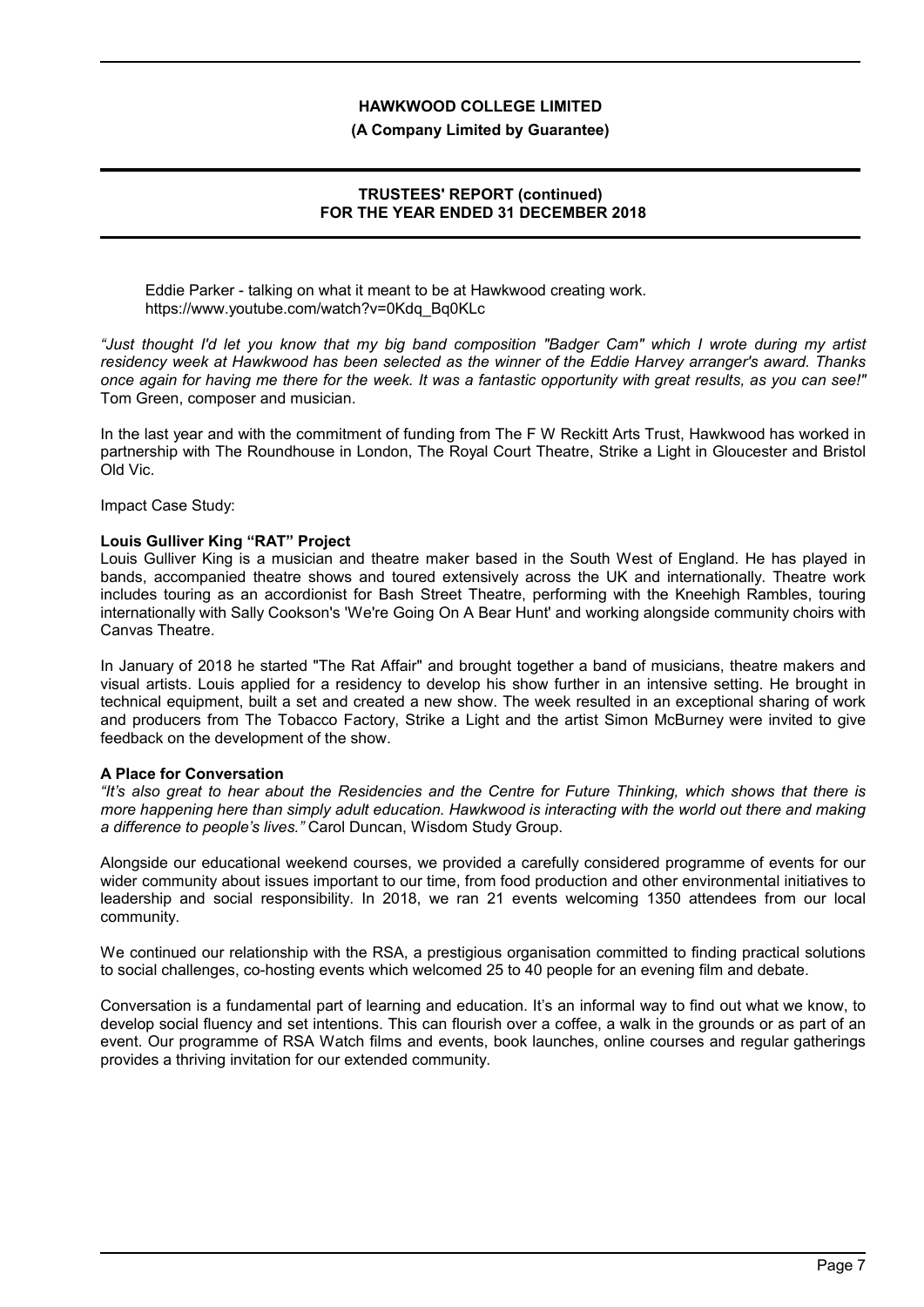# **(A Company Limited by Guarantee)**

# **TRUSTEES' REPORT (continued) FOR THE YEAR ENDED 31 DECEMBER 2018**

Highlights in 2018 were:

- "How to flourish in an age of distraction" with Matthew Crawford, philosopher and mechanic with an interactive discussion chaired by Gary Pass.
- "The Business Plan for Peace" with Scilla Elworthy, 3 times nominated for the Nobel Peace Prize. Her book launch demonstrated that world peace is not only possible but affordable. Scilla has been a champion of our Centre for Future Thinking since its inception.
- "RSA Food, Farming and Countryside" with Tom MacMillan, Director of Innovation at the Soil Association and Francesca Monticone, RSA. We coordinated meetings for Francesca in the local area, meeting people active in food production, Transiton Town etc. The evening welcomed people from local government, education, farming and research.
- "Carpe Diem Regained: The vanishing art of seizing the day" with Roman Krznaric of the Empathy Museum and the School of Life. We hosted a talk and lively discussion. Roman is returning in 2019 for a Changemaker Residency on long-term thinking.
- "The Children's Fire: Heart Song of a People" with Mac Macartney from Embercombe. Music, book launch, readings, heartfelt conversation about pilgrimage and indigenous wisdom.
- "Theory U Network Day" with Martin Kalungu-Banda of the UK Presencing Institute representing Otto Scharmer's Theory U. Fifty changemakers, trainers and facilitators enjoyed a professional and personal development day.
- "Rising Women, Rising World" with Katie Lloyd-Nunn. Monthly conversation and group discussion linking into global movement founded by Scilla Elworthy among others. We invited two local environmental activists and had the theme of climate emergency as our focus for 2018. We share insights, questions and ideas for action in our own lives and in the world.
- "Living the New Story: Cultivating Regenerative Societies" online learning journey, hosted by Katie Lloyd- Nunn. An eight-month course including live streams from leading thought leaders.
- "Wising up to Super-Resilience: Thriving in the 2020s" with social entrepreneur, author and innovator Alan Heeks of Scanning our Future. A two-day course to trial and develop group process modalities in preparation to roll out a UK series of community-based Future Conversations and Frontline Conversations.

## **Digital Media**

We have a growing library of films from our events, some of which have been made by Lush Films and which go onto their massive platform. Our intention is to develop our content with support from Lush, Peter Moseley of Bakehouse TV, Podcast maker Laura Byng, and Conversations that Matter films with Katie Lloyd-Nunn and Megan Crouse. These films are uploaded onto our YouTube channel to reach more people who can't attend the events in person.

## **Local community**

Hawkwood prides itself on its work with the local community. We welcomed over 1000 people on the early May bank holiday to find out more about our work and our place – the annual Hawkwood May Day Festival is a free event where people can try taster workshops, relax in our environment and listen to local musicians perform.

*"One of my most favourite days of the year. Thank you so much for always putting on a day to remember and giving our community such a wonderful space to be together.*" Andy, Stroud Resident.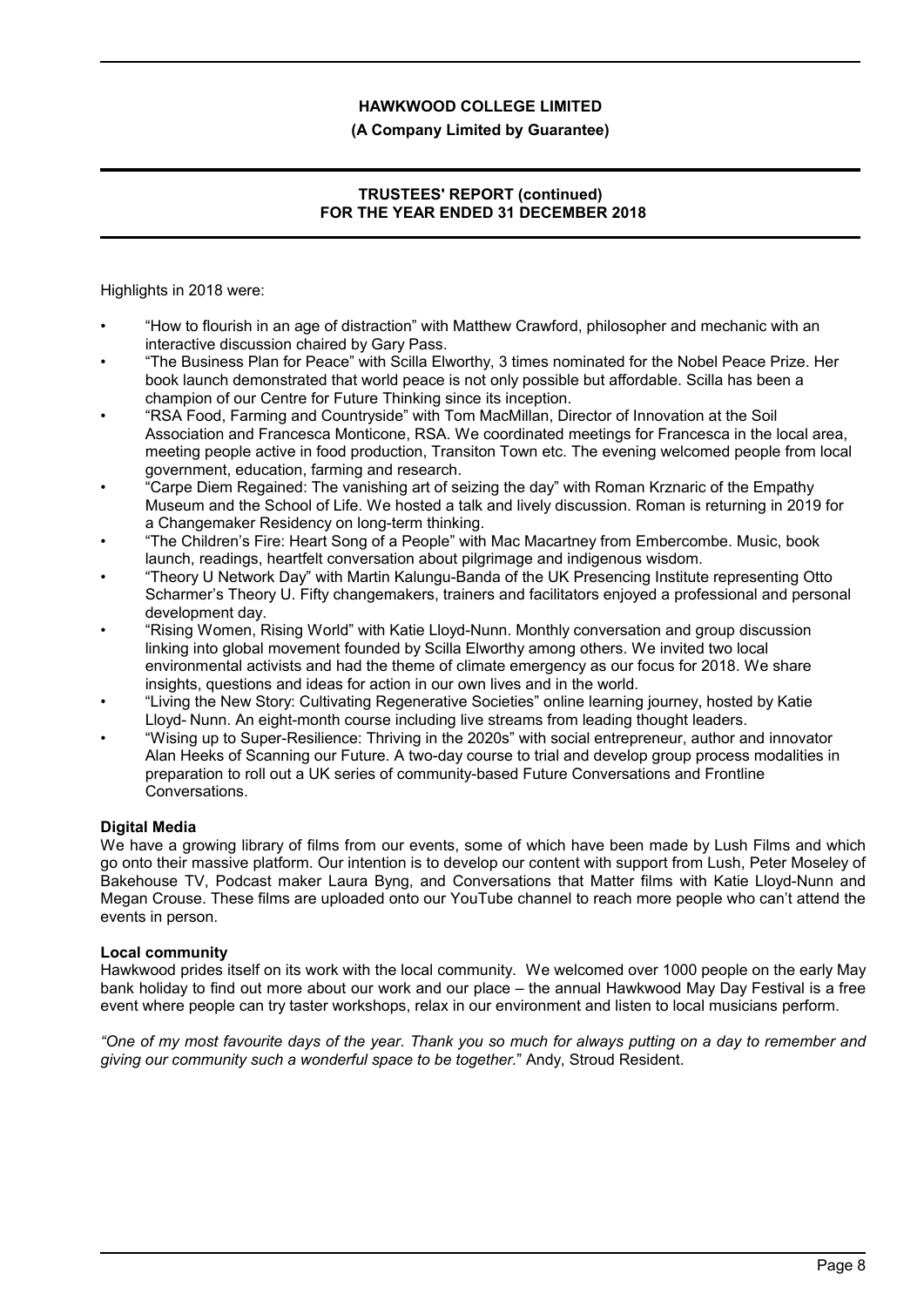#### **(A Company Limited by Guarantee)**

### **TRUSTEES' REPORT (continued) FOR THE YEAR ENDED 31 DECEMBER 2018**

#### **Hawkwood as a host organisation**

*"Hawkwood worked well for our senior management meeting. Our aim was to get to know and work with each other better as a team, and the setting and the food helped us to do so in a relaxed, but productive and energetic way."* Kit Beazley, Triodos Bank.

As a charity, Hawkwood makes effective use of its facilities. Where there is spare capacity in room usage, Hawkwood also hires out to non-college groups; these are predominantly groups in the local authority, not for profit and charity sectors. We aim to provide a supportive environment for charities and businesses to develop their work.

*"It was a great pleasure to be hosted at Hawkwood while we undertook our strategy meeting and I look forward to exploring how we can cooperate more in the future and work with you on your events."* Herve Marro, Director of Communications C40Cities.

In 2018, over 1400 people came through our doors on a venue hire basis. We are seeing an increase in enquiries from organisations with a similar ethos and values to Hawkwood and many join us to develop their work and think about their future vision and impact. For example, in 2018 we welcomed Friends of the Earth, Future Considerations (organisational development consultancy), The UK Green Building Council, C40cities (looking at the future of cities globally), Triodos Bank, Julie's Bicycle (arts and environmental leadership training) and Global Voices (a citizen led global news forum helping people understand what's happening beyond their own communities and national borders).

*"I'd like to take the opportunity to thank you so much for hosting us last week. Everyone had a wonderful time and the setting was perfect, but most of all could you please extend my huge thanks to the whole Hawkwood team who were warm, friendly and very accommodating. We had a lot of effusive praise from delegates on the choice of venue for the programme, and especially around the ethos of Hawkwood and what it does for the local community"*. Zak, The UK Green Building Council.

In 2018, we developed strong relationships with several universities who now regularly hire Hawkwood for their own writing retreats including the University of Gloucestershire, UWE, Bath Spa, Wiltshire College and The University of Reading.

#### **Our partners**

There has been a positive cultural change in the approach to seeking new business for Hawkwood, particularly with the help of the marketing team and the operations team. We continue to provide office space for the Sutherland Cranial College of Osteopathy and The Francis W Reckitt Arts Trust (formally the Mount Pleasant Artist Rest Home).

Hawkwood is also home to The School of Homeopathy training, a four year programme leading to a UK recognised diploma as well as Kindergarten intensive training following the educational inspiration of Rudolf Steiner.

In 2018 we continued to grow our partnerships with other organisations. We worked with Open House which enables young people and vulnerable individuals in the Stroud district and across Gloucestershire to discover their potential through building a community where they can live, relate, learn, work, get support and find their next step in life.

We also enabled some local organisations to use our facilities at discounted rates. "Of Course We Can" brought a residential group to Hawkwood in 2018. This pioneering organisation provides mainstream activities for disabled children and young people alongside their non disabled peers including yoga, tai chi, woodland exploration and art activities.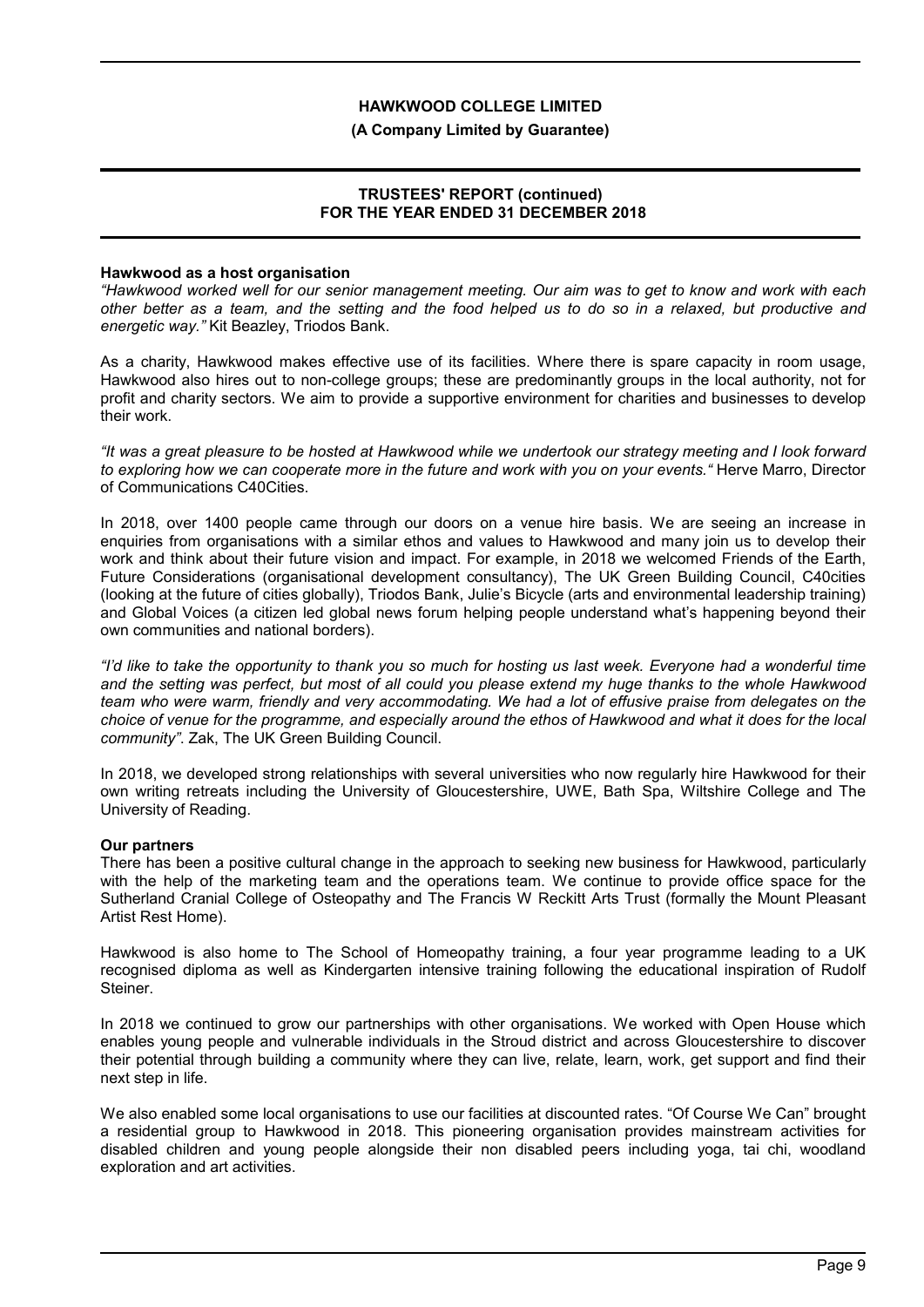#### **(A Company Limited by Guarantee)**

## **TRUSTEES' REPORT (continued) FOR THE YEAR ENDED 31 DECEMBER 2018**

JourneymanUK works to support young men during their transition from childhood to adulthood. They have been given use of the outdoor educational area every other week to run their mentoring sessions for young men and boys 14-18 years old.

David Lovemore of the Amber Sculpture Studio is our permanent artist in residence. He teaches and mentors in woodcarving, stone sculpture, clay modelling and casting.

#### **Supporting students**

Hawkwood's Eileen Nesfield Cookson Bursary Fund is available for those who wish to take part in Hawkwood courses but find it difficult to do so for financial reasons.

### **Our Volunteers**

The regular garden volunteer group welcomed an average of seven people per week, representing over 800 work hours. Projects undertaken by the team include harvesting and processing apples for use throughout the winter months, including our own labelled biodynamic apple juice, puree and dried apple slices. We were also supported in the office.

During the year we benefitted from a 2 week intensive build camp for our outdoor community classroom. The build took place in July and August and involved volunteers from across the country coming together with experts to build the new structure using locally sourced timber. The structure is beautiful and already being used by local groups.

*"One day I was feeling uncharacteristically low and dragged myself up to the garden reluctantly. After a few minutes of digging and clearing, my mood lifted and I was smiling and laughing with my co-workers."* Garden team member.

#### **Our Place**

The general principles are for improvements throughout the facilities and grounds. These will often be multifaceted, including the sustainable, educational, aesthetic and functional.

The Woodland Sanctuary is used not just by Hawkwood students but also by the local Stroud community and beyond. The woodland fuel group is another innovative project for community participants: members benefit both by learning woodland skills as well as receiving wood for their labour. Hawkwood benefits by receiving a portion of the wood collected and by having the woodland taken care of.

Hawkwood's relationship with Stroud Community Agriculture as land tenants continues to grow and thrive, as does their own membership which is now over 230 people. Since its founding, Hawkwood and its land tenants have worked with ecological and sustainable land management and husbandry practices using organic and biodynamic methods.

Stroud Community Agriculture, the tenant farm on site, completed the construction of the community farm building in 2017 which provides a new resource for events and shelter for the farmers and apprentices. In 2018 the building was used for farm meetings and community gatherings.

## **Challenges**

During 2018 there were also two major challenges. We spent considerable time applying for funds to improve our facilities within the house and stables and unfortunately the applications were turned down. However, the planning has been secured and we have indentified further funding opportunities which will be applied for in 2019.

Also during the year we indentified the need to improve our power supply in order to cope with the increased numbers of people visiting Hawkwood. This is a costly project which will be addressed in 2019.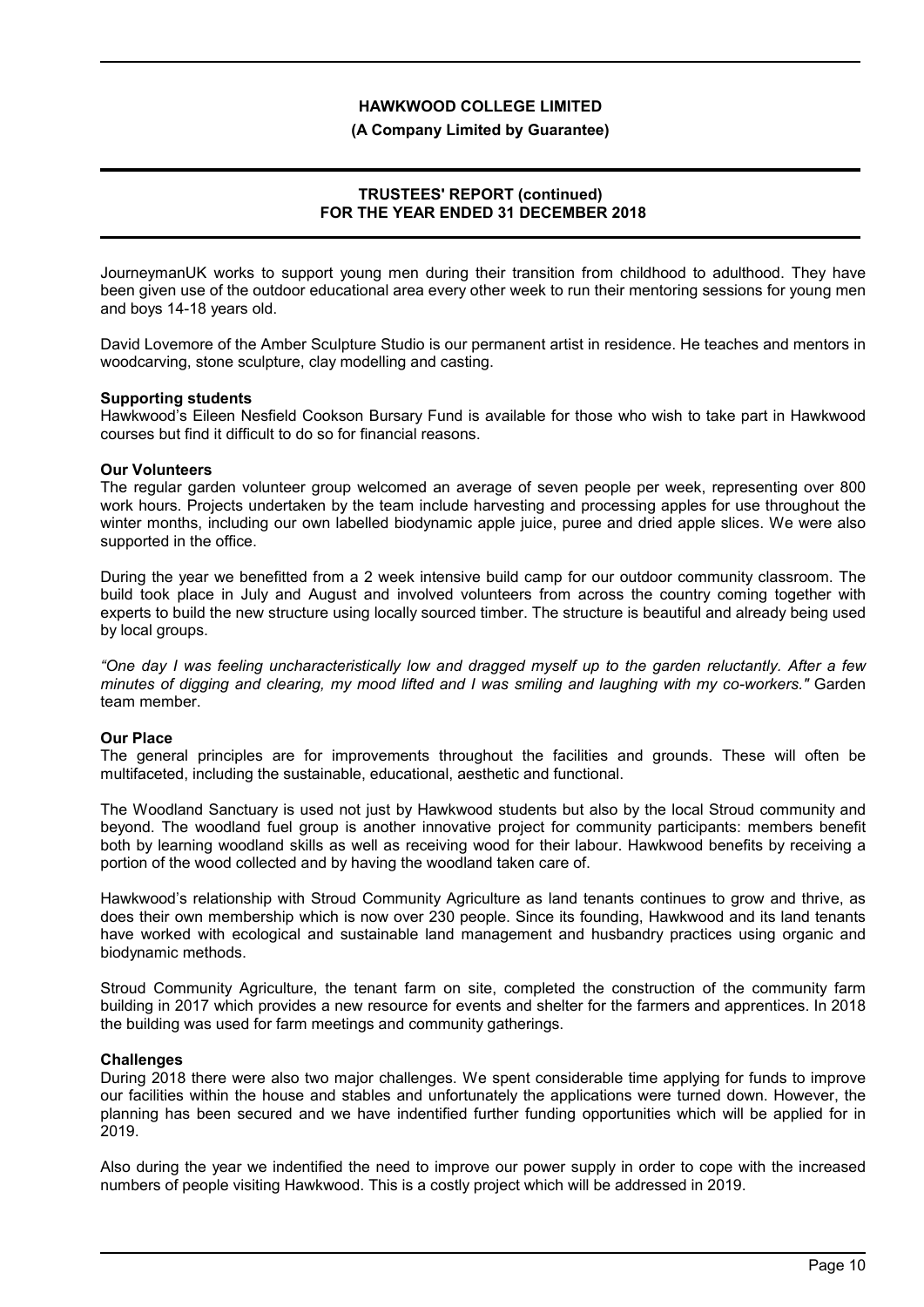#### **(A Company Limited by Guarantee)**

## **TRUSTEES' REPORT (continued) FOR THE YEAR ENDED 31 DECEMBER 2018**

#### **Investment policy and performance**

The Trustees allow the Chief Executive to invest surplus cash in an ethical manner. At present these investments have not been of material size but this may alter in the future should sufficient funds become available.

### **Financial review**

### **Going concern**

After making appropriate enquiries, the Trustees have a reasonable expectation that the company has adequate resources to continue in operational existence for the foreseeable future. For this reason they continue to adopt the going concern basis in preparing the financial statements. Further details regarding the adoption of the going concern basis can be found in the Accounting Policies.

### **Operational and financial review**

2018 demonstrated a significant improvement in finances compared to 2017, 2016, 2015 and 2014. Our turnover increased considerably, and we welcomed a significant number of people.

The headline figures for Hawkwood in 2018 were as follows:

- The total turnover (incoming resources) was £893,367 compared to £821,496 in 2017, £685,482 in 2016, £643,372 in 2015, 578,573 in 2014 and £568,865 in 2013. The turnover has increased by 57% since 2013.
- The positive operating surplus of income over expenditure in 2018 was £53,907 before adjusting for depreciation and loan interest (though we will be carrying forward some funds to 2019 regarding fundraising). This was after investing in our facilities.
- Donations and miscellaneous income in 2018 increased considerably to £84,350 compared to £69,415 in 2017 and £22,782. The balance sheet remains strong with the property being the significant asset.

The surplus of income over expenditure was a testament to the hard work of the team, realigning our vision for Hawkwood and continued investments into our place to improve our beneficiaries' experience.

#### **Fundraising to support our activities**

Fundraised income increased in 2018. We also invested in a Trust and Foundations fundraiser one day a week which has proved invaluable to support our development projects going forward.

In January we launched our successful 70th anniversary appeal to raise £70,000 to support the development of our buildings and specific projects.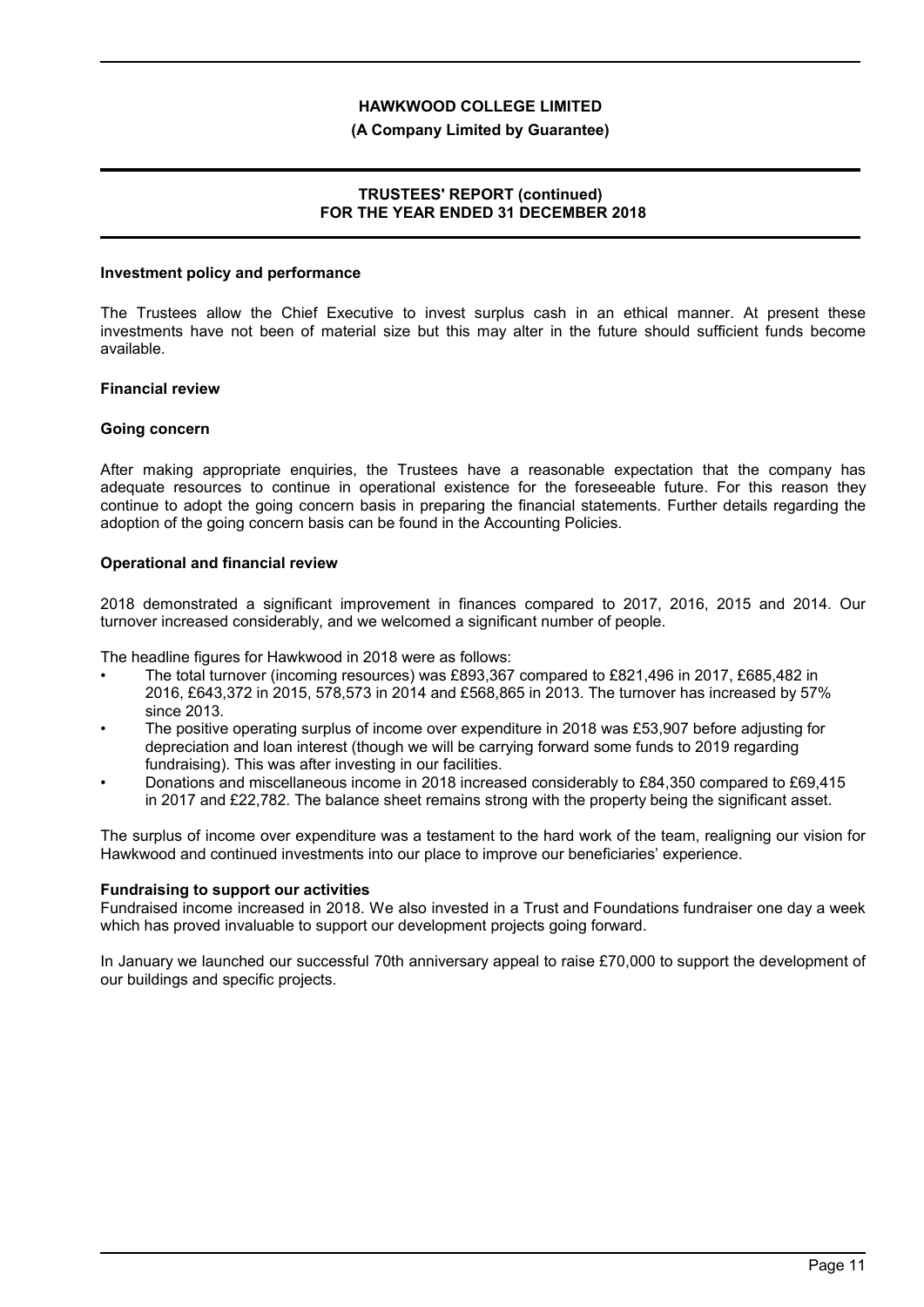**(A Company Limited by Guarantee)**

## **TRUSTEES' REPORT (continued) FOR THE YEAR ENDED 31 DECEMBER 2018**

We continued to approach trusts and foundations to support specific projects across Hawkwood and are very grateful to have received funding this year from the following:

- The Francis W Reckitt Arts Trust.
- Saintbury Charitable Trust.
- Sutherland Cranial College of Osteopathy.
- Stroud District Council Community Fund.
- Cotswold Sustainable Development Fund.
- Gloucestershire Disability Fund.
- The Rowlands Trust.
- Arts Council Catalyst.
- The Summerfield Trust.
- Tesco Bags for Help.
- Omega 2020 Appeal.
- Laura Kinsella Foundation.

We were generously supported by the Arts Council Catalyst Evolve scheme (an introduction made by Create Gloucestershire) to support organisations to develop their fundraising capacity and received match funding for all funds raised up to £13,500.

This funding has enabled us to:

- Support our Artist Residency programme.
- Upgrade and refurbish our accessible suite in the main house, enabling us to offer accommodation and access to our courses to all. This refurbishment was vital to us and an organisation which prides itself on being open to all and we are really pleased to have completed the work.
- Complete the first stage of our outdoor classroom offering space free access for community groups. We are currently raising funds for stage 2 which will provide flower beds, new fencing, toilets and an outdoor kitchen.
- Install much needed new directional signage across the site. We have also received funding to install an educational trail around the site, show casting our work, the community farm, woodlands and interpret the land for our visitors. This trail will be used to encourage new visitors to Hawkwood, to walk the land and learn about our work.

#### **Crowdfunding**

Team member Priscila Pabon launched a successful crowd funding campaign raising £7,000, empowering 28 artists and change makers to have the space, time and resources to create invaluable and innovative new work. The funding will enable artists to focus entirely on the creative process away from the demands of everyday life.

#### **Individual Giving**

We have developed an updated friends scheme, a new patrons scheme and been working on our new website to make donating online much easier for 2019.

#### **Capital projects**

Securing funding to maintain the buildings at Hawkwood continues to be one of our biggest challenges. Over the course of 2018 we identified 2 key capital projects which will have a transformational impact on Hawkwood. We have secured planning permission for both projects and we are now looking at funding sources.

Individuals' support will be key to success along with applications to key trusts and foundations.

#### **Long term funding partnership**

The Francis W Reckitt Arts Trust, who have been supporting the Hawkwood Artist Residency Programme, confirmed a 3 year rolling programme of support amounting to £30,000 per year starting in January 2018.

#### **Infrastructure**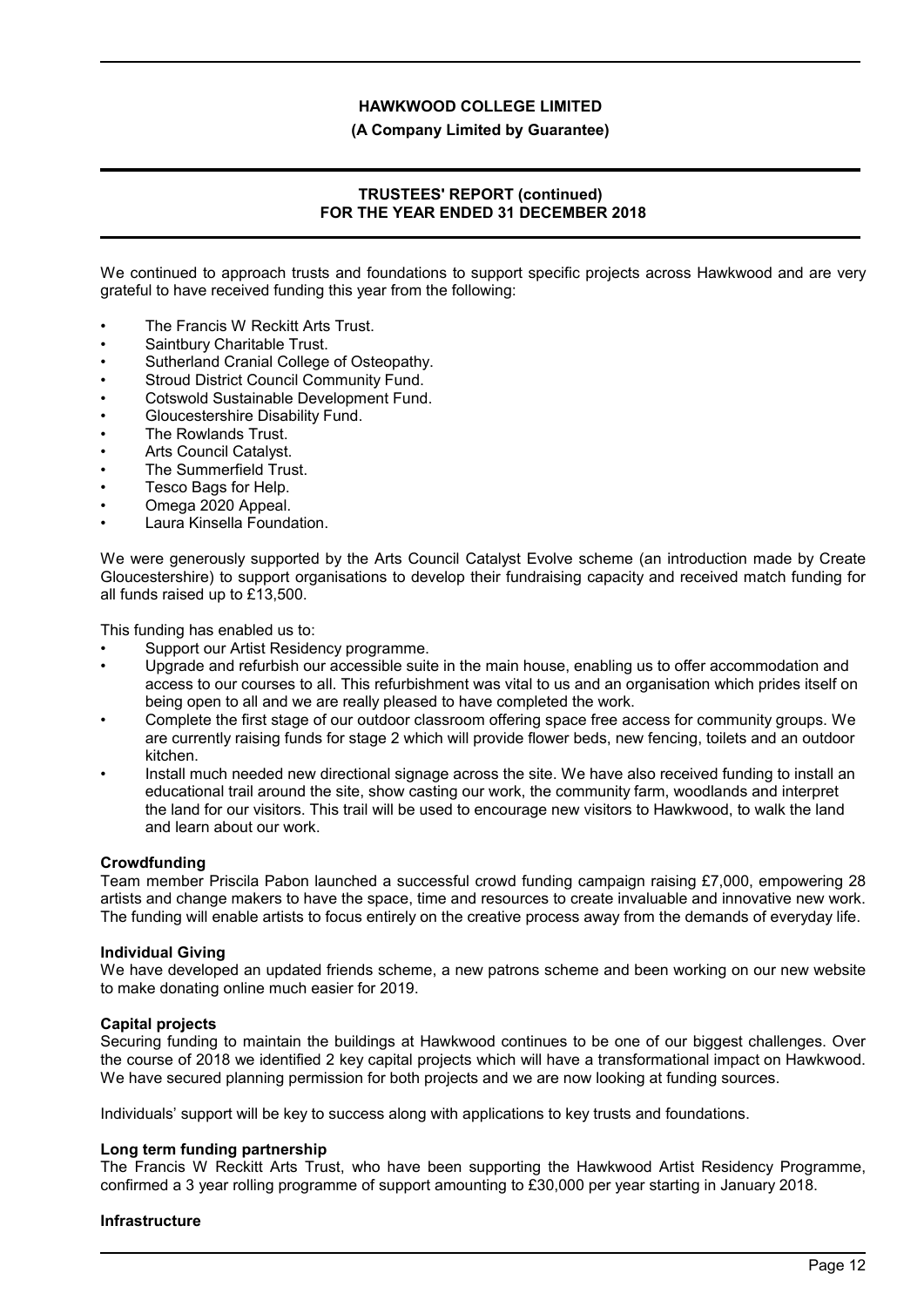**(A Company Limited by Guarantee)**

## **TRUSTEES' REPORT (continued) FOR THE YEAR ENDED 31 DECEMBER 2018**

The investments made in the last three years, including IT infrastructure, external backup of data, website investment and fire compliance work have provided a good grounding for the college to develop.

### **Capital**

Further capital expenditure in 2018 included:

- Bathroom refurbishment project.
- New boiler in lodge.
- New fridges for the kitchen.
- New laptop for conferencing.
- New server and IT.
- New carpet.
- Signage for the estate.
- Building the first stage of the outdoor classroom.
- Refurbishing our accessible suite.

In addition, we have also invested £25,120 on our annual maintenance programme.

The current emphasis in financial planning is in increasing reserves, combined with longer term strategies for securing future income. These include developing partnerships with like minded organisations to foster long term business in order to build our regular client base, maximising occupancy of the college through strategic marketing efforts and growing our fundraising activities to improve our place and support those less able to afford our courses.

#### **Reserves policy**

Hawkwood's aim financially has been to maintain a stable annual surplus of funds of at least 4 to 7% over expenditure, which based on 2017's accounts unrestricted expenditure of £799,080 is £31,963 to £55,935. This is expected to be a viable level for the general educational and conferencing activities, which are not high risk: bookings are made well in advance and payments for courses are due by the time of the event. This surplus level is expected to be sufficient to maintain reserve of approx. £25,000 for unexpected expenditures. The trustees and management team have determined that 1 to 3 months of normal operating expenditure means that they would be able to continue to operate the current activities for a period given a significant drop in funding. This means that the free reserves would need to be between £53,000 and £160,000 and the management team are working towards this target.

Unrestricted reserves as at 31 December 2018 were £1,530,129, which included tangible fixed assets with a net book value of £1,870,344. Restricted reserves at this date were £112,971. Reserves are being invested in the capital held by the charity to ensure legal compliance and future-proof the ability to continue charitable activities.

## **Principal funding**

The majority of funding is through earned income of education courses (training and venue hire) and Hawkwood acts as a good example of a social enterprise.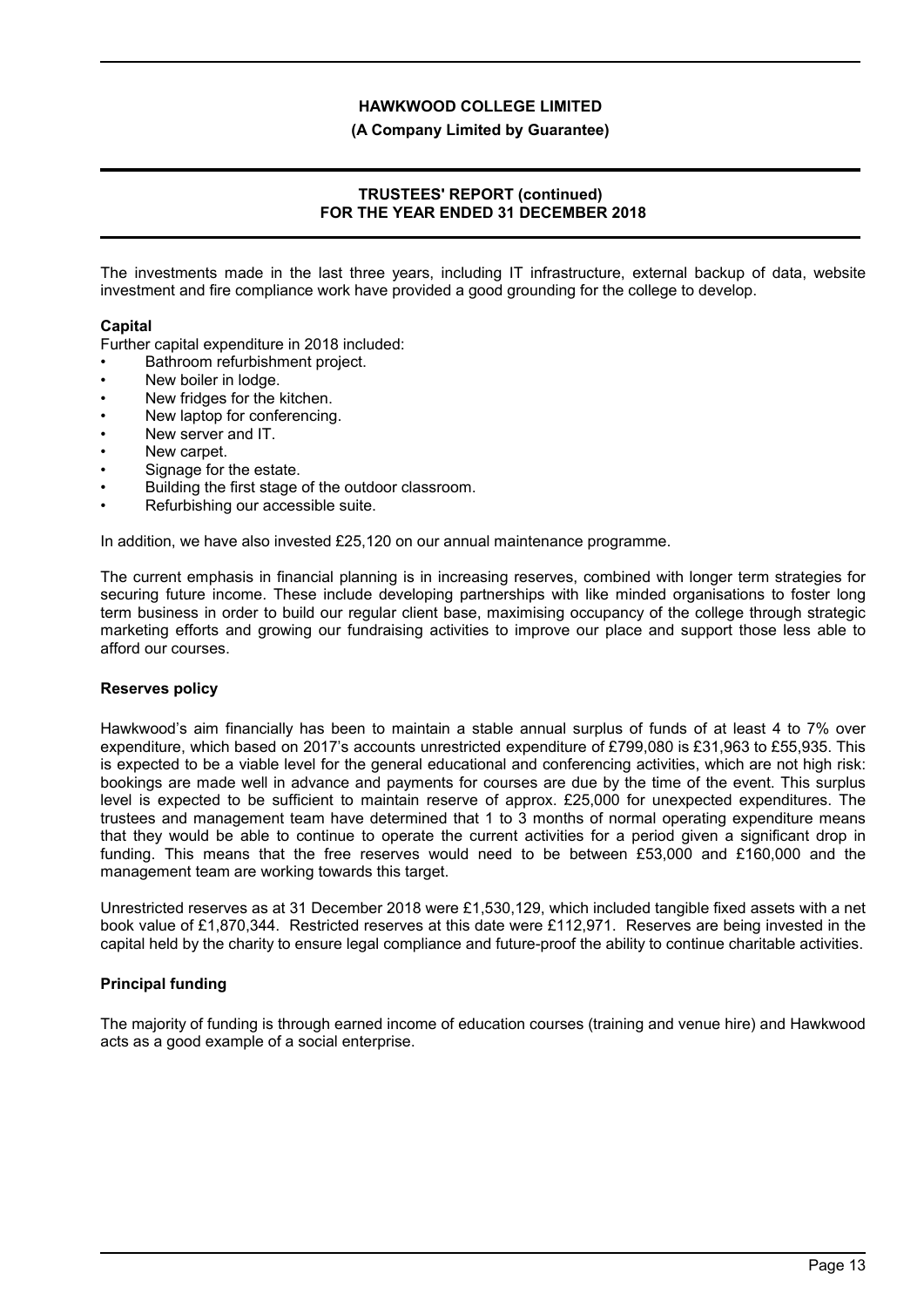#### **(A Company Limited by Guarantee)**

## **TRUSTEES' REPORT (continued) FOR THE YEAR ENDED 31 DECEMBER 2018**

#### **Structure, governance and management**

#### **Constitution**

The Company is registered as a charitable company limited by guarantee and was set up by a Memorandum of Association on 28 February 1958. The Company is constituted under a Memorandum of Association dated 28 February 1958 and is a registered charity number 311767. The principal object of the Company is to provide educational activities and in particular educational courses inspired by the work of Rudolf Steiner.

#### **Method of appointment or election of Trustees**

The management of the company is the responsibility of the Trustees who are elected and co-opted under the terms of the Articles of Association. Trustees serve three year terms, up to a maximum of three terms and are appointed by policies as adopted and approved by the whole Board.

#### **Policies adopted for the induction and training of Trustees**

These include but are not limited to advertising Trustee positions, an interview ahead of appointment, and clarification to the nominee of Hawkwood's aims and objectives as well as Trustee responsibilities. The Trustees are also encouraged to meet the team and are given an overview of the programme, the finances and the current risks.

#### **Organisational structure and decision making**

The Board of Trustees meets quarterly on average, concerning themselves with matters of governance including performance reviews, policies, finance, compliance and future planning.

The board comprises: Paul Boniface (appointed Chair of Trustees 25 June 2018) Dr Trevor Bentley (Chair of Trustees, retired 25 June 2018) Angie Iversen Charles O'Malley Louise Emerson (appointed 25 June 2018) Deborah Leah (retired 25 June 2018) Gavin Henderson Jeffrey Lane David Elford (appointed 25 June 2018) Roger Mortlock George Perry (resigned 25 June 2018)

In 2018, Dr Trevor Bentley, Chair of Trustees, who gave 13 years of service as a Trustee and seven years as chair retired at the 2018 AGM. We would like to extend our grateful thanks for his exceptional leadership seeing Hawkwood through to a more stable position, reaching increased beneficiaries and ensuring Hawkwood has a bright future. He was succeeded as Chair by Paul Boniface, who was already a Trustee.

Deborah Leah, who had served her tenure also stepped down and we were joined by Louise Emerson and David Elford, both of whom bring a wealth of governance and organisational development experience to the board.

The Chief Executive is answerable to the trustees, and is responsible for the vision as well as the overall management of Hawkwood. The Chief Executive is supported by a management team including a finance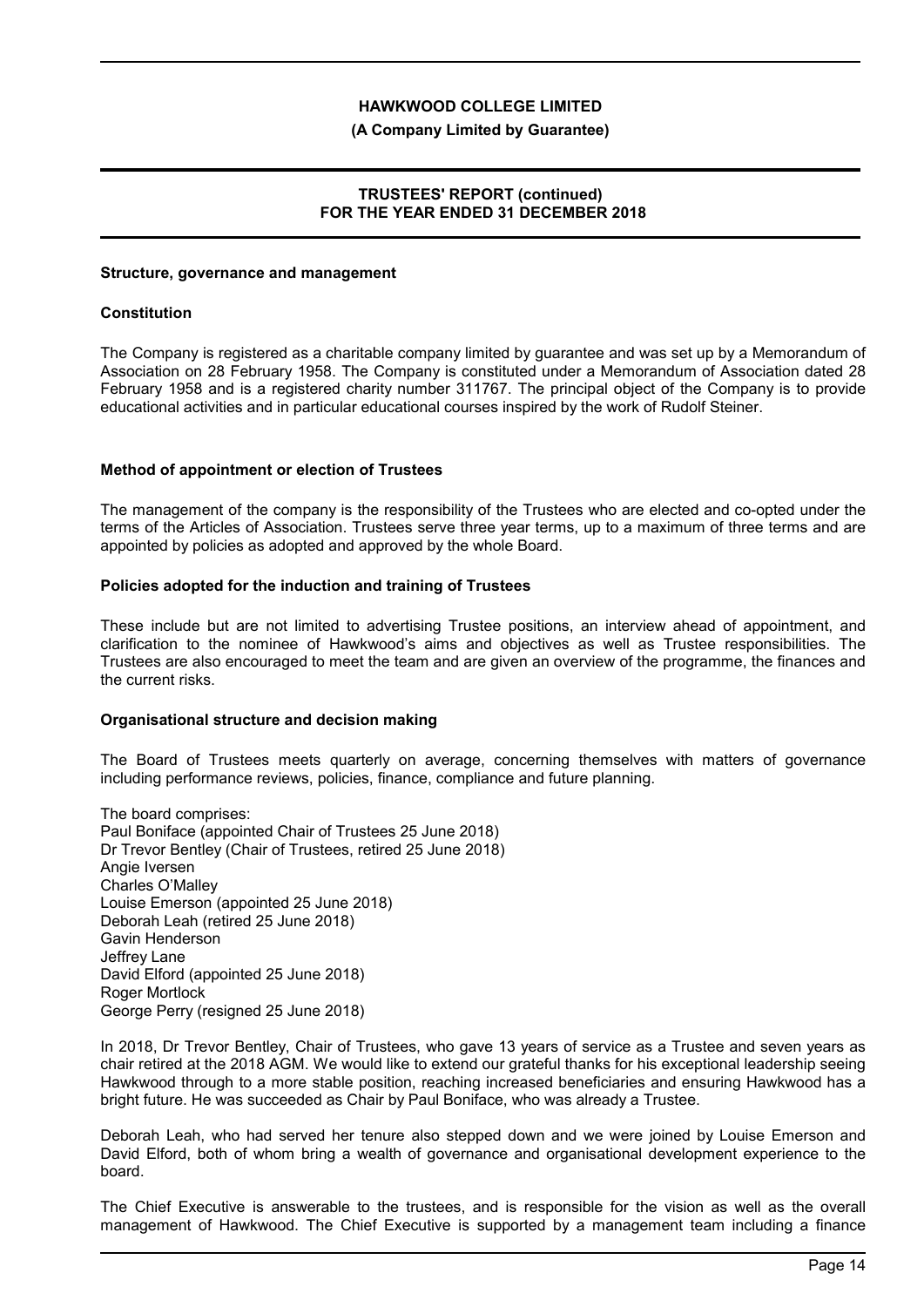### **(A Company Limited by Guarantee)**

## **TRUSTEES' REPORT (continued) FOR THE YEAR ENDED 31 DECEMBER 2018**

manager, programme and communications manager, estate manager, business manager and operations manager. The faculty/tutors of the Hawkwood course programme are external tutors.

The Hawkwood management team is in a strong position with a good supportive team ethos.

In 2018 we undertook to improve conditions for our team. Hawkwood continues to be part of Hospitality Action which is a service which staff can use for free counselling and advice. In addition, Hawkwood invested in training for key management personnel with funded leadership and management courses.

In 2018 we also employed a General Manager to ensure that the Chief Executive can focus on the necessary strategic developments.

### **Risk management**

The Trustees and management have assessed the major risks to which the charity is exposed, in particular those related to operations and finances of the Trust and are satisfied that systems are in place to mitigate our exposure to the major risks. Hawkwood holds a risk register and the risk assessments are reviewed annually. Risk assessments are carried out in general health and safety areas, as well as specialised areas, including financial, fire, food handling and asbestos risks. The financial risk assessments consider several important areas, including the risk of insufficient funds to meet future needs, the inappropriate handling of restricted funds, investment, and cancellation and business interruption risks. Hawkwood has very comprehensive insurance cover and recently added cyber attack and recovery as well as employment liability practise. Owing to the nature of the educational activities, the long course planning periods and the investment policies, the risks are of low likelihood. These are dealt with in detail in the assessment reviewed by Trustees.

## **Plans for future periods**

#### **Future developments**

Members of the Hawkwood Board of Trustees have helped to refresh and articulate our vision and purpose, bringing a wealth of beneficial contacts and imagination to our charity to support us into the future.

In 2018 we completed a three year plan detailed plan with ambitious capital plans for the future. We intend to increase our surplus year on year and only undertake any capital plans once funding is secured – ensuring that we remain sustainable and low risk. We aim to increase our surplus year on year and improve our reserves.

We will do this by:

- Increasing the profile of our educational programme by developing an advisory educational faculty to support our areas of work which includes the arts, health & well being and sustainable living. We aim to raise the profile of our tutors, striving to be a nationally known centre for delivering excellent courses in a supportive and sustainable environment.
- Enriching the cultural and creative life of Gloucestershire with artistic events and maintaining our publicly accessible estate, with nearly 7000 visitors, as a place of inspiration and beauty for the benefit of our community and visitors.
- Increasing our course bookings by developing a strategic marketing campaign and targeting specific audiences.
- Developing our systems and database.
- Increasing our mid week conference bookings by targeting ethical organisations. We will promote Hawkwood as a venue for trainings regionally and nationally.
- Increasing our fundraising efforts to support our work.
- Continuing our thriving artists residency programme.
- Having a commitment to high standards of stewardship of the grounds and gardens and reviewing our house and estate plan which includes improving and upgrading the internal and external décor of the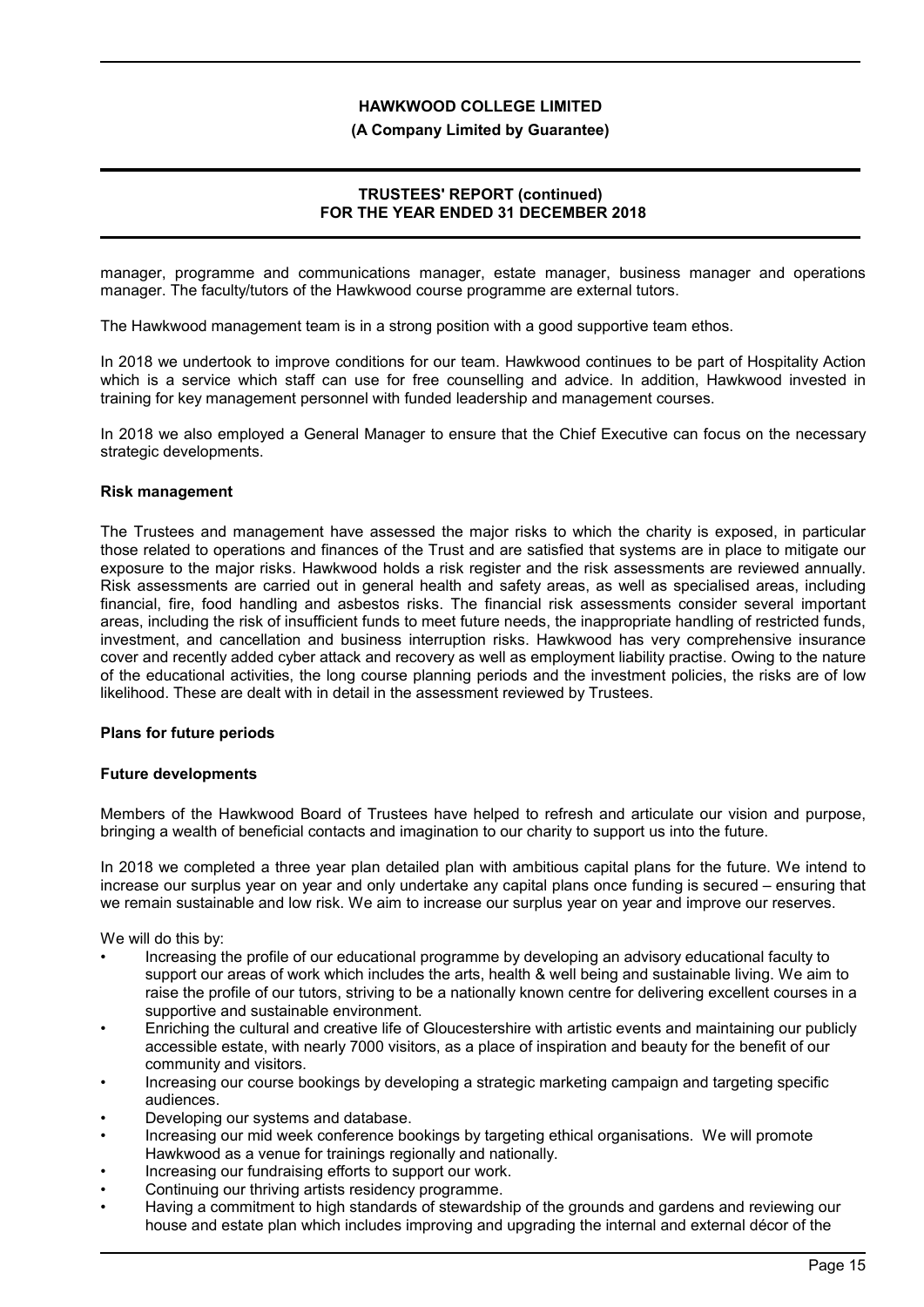### **(A Company Limited by Guarantee)**

### **TRUSTEES' REPORT (continued) FOR THE YEAR ENDED 31 DECEMBER 2018**

buildings supported by a continuous maintenance programme.

- Continually seeking to reduce our impact on the environment by improving our water and waste management and reducing our energy consumption.
- Looking to generate a surplus of income over expenditure so as to increase reserves to invest in our place and to help us achieve our charitable aims. We will do this by growing the numbers of core participants of the Hawkwood programme, developing our fundraising in individual giving, trusts and foundation, statutory funds and major donors, managing our costs effectively, making the best use of the assets and ensuring we are getting the best usage and financial return on the buildings that we let.
- We will also seek capital funds for an ambitious improvements programme over the next 10 years.

Hawkwood offers something unique, drawing on the depth of a spiritual impulse together with a commitment to lifelong learning and the exploration of new ideas for the future. This is combined with an ideal geographic location, both in its setting in the Cotswold countryside as well as being readily accessible for people coming from all parts of the country and abroad.

### **Trustees' responsibilities statement**

The Trustees (who are also directors of Hawkwood College Limited for the purposes of company law) are responsible for preparing the Trustees' Report and the financial statements in accordance with applicable law and United Kingdom Accounting Standards (United Kingdom Generally Accepted Accounting Practice).

Company law requires the Trustees to prepare financial statements for each financial year. Under company law the Trustees must not approve the financial statements unless they are satisfied that they give a true and fair view of the state of affairs of the charitable company and of the incoming resources and application of resources, including the income and expenditure, of the charitable company for that period. In preparing these financial statements, the Trustees are required to:

- select suitable accounting policies and then apply them consistently;
- observe the methods and principles in the Charities SORP;
- make judgments and accounting estimates that are reasonable and prudent;
- state whether applicable UK Accounting Standards have been followed, subject to any material departures disclosed and explained in the financial statements;
- prepare the financial statements on the going concern basis unless it is inappropriate to presume that the charitable company will continue in operation.

The Trustees are responsible for keeping adequate accounting records that are sufficient to show and explain the charitable company's transactions and disclose with reasonable accuracy at any time the financial position of the charitable company and enable them to ensure that the financial statements comply with the Companies Act 2006. They are also responsible for safeguarding the assets of the charitable company and hence for taking reasonable steps for the prevention and detection of fraud and other irregularities.

This report was approved by the Trustees, on and signed on their behalf by:

................................................ **Mr Paul Boniface Chair**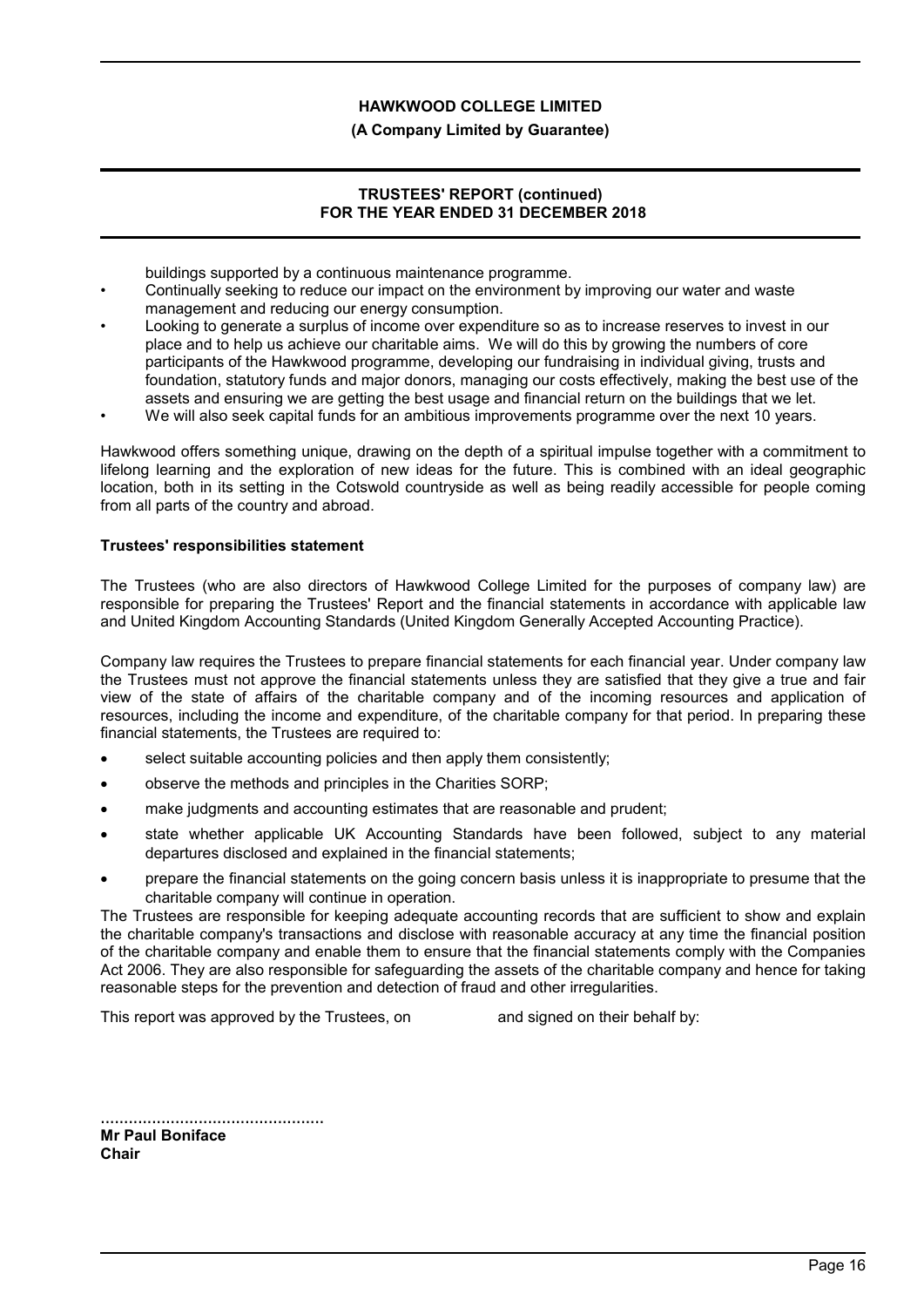### **(A Company Limited by Guarantee)**

# **INDEPENDENT EXAMINER'S REPORT FOR THE YEAR ENDED 31 DECEMBER 2018**

## **Independent Examiner's Report to the Trustees of Hawkwood College Limited (the 'Company')**

I report to the charity Trustees on my examination of the accounts of the Company for the year ended 31 December 2018.

This report is made solely to the Company's Trustees, as a body, in accordance with Part 4 of the Charities (Accounts and Reports) Regulations 2008. My work has been undertaken so that I might state to the Company's Trustees those matters I am required to state to them in an Independent Examiner's Report and for no other purpose. To the fullest extent permitted by law, I do not accept or assume responsibility to anyone other than the Company and the Company's Trustees as a body, for my work or for this report.

## **Responsibilities and Basis of Report**

As the Trustees of the Company (and its directors for the purposes of company law) you are responsible for the preparation of the accounts in accordance with the requirements of the Companies Act 2006 ('the 2006 Act').

Having satisfied myself that the accounts of the Company are not required to be audited under Part 16 of the 2006 Act and are eligible for independent examination, I report in respect of my examination of the Company's accounts carried out under section 145 of the Charities Act 2011 ('the 2011 Act'). In carrying out my examination I have followed the Directions given by the Charity Commission under section 145(5)(b) of the 2011 Act.

## **Independent Examiner's Statement**

Since the Company's gross income exceeded £250,000 your examiner must be a member of a body listed in section 145 of the 2011 Act. I confirm that I am qualified to undertake the examination because I am a member of Association of Chartered Certified Accountants (ACCA), which is one of the listed bodies.

I have completed my examination. I can confirm that no matters have come to my attention in connection with the examination giving me cause to believe:

- 1. accounting records were not kept in respect of the Company as required by section 386 of the 2006 Act; or
- 2. the accounts do not accord with those records; or
- 3. the accounts do not comply with the accounting requirements of section 396 of the 2006 Act other than any requirement that the accounts give a 'true and fair' view which is not a matter considered as part of an independent examination; or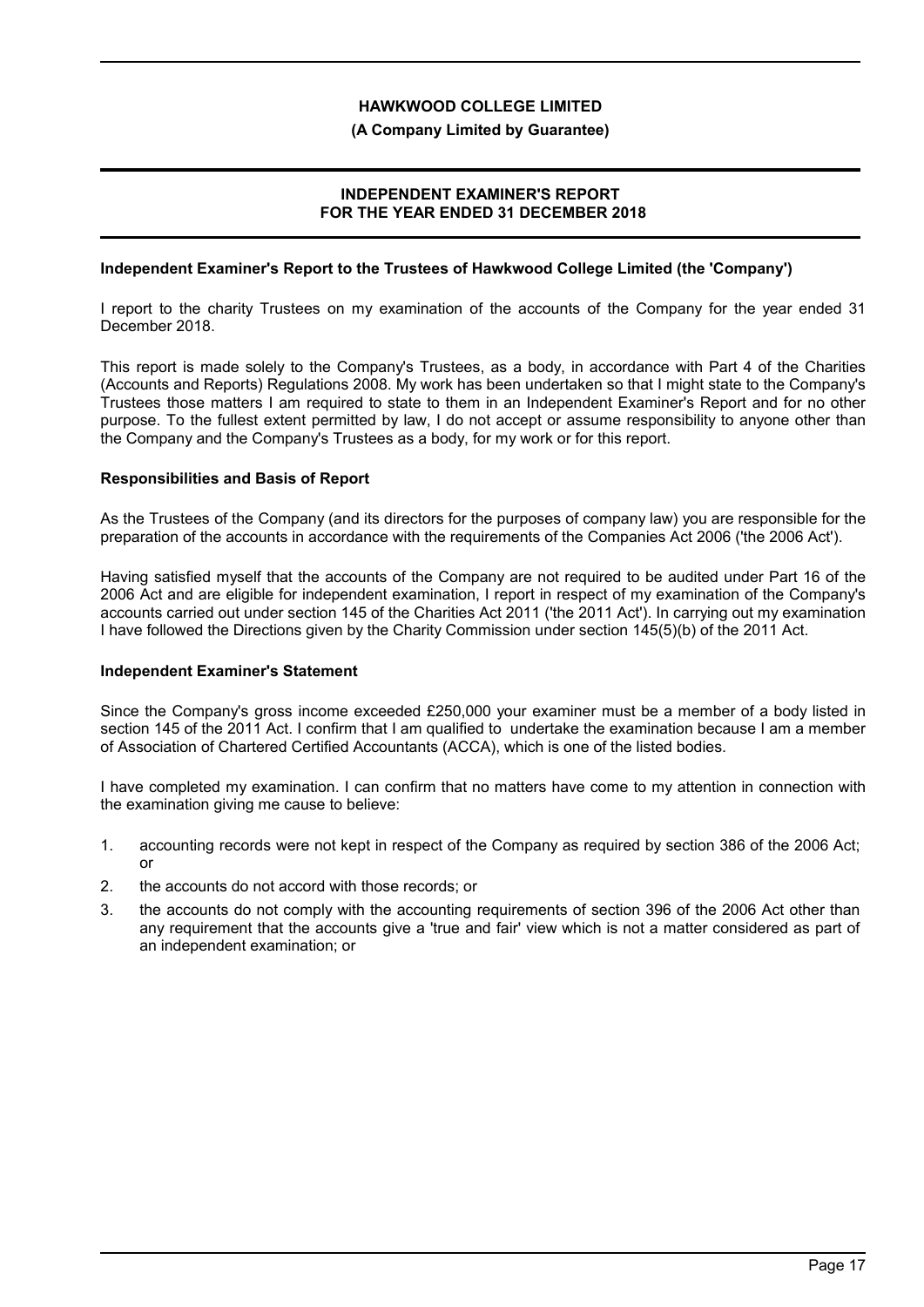**(A Company Limited by Guarantee)**

### **INDEPENDENT EXAMINER'S REPORT (continued) FOR THE YEAR ENDED 31 DECEMBER 2018**

4. the accounts have not been prepared in accordance with the methods and principles of the Statement of Recommended Practice for accounting and reporting by charities applicable to charities preparing their accounts in accordance with the Financial Reporting Standard applicable in the UK and Republic of Ireland (FRS 102).

I have no concerns and have come across no other matters in connection with the examination to which attention should be drawn in this report in order to enable a proper understanding of the accounts to be reached.

Signed: Dated:

Robert Stokes FCCA

For and on behalf of: Randall & Payne LLP Chargrove House Shurdington Road **Shurdington** Gloucestershire, GL51 4GA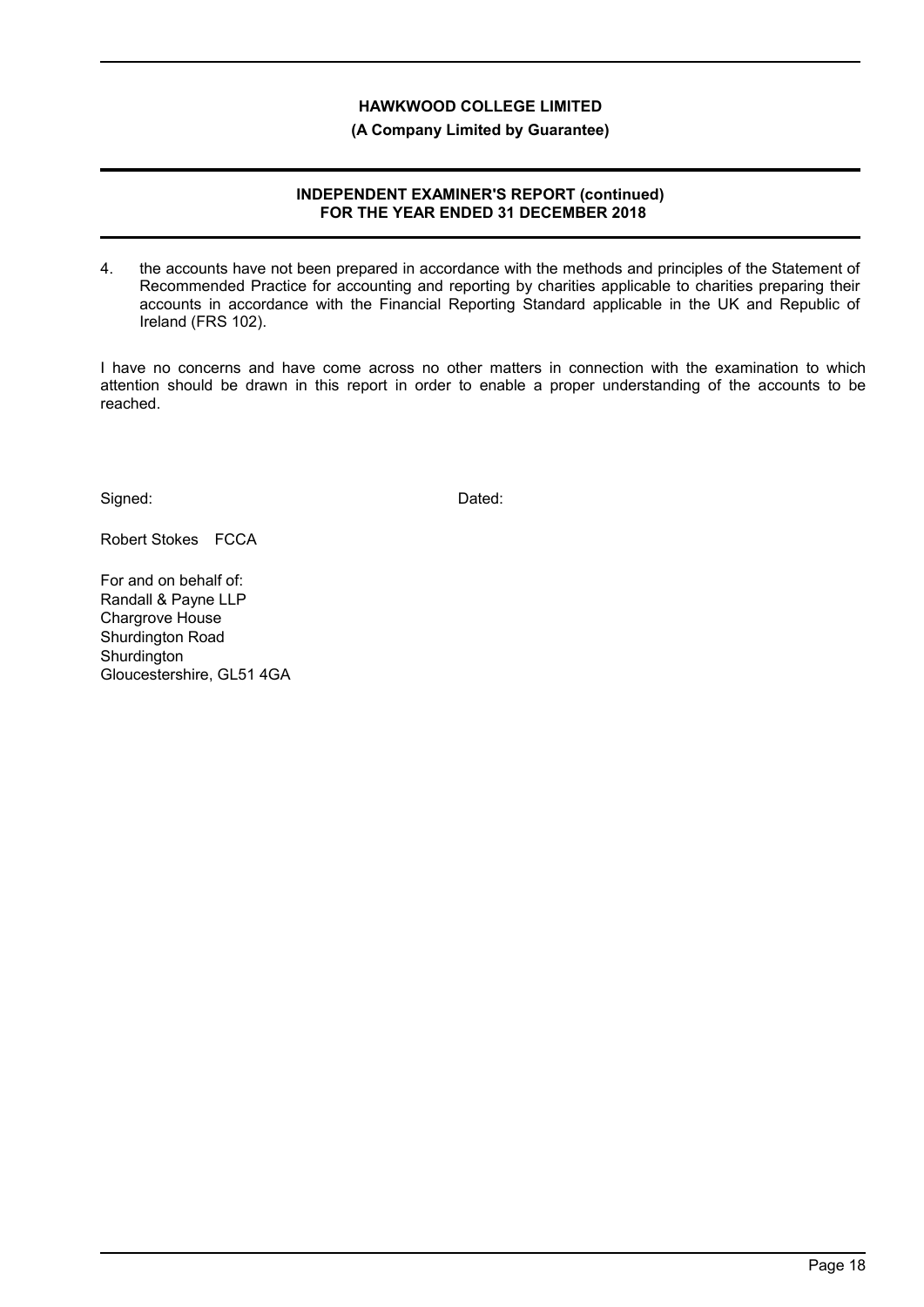# **(A Company Limited by Guarantee)**

|                                                                        | <b>Note</b>    | <b>Unrestricted</b><br>funds<br>2018<br>£ | <b>Restricted</b><br>funds<br>2018<br>£ | <b>Total</b><br>funds<br>2018<br>£ | Total<br>funds<br>2017<br>£ |
|------------------------------------------------------------------------|----------------|-------------------------------------------|-----------------------------------------|------------------------------------|-----------------------------|
| Income from:                                                           |                |                                           |                                         |                                    |                             |
| Donations and legacies                                                 | $\overline{c}$ | 16,976                                    | 13,528                                  | 30,504                             | 33,047                      |
| Charitable activities                                                  | 3              | 622,685                                   |                                         | 622,685                            | 593,762                     |
| Other trading activities                                               | 4              | 232,950                                   | 7,164                                   | 240,114                            | 194,645                     |
| Investments                                                            | 5              | 64                                        |                                         | 64                                 | 42                          |
| <b>Total income</b>                                                    |                | 872,675                                   | 20,692                                  | 893,367                            | 821,496                     |
| <b>Expenditure on:</b>                                                 |                |                                           |                                         |                                    |                             |
| Charitable activities                                                  | 6              | 860,495                                   | 6,606                                   | 867,101                            | 802,598                     |
| <b>Total expenditure</b>                                               | 9              | 860,495                                   | 6,606                                   | 867,101                            | 802,598                     |
| Net income before transfers<br><b>Transfers between Funds</b>          | 19             | 12,180<br>22,200                          | 14,086<br>(22, 200)                     | 26,266                             | 18,898                      |
| Net income / (expenditure) before other<br>recognised gains and losses |                | 34,380                                    | (8, 114)                                | 26,266                             | 18,898                      |
| Net movement in funds                                                  |                | 34,380                                    | (8, 114)                                | 26,266                             | 18,898                      |
| <b>Reconciliation of funds:</b>                                        |                |                                           |                                         |                                    |                             |
| Total funds brought forward                                            |                | 1,560,049                                 | 56,785                                  | 1,616,834                          | 1,597,936                   |
| <b>Total funds carried forward</b>                                     |                | 1,594,429                                 | 48,671                                  | 1,643,100                          | 1,616,834                   |

#### **STATEMENT OF FINANCIAL ACTIVITIES INCORPORATING INCOME AND EXPENDITURE ACCOUNT FOR THE YEAR ENDED 31 DECEMBER 2018**

The notes on pages 23 to 40 form part of these financial statements.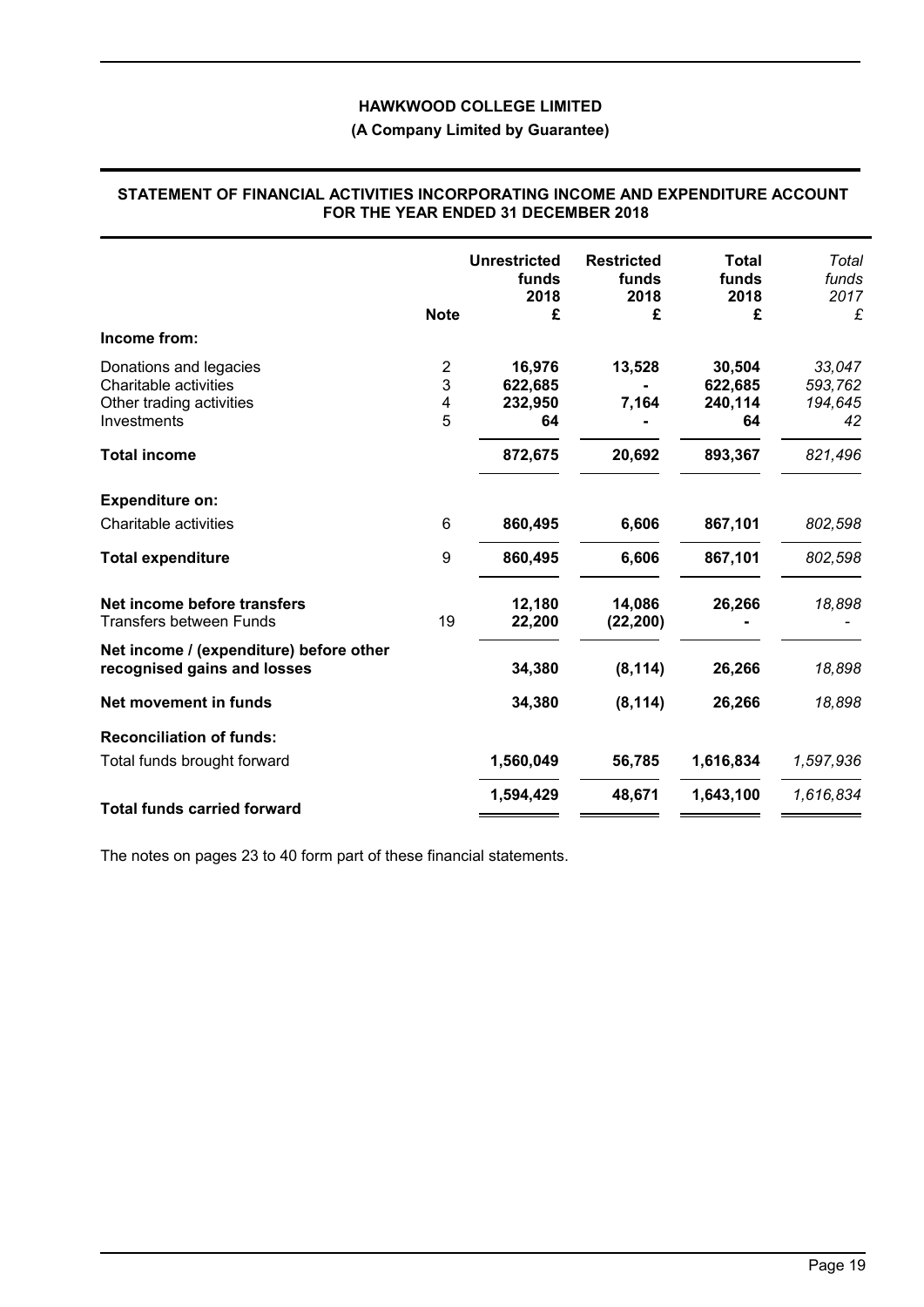### **(A Company Limited by Guarantee) REGISTERED NUMBER: 00599678 (ENGLAND & WALES)**

| <b>BALANCE SHEET</b><br>AS AT 31 DECEMBER 2018             |             |            |            |            |            |
|------------------------------------------------------------|-------------|------------|------------|------------|------------|
|                                                            | <b>Note</b> | £          | 2018<br>£  | £          | 2017<br>£  |
|                                                            |             |            |            |            |            |
| <b>Fixed assets</b>                                        |             |            |            |            |            |
| Intangible assets                                          | 13          |            | 3,299      |            | 1,715      |
| Tangible assets                                            | 14          |            | 1,870,344  |            | 1,828,736  |
|                                                            |             |            | 1,873,643  |            | 1,830,451  |
| <b>Current assets</b>                                      |             |            |            |            |            |
| <b>Stocks</b>                                              | 15          | 2,896      |            | 3,770      |            |
| <b>Debtors</b>                                             | 16          | 32,785     |            | 21,605     |            |
| Cash at bank and in hand                                   |             | 67,213     |            | 96,854     |            |
|                                                            |             | 102,894    |            | 122,229    |            |
| Creditors: amounts falling due within one<br>year          | 17          | (223, 642) |            | (203, 893) |            |
| <b>Net current liabilities</b>                             |             |            | (120, 748) |            | (81, 664)  |
| <b>Total assets less current liabilities</b>               |             |            | 1,752,895  |            | 1,748,787  |
| Creditors: amounts falling due after more<br>than one year | 18          |            | (109, 795) |            | (131, 953) |
| <b>Net assets</b>                                          |             |            | 1,643,100  |            | 1,616,834  |
| <b>Charity Funds</b>                                       |             |            |            |            |            |
| <b>Restricted funds</b>                                    | 19          |            | 48,671     |            | 56,785     |
| Unrestricted funds:                                        |             |            |            |            |            |
| Unrestricted funds                                         | 19          | 549,213    |            | 514,833    |            |
| Revaluation reserve                                        |             | 1,045,216  |            | 1,045,216  |            |
| Total unrestricted funds                                   |             |            | 1,594,429  |            | 1,560,049  |
| <b>Total funds</b>                                         |             |            | 1,643,100  |            | 1,616,834  |

The Company's financial statements have been prepared in accordance with the provisions applicable to companies subject to the small companies regime.

The Trustees consider that the Company is entitled to exemption from the requirement to have an audit under the provisions of section 477 of the Companies Act 2006 ("the Act") and members have not required the Company to obtain an audit for the year in question in accordance with section 476 of the Act.

The Trustees acknowledge their responsibilities for complying with the requirements of the Companies Act 2006 with respect to accounting records and the preparation of financial statements.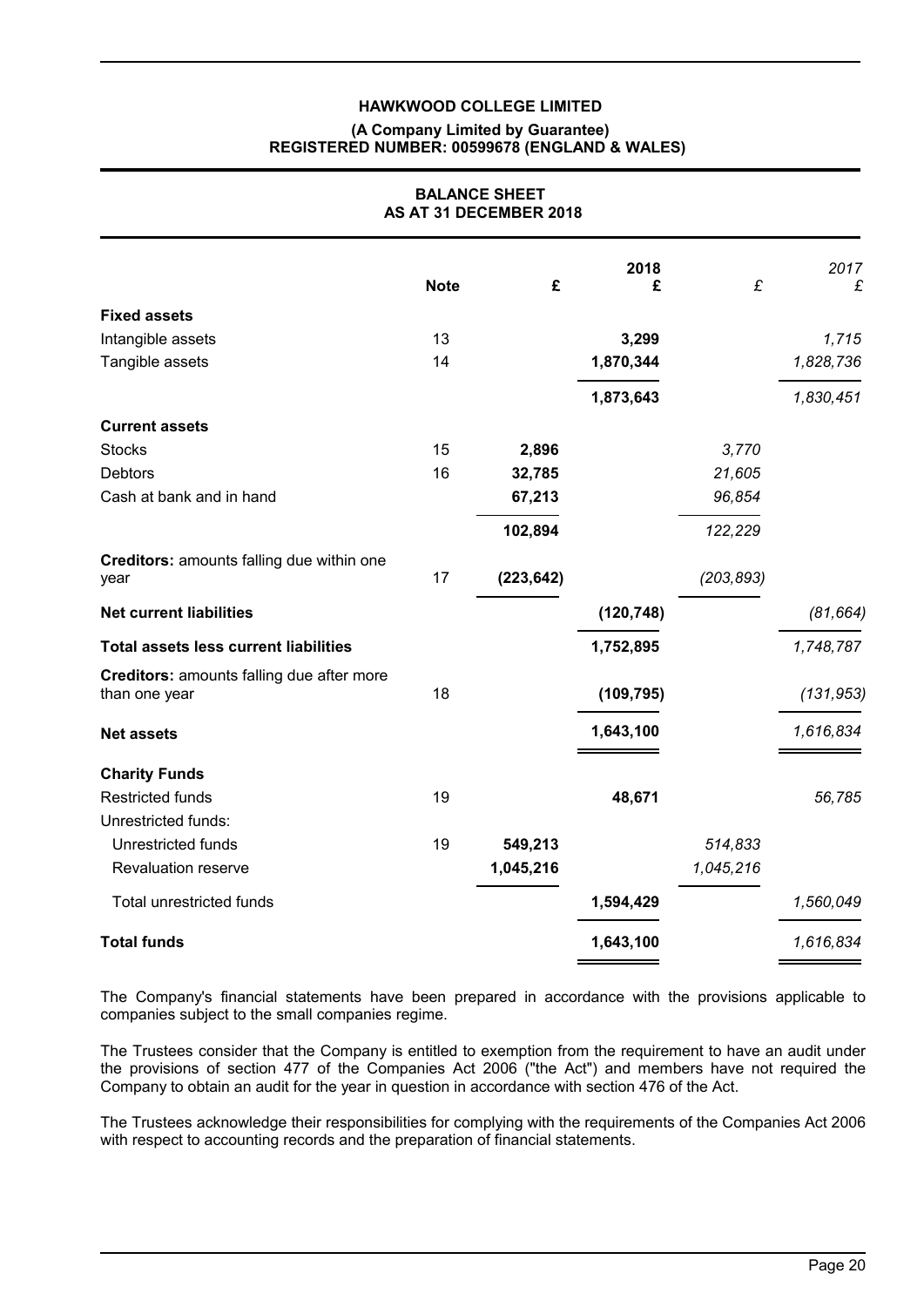**(A Company Limited by Guarantee)**

# **BALANCE SHEET (continued) AS AT 31 DECEMBER 2018**

The financial statements were approved and authorised for issue by the Trustees on and signed on their behalf, by:

................................................ **P Boniface, Chair**

................................................ **C O'Malley, Trustee**

The notes on pages 23 to 40 form part of these financial statements.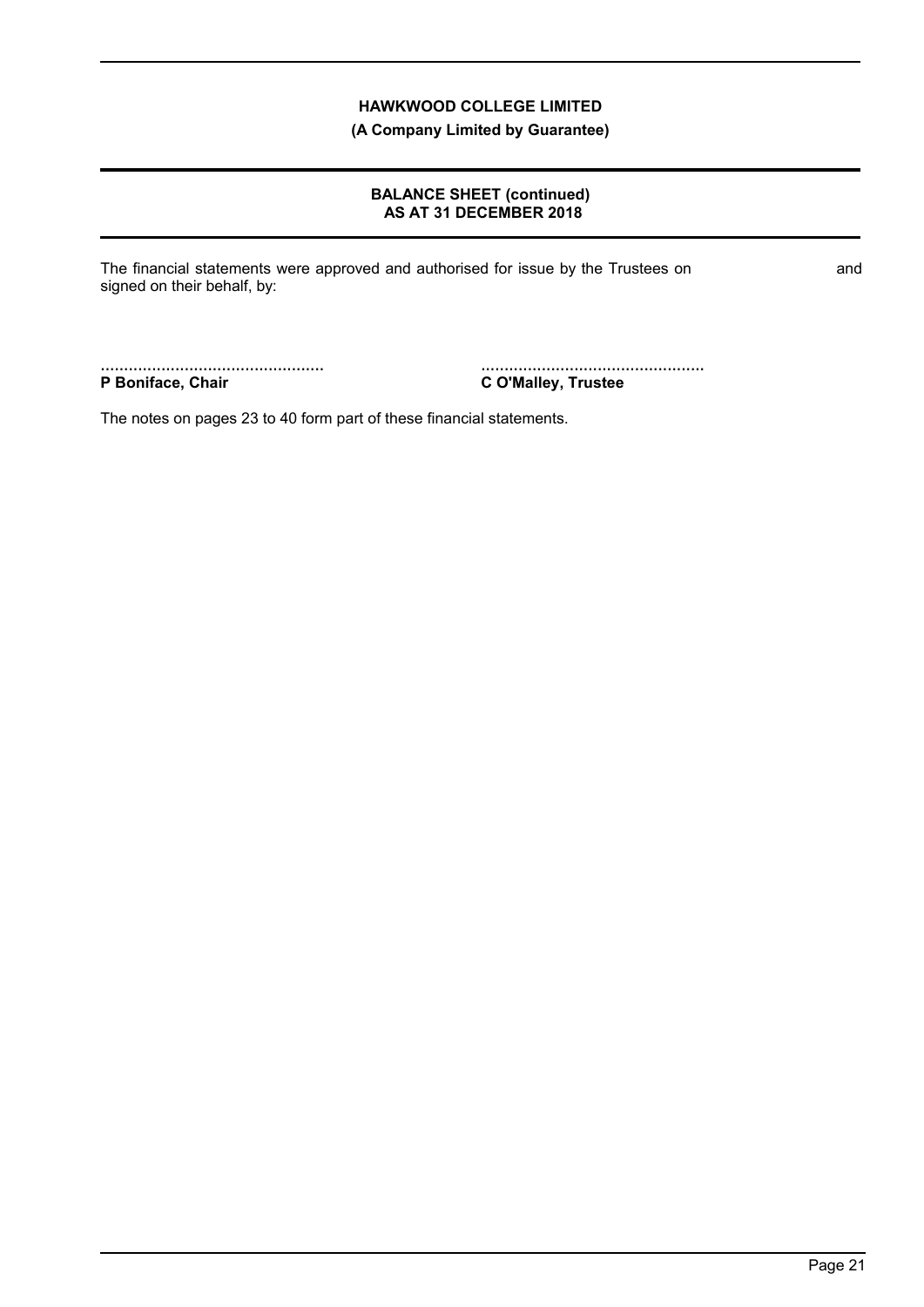**(A Company Limited by Guarantee)**

### **STATEMENT OF CASH FLOWS FOR THE YEAR ENDED 31 DECEMBER 2018**

|                                                 |             | 2018      | 2017      |
|-------------------------------------------------|-------------|-----------|-----------|
|                                                 | <b>Note</b> |           | £         |
| Cash flows from operating activities            |             |           |           |
| Net cash provided by operating activities       | 21          | 56,201    | 79,680    |
| Cash flows from investing activities:           |             |           |           |
| Purchase of tangible fixed assets               |             | (60, 534) | (19,150)  |
| Purchase of intangible assets                   |             | (3,052)   |           |
| Net cash used in investing activities           |             | (63, 586) | (19, 150) |
| Cash flows from financing activities:           |             |           |           |
| Repayments of borrowings                        |             | (22, 256) | (21, 310) |
| Net cash used in financing activities           |             | (22, 256) | (21, 310) |
| Change in cash and cash equivalents in the year |             | (29, 641) | 39,220    |
| Cash and cash equivalents brought forward       |             | 96,854    | 57,634    |
| Cash and cash equivalents carried forward       | 22          | 67,213    | 96,854    |

 $\overline{a}$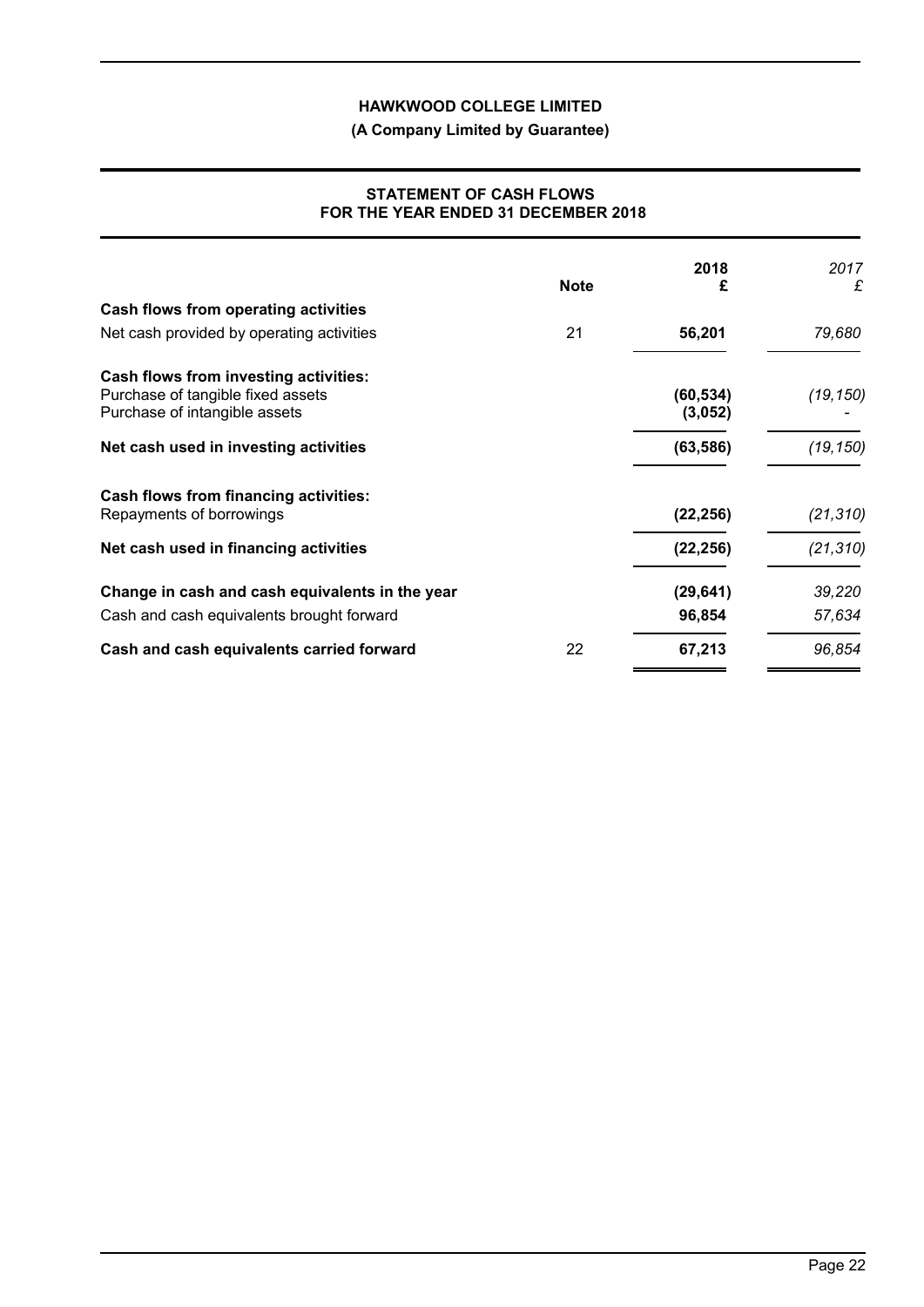## **(A Company Limited by Guarantee)**

# **NOTES TO THE FINANCIAL STATEMENTS FOR THE YEAR ENDED 31 DECEMBER 2018**

### **1. Accounting Policies**

### **1.1 Basis of preparation of financial statements**

The financial statements have been prepared in accordance with Accounting and Reporting by Charities: Statement of Recommended Practice applicable to charities preparing their accounts in accordance with the Financial Reporting Standard applicable in the UK and Republic of Ireland (FRS 102) (effective 1 January 2015) - (Charities SORP (FRS 102)), the Financial Reporting Standard applicable in the UK and Republic of Ireland (FRS 102) and the Companies Act 2006.

Hawkwood College Limited meets the definition of a public benefit entity under FRS 102. Assets and liabilities are initially recognised at historical cost or transaction value unless otherwise stated in the relevant accounting policy.

### **1.2 Company status**

The Company is a private company limited by guarantee. The members of the company are the Trustees named on page 1. In the event of the Company being wound up, the liability in respect of the guarantee is limited to £1 per member of the Company.

Hawkwood College Limited is a private company limited by guarantee without share capital registered in England and Wales. The registered address is Hawkwood College, Painswick Old Road, Stroud, Gloucester, GL6 7QW. The Trustees Report contains more information regarding the company's principal activities.

#### **1.3 Going concern**

It is the opinion of the Members that there are no material uncertainties that may cast significant doubt about the company's ability to continue as a going concern.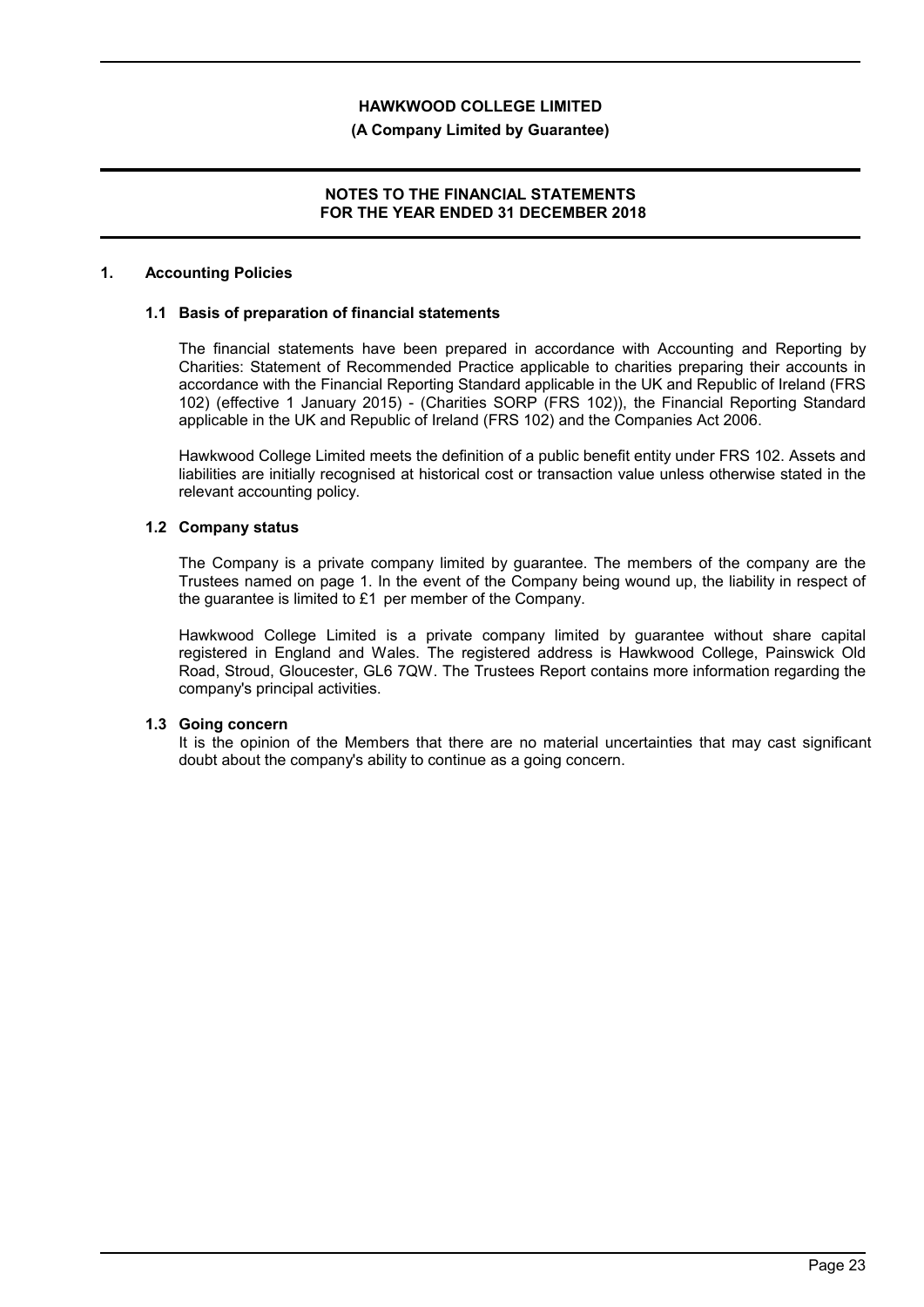#### **(A Company Limited by Guarantee)**

### **NOTES TO THE FINANCIAL STATEMENTS FOR THE YEAR ENDED 31 DECEMBER 2018**

### **1. Accounting Policies (continued)**

#### **1.4 Income**

All income is recognised once the Company has entitlement to the income, it is probable that the income will be received and the amount of income receivable can be measured reliably.

For legacies, entitlement is taken as the earlier of the date on which either: the Company is aware that probate has been granted, the estate has been finalised and notification has been made by the executor(s) to the Trust that a distribution will be made, or when a distribution is received from the estate. Receipt of a legacy, in whole or in part, is only considered probable when the amount can be measured reliably and the Company has been notified of the executor's intention to make a distribution. Where legacies have been notified to the Company, or the Company is aware of the granting of probate, and the criteria for income recognition have not been met, then the legacy is treated as a contingent asset and disclosed if material.

Gifts in kind donated for distribution are included at valuation and recognised as income when they are distributed to the projects. Gifts donated for resale are included as income when they are sold. Donated facilities are included at the value to the Company where this can be quantified and a third party is bearing the cost. No amounts are included in the financial statements for services donated by volunteers.

Donated services or facilities are recognised when the Company has control over the item, any conditions associated with the donated item have been met, the receipt of economic benefit from the use of the Company of the item is probable and that economic benefit can be measured reliably. In accordance with the Charities SORP (FRS 102), the general volunteer time of the Friends is not recognised and refer to the Trustees' Report for more information about their contribution.

On receipt, donated professional services and donated facilities are recognised on the basis of the value of the gift to the Company which is the amount the Company would have been willing to pay to obtain services or facilities of equivalent economic benefit on the open market; a corresponding amount is then recognised in expenditure in the period of receipt.

Income tax recoverable in relation to donations received under Gift Aid or deeds of covenant is recognised at the time of the donation.

Income tax recoverable in relation to investment income is recognised at the time the investment income is receivable.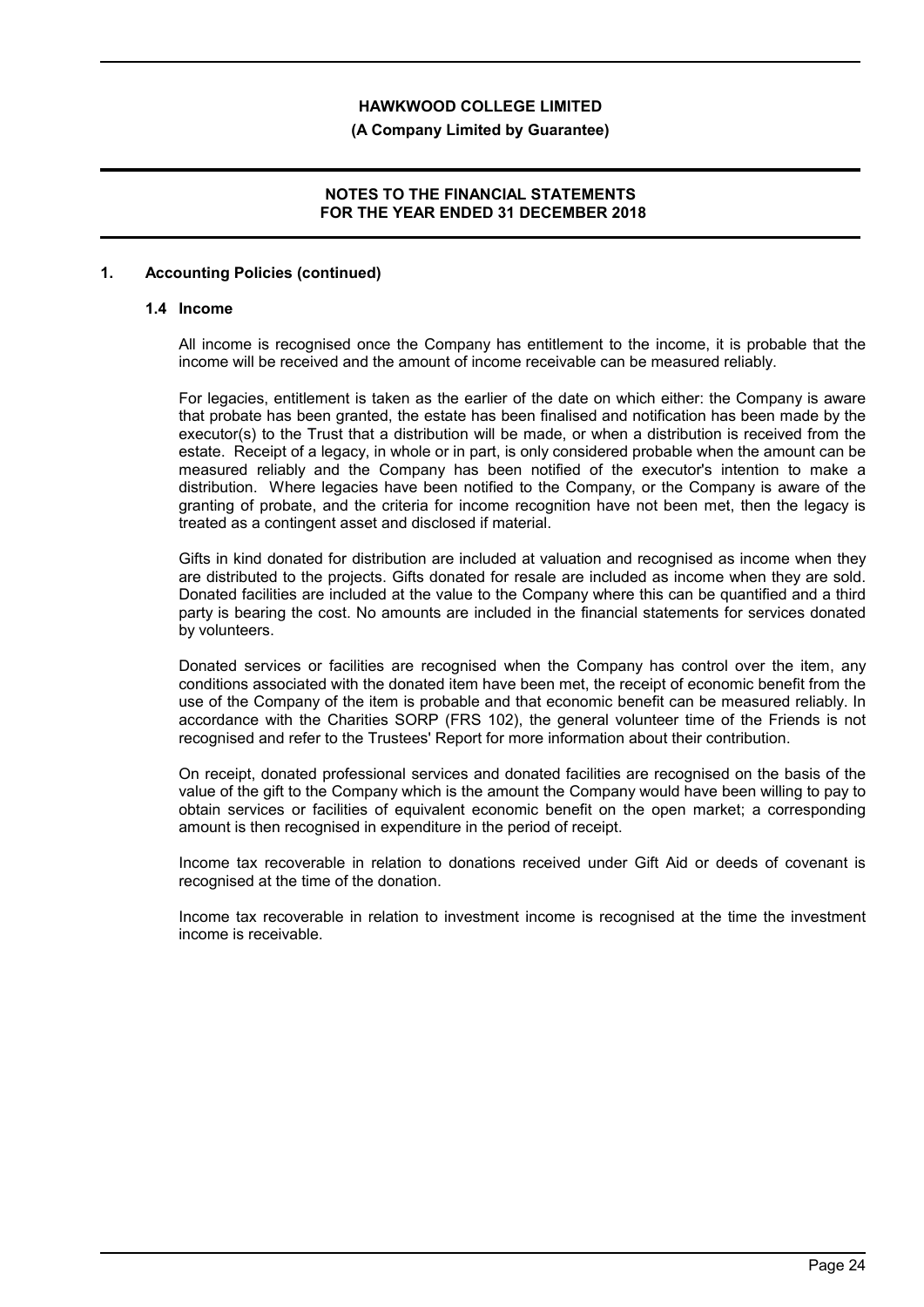#### **(A Company Limited by Guarantee)**

### **NOTES TO THE FINANCIAL STATEMENTS FOR THE YEAR ENDED 31 DECEMBER 2018**

### **1. Accounting Policies (continued)**

#### **1.5 Expenditure**

Expenditure is recognised once there is a legal or constructive obligation to transfer economic benefit to a third party, it is probable that a transfer of economic benefits will be required in settlement and the amount of the obligation can be measured reliably. Expenditure is classified by activity. The costs of each activity are made up of the total of direct costs and shared costs, including support costs involved in undertaking each activity. Direct costs attributable to a single activity are allocated directly to that activity. Shared costs which contribute to more than one activity and support costs which are not attributable to a single activity are apportioned between those activities on a basis consistent with the use of resources. Central staff costs are allocated on the basis of time spent, and depreciation charges allocated on the portion of the asset's use.

Support costs are those costs incurred directly in support of expenditure on the objects of the Company and include project management carried out at Headquarters.

Charitable activities and Governance costs are costs incurred on the Company's educational operations, including support costs and costs relating to the governance of the Company apportioned to charitable activities.

All expenditure is inclusive of irrecoverable VAT.

#### **1.6 Intangible fixed assets and amortisation**

Intangible assets costing £750 or more are capitalised and recognised when future economic benefits are probable and the cost or value of the asset can be measured reliably. Intangible assets are initially recognised at cost and are subsequently measured at cost net of amortisation and any provision for impairment

Amortisation is provided on intangible fixed assets at rates calculated to write off the cost of each asset, less their estimated residual value, over their expected useful lives on the following bases:

Intangible Fixed Assets - 20% on cost

### **1.7 Tangible fixed assets and depreciation**

All assets costing more than £750 are capitalised.

A review for impairment of a fixed asset is carried out if events or changes in circumstances indicate that the carrying value of any fixed asset may not be recoverable. Shortfalls between the carrying value of fixed assets and their recoverable amounts are recognised as impairments. Impairment losses are recognised in the Statement of Financial Activities incorporating Income and Expenditure Account.

Tangible fixed assets are carried at cost or valuation , net of depreciation and any provision for impairment. Depreciation is provided at rates calculated to write off the cost or valuation of fixed assets, less their estimated residual value, over their expected useful lives on the following bases:

| Freehold property     | $\sim$           | Nil                          |
|-----------------------|------------------|------------------------------|
| Plant and machinery   | $\sim$           | 20% on cost                  |
| Fixtures and fittings | $\sim$ 100 $\mu$ | 10% on cost/nil for antiques |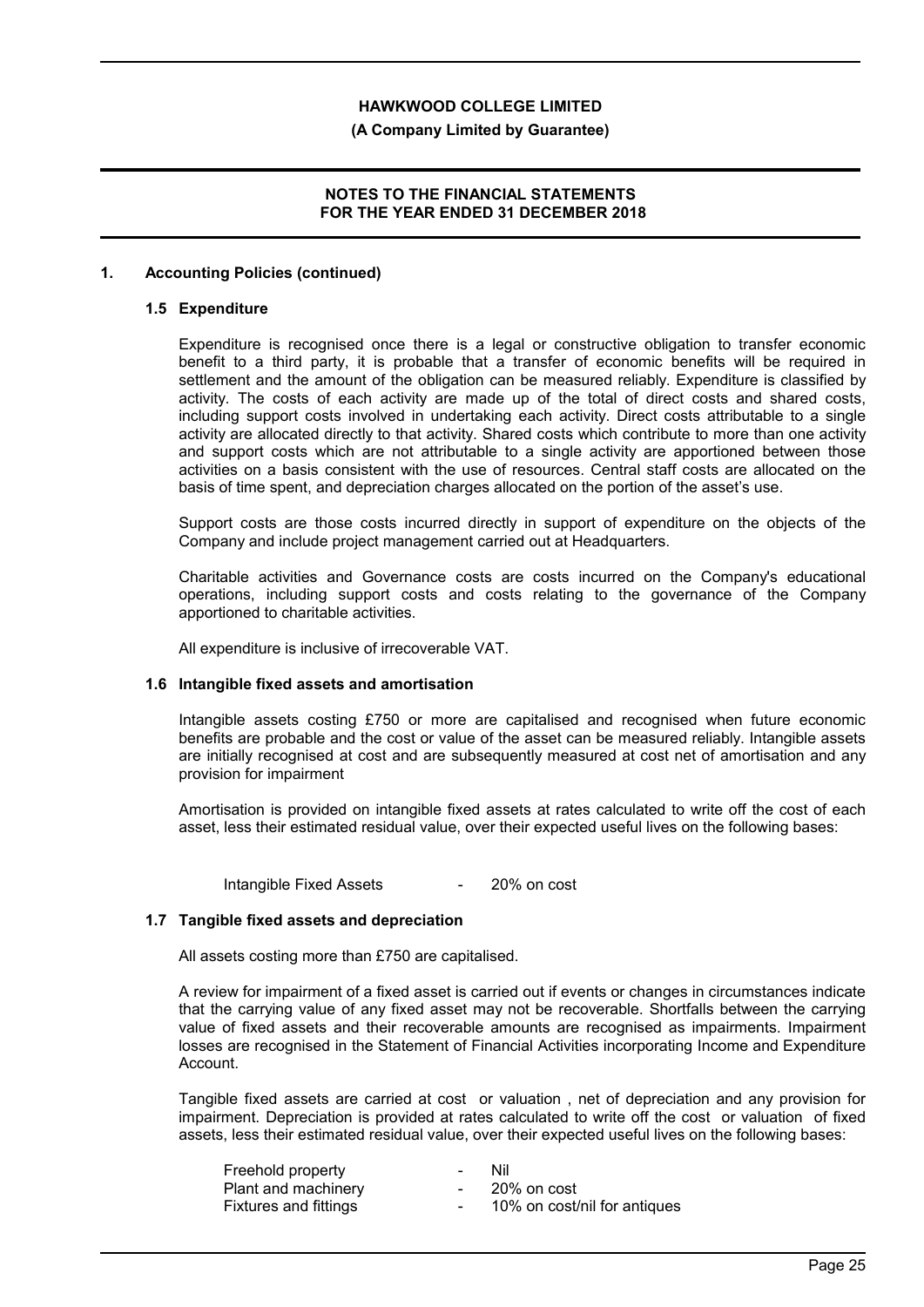#### **(A Company Limited by Guarantee)**

### **NOTES TO THE FINANCIAL STATEMENTS FOR THE YEAR ENDED 31 DECEMBER 2018**

### **1. Accounting Policies (continued)**

#### **1.8 Revaluation of tangible fixed assets**

The Company has adopted the revaluation model to revalue items of property, plant and equipment whose fair value can be measured reliably. The revaluations shall be made with sufficient regularity to ensure that the carrying amount does not differ materially from that which would be determined using fair value at the end of the reporting period.

The fair value of land and buildings is usually determined from market-based evidence by appraisal that is normally undertaken by professionally qualified valuers. The fair value of items of plant and machinery is usually their market value determined by appraisal.

Revaluation gains and losses are recognised in other comprehensive income and accumulated in equity.

#### **1.9 Interest receivable**

Interest on funds held on deposit is included when receivable and the amount can be measured reliably by the Company; this is normally upon notification of the interest paid or payable by the Bank.

#### **1.10 Stocks**

Stocks are valued at the lower of cost and net realisable value after making due allowance for obsolete and slow-moving stocks. Cost includes all direct costs and an appropriate proportion of fixed and variable overheads.

## **1.11 Debtors**

Trade and other debtors are recognised at the settlement amount after any trade discount offered. Prepayments are valued at the amount prepaid net of any trade discounts due.

#### **1.12 Cash at Bank and in hand**

Cash at bank and in hand includes cash and short term highly liquid investments with a short maturity of three months or less from the date of acquisition or opening of the deposit or similar account.

#### **1.13 Liabilities and provisions**

Liabilities are recognised when there is an obligation at the Balance Sheet date as a result of a past event, it is probable that a transfer of economic benefit will be required in settlement, and the amount of the settlement can be estimated reliably. Liabilities are recognised at the amount that the Company anticipates it will pay to settle the debt or the amount it has received as advanced payments for the goods or services it must provide. Provisions are measured at the best estimate of the amounts required to settle the obligation. Where the effect of the time value of money is material, the provision is based on the present value of those amounts, discounted at the pre-tax discount rate that reflects the risks specific to the liability. The unwinding of the discount is recognised within interest payable and similar charges.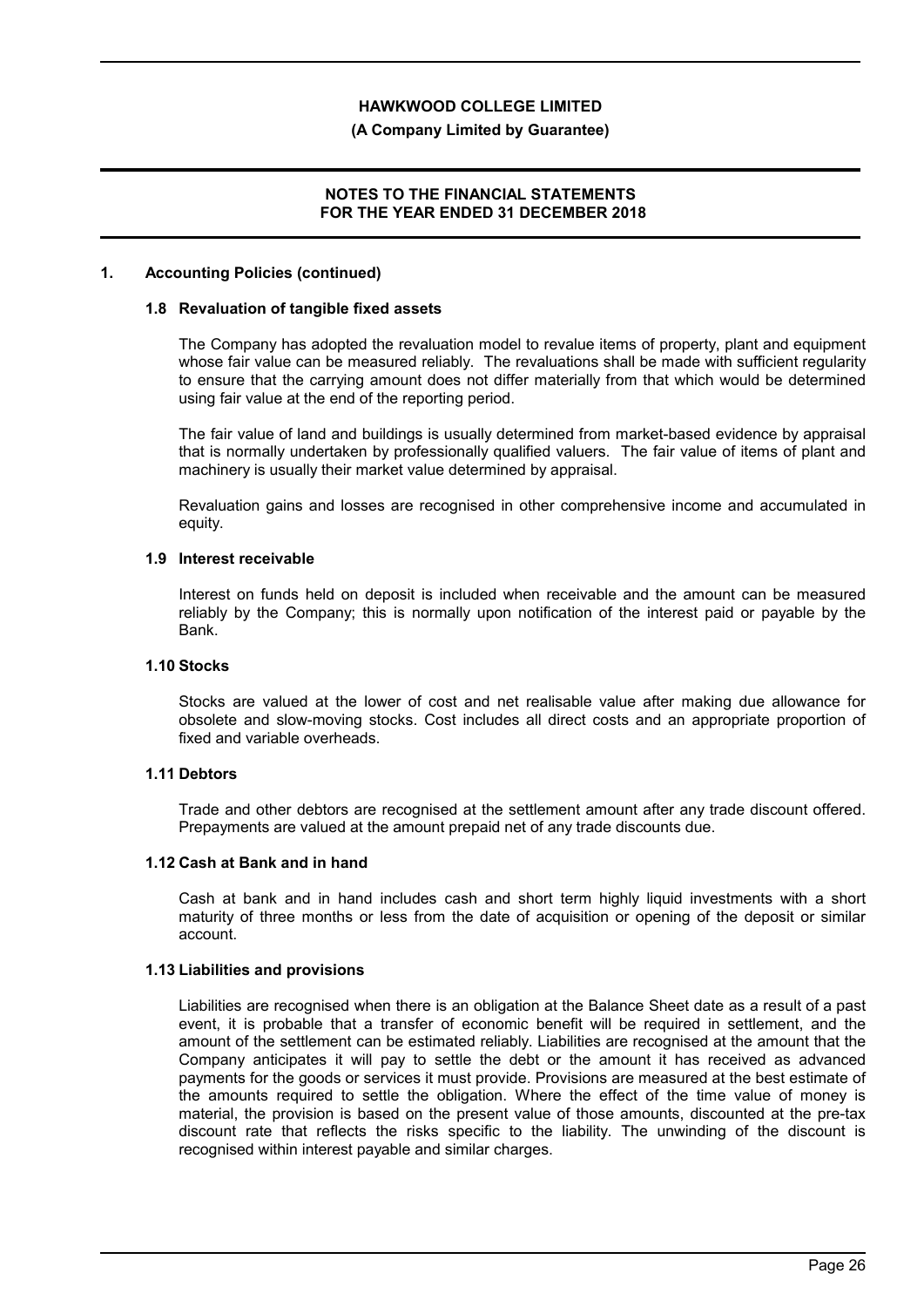### **(A Company Limited by Guarantee)**

# **NOTES TO THE FINANCIAL STATEMENTS FOR THE YEAR ENDED 31 DECEMBER 2018**

#### **1. Accounting Policies (continued)**

#### **1.14 Financial instruments**

The Company only has financial assets and financial liabilities of a kind that qualify as basic financial instruments. Basic financial instruments are initially recognised at transaction value and subsequently measured at their settlement value with the exception of bank loans which are subsequently measured at amortised cost using the effective interest method.

#### **1.15 Pensions**

The Company operates a defined contribution pension scheme and the pension charge represents the amounts payable by the Company to the fund in respect of the year.

### **1.16 Fund accounting**

General funds are unrestricted funds which are available for use at the discretion of the Trustees in furtherance of the general objectives of the Company and which have not been designated for other purposes.

Restricted funds are funds which are to be used in accordance with specific restrictions imposed by donors or which have been raised by the Company for particular purposes. The costs of raising and administering such funds are charged against the specific fund. The aim and use of each restricted fund is set out in the notes to the financial statements.

## **2. Income from donations and legacies**

|                   | <b>Unrestricted</b><br>funds<br>2018<br>£ | <b>Restricted</b><br>funds<br>2018<br>£ | <b>Total</b><br>funds<br>2018<br>£ | Total<br>funds<br>2017<br>£ |
|-------------------|-------------------------------------------|-----------------------------------------|------------------------------------|-----------------------------|
| Donations         | 16,976                                    | 13,528                                  | 30,504                             | 33,047                      |
| <b>Total 2017</b> | 14,483                                    | 18.564                                  | 33,047                             |                             |

# **3. Income from charitable activities**

|                   | <b>Unrestricted</b><br>funds<br>2018<br>£ | <b>Restricted</b><br>funds<br>2018<br>£ | <b>Total</b><br>funds<br>2018<br>£ | Total<br>funds<br>2017<br>£ |
|-------------------|-------------------------------------------|-----------------------------------------|------------------------------------|-----------------------------|
| Courses           | 622,685                                   | $\blacksquare$                          | 622,685                            | 593,762                     |
| <b>Total 2017</b> | 593,762                                   | $\overline{\phantom{a}}$                | 593,762                            |                             |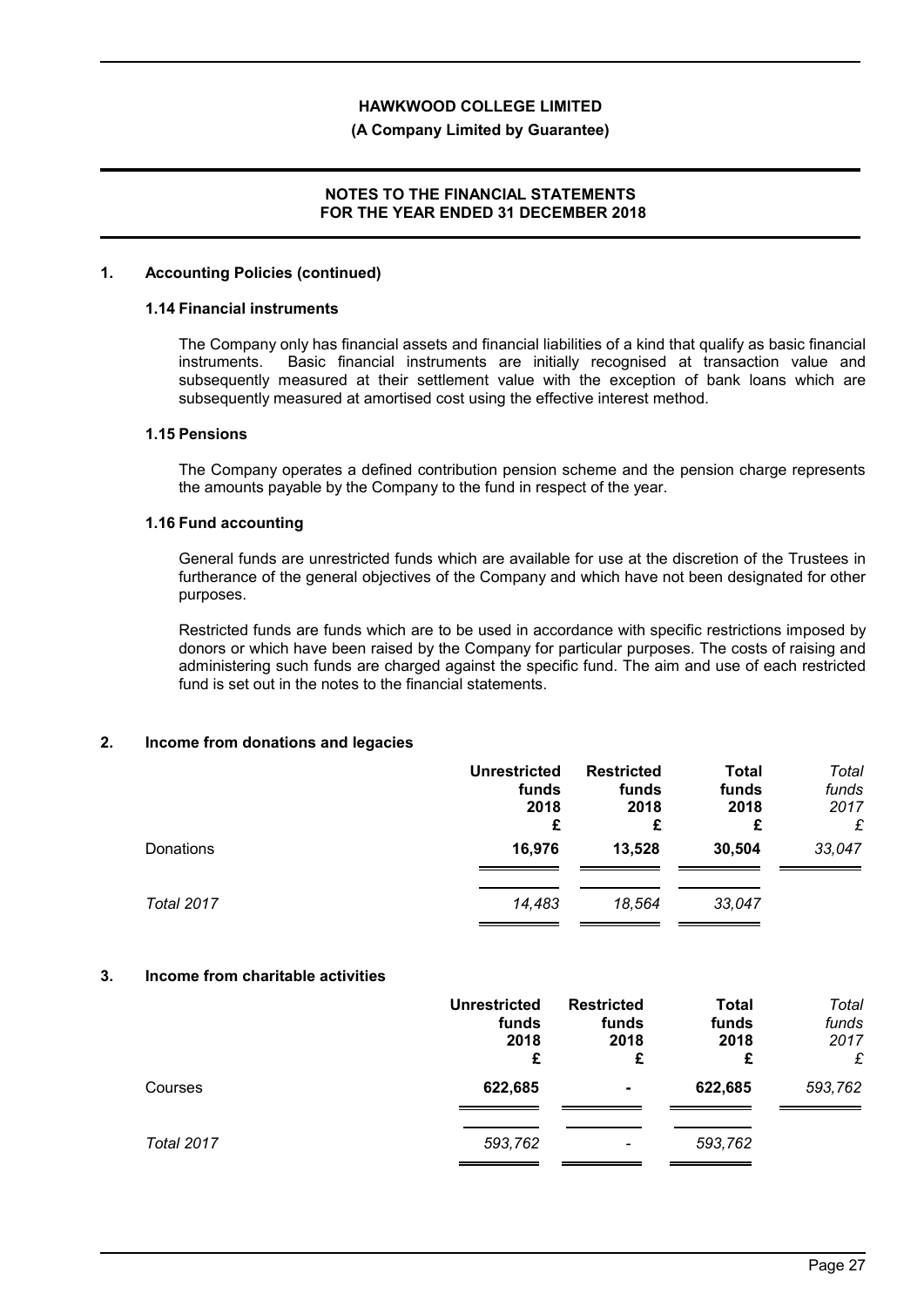# **(A Company Limited by Guarantee)**

# **NOTES TO THE FINANCIAL STATEMENTS FOR THE YEAR ENDED 31 DECEMBER 2018**

# **4. Fundraising income**

|                        | <b>Unrestricted</b><br>funds<br>2018<br>£ | <b>Restricted</b><br>funds<br>2018<br>£ | <b>Total</b><br>funds<br>2018<br>£ | Total<br>funds<br>2017<br>£ |
|------------------------|-------------------------------------------|-----------------------------------------|------------------------------------|-----------------------------|
| External Course Income | 148,888                                   | $\blacksquare$                          | 148,888                            | 119,989                     |
| Board & Room Hire      | 4,750                                     | $\blacksquare$                          | 4,750                              | 10,124                      |
| Rental Income          | 32,630                                    | $\blacksquare$                          | 32,630                             | 28,164                      |
| Miscellaneous Income   | 46,682                                    | 7,164                                   | 53,846                             | 36,368                      |
|                        | 232,950                                   | 7,164                                   | 240,114                            | 194,645                     |
| <b>Total 2017</b>      | 194,645                                   |                                         | 194,645                            |                             |

# **5. Investment income**

|                   | <b>Unrestricted</b><br>funds<br>2018<br>£ | <b>Restricted</b><br>funds<br>2018<br>£ | <b>Total</b><br>funds<br>2018<br>£ | Total<br>funds<br>2017<br>£ |
|-------------------|-------------------------------------------|-----------------------------------------|------------------------------------|-----------------------------|
| Investment income | 64                                        | $\blacksquare$                          | 64                                 | 42                          |
| Total 2017        | 42                                        | $\overline{\phantom{a}}$                | 42                                 |                             |

# **6. Analysis of expenditure on charitable activities**

|                                                                             | <b>Unrestricted</b><br>funds<br>2018<br>£         | <b>Restricted</b><br>funds<br>2018<br>£   | <b>Total</b><br>funds<br>2018<br>£                | Total<br>funds<br>2017<br>£                      |
|-----------------------------------------------------------------------------|---------------------------------------------------|-------------------------------------------|---------------------------------------------------|--------------------------------------------------|
| Courses<br>Hire of College Facilities<br>Fund Raising & Other<br>Governance | 721,537<br>112,469<br>13,780<br>12,709<br>860,495 | 3,500<br>3,106<br>$\blacksquare$<br>6,606 | 725,037<br>112,469<br>16,886<br>12,709<br>867,101 | 627,865<br>123,155<br>46,655<br>4,923<br>802,598 |
| Total 2017                                                                  | 799,080                                           | 3,518                                     | 802,598                                           |                                                  |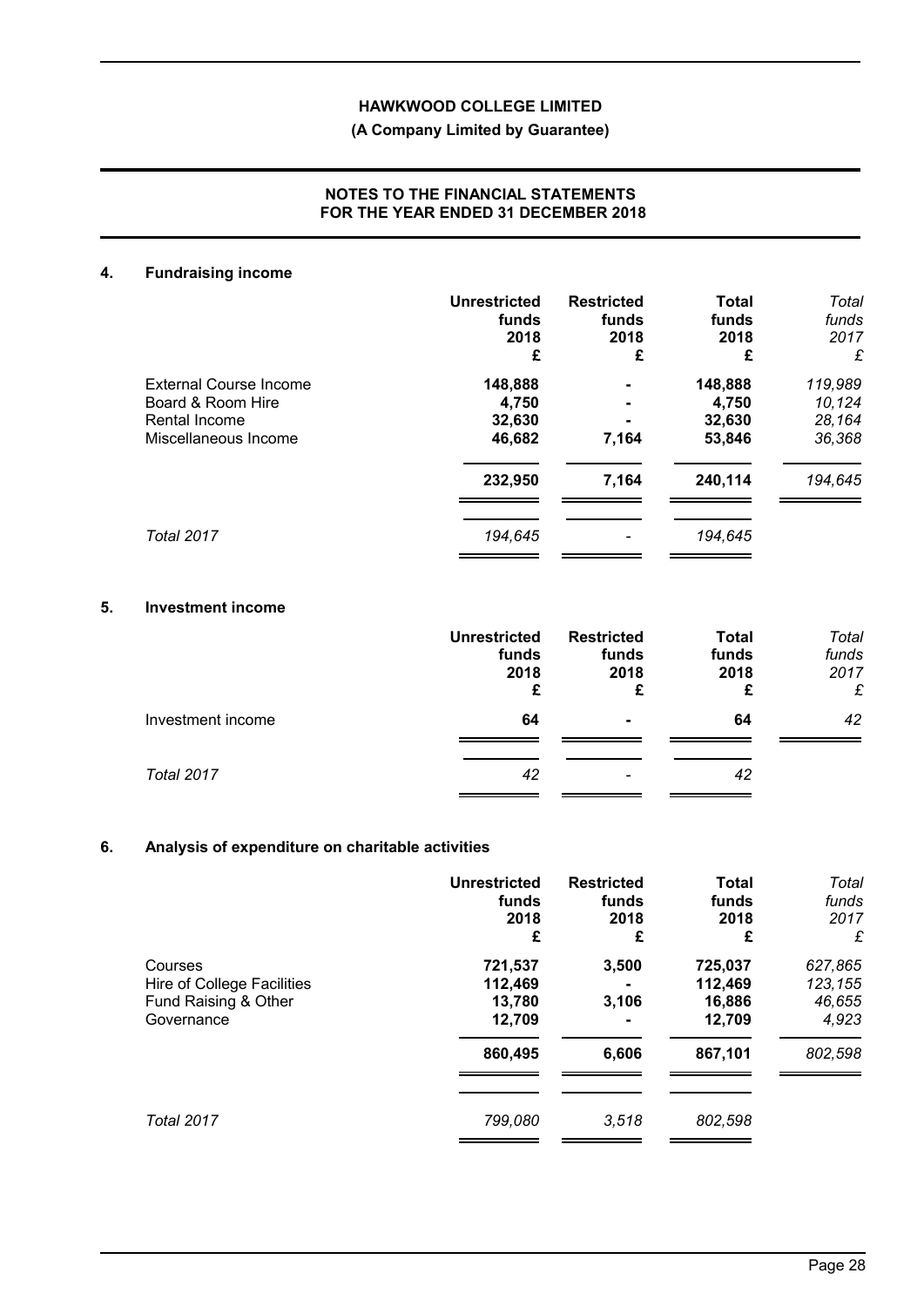**(A Company Limited by Guarantee)**

# **NOTES TO THE FINANCIAL STATEMENTS FOR THE YEAR ENDED 31 DECEMBER 2018**

# **7. Direct costs**

|                                          | <b>Courses</b><br>£ | Hire of<br>College<br><b>Facilities</b><br>£ | <b>Fund</b><br><b>Raising &amp;</b><br>Other<br>£ | Governance<br>£ | <b>Total</b><br>2018<br>£ | Total<br>2017<br>£ |
|------------------------------------------|---------------------|----------------------------------------------|---------------------------------------------------|-----------------|---------------------------|--------------------|
| Lecturers                                | 117,713             |                                              |                                                   |                 | 117,713                   | 112,617            |
| <b>Course Expenses</b><br>Administration | 7,842               |                                              |                                                   |                 | 7,842                     | 3,016              |
| Expenses<br>Fundraising                  | 46,537              | 1,837                                        | 2,388                                             |                 | 50,762                    | 40,790             |
| <b>Activities</b>                        |                     |                                              | 10,692                                            |                 | 10,692                    | 5,013              |
| <b>Festival Costs</b><br>Professional    |                     |                                              |                                                   |                 |                           | 36,672             |
| Fees<br><b>Bursary</b>                   |                     |                                              |                                                   | 8,607           | 8,607                     | 1,480              |
| Payments                                 |                     |                                              | 3,806                                             |                 | 3,806                     | 1,051              |
| <b>Food Provisions</b><br>Write off Bad  | 75,821              |                                              |                                                   |                 | 75,821                    | 67,334             |
| Debt<br>Wages and                        |                     |                                              |                                                   |                 |                           | 967                |
| salaries<br>National                     | 106,191             | 20,227                                       |                                                   |                 | 126,418                   | 109,239            |
| insurance                                | 5,121               | 975                                          |                                                   |                 | 6,096                     | 6,076              |
| Pension cost                             | 696                 | 133                                          |                                                   |                 | 829                       | 646                |
|                                          | 359,921             | 23,172                                       | 16,886                                            | 8,607           | 408,586                   | 384,901            |
| <b>Total 2017</b>                        | 316,708             | 20,058                                       | 46,655                                            | 1,480           | 384,901                   |                    |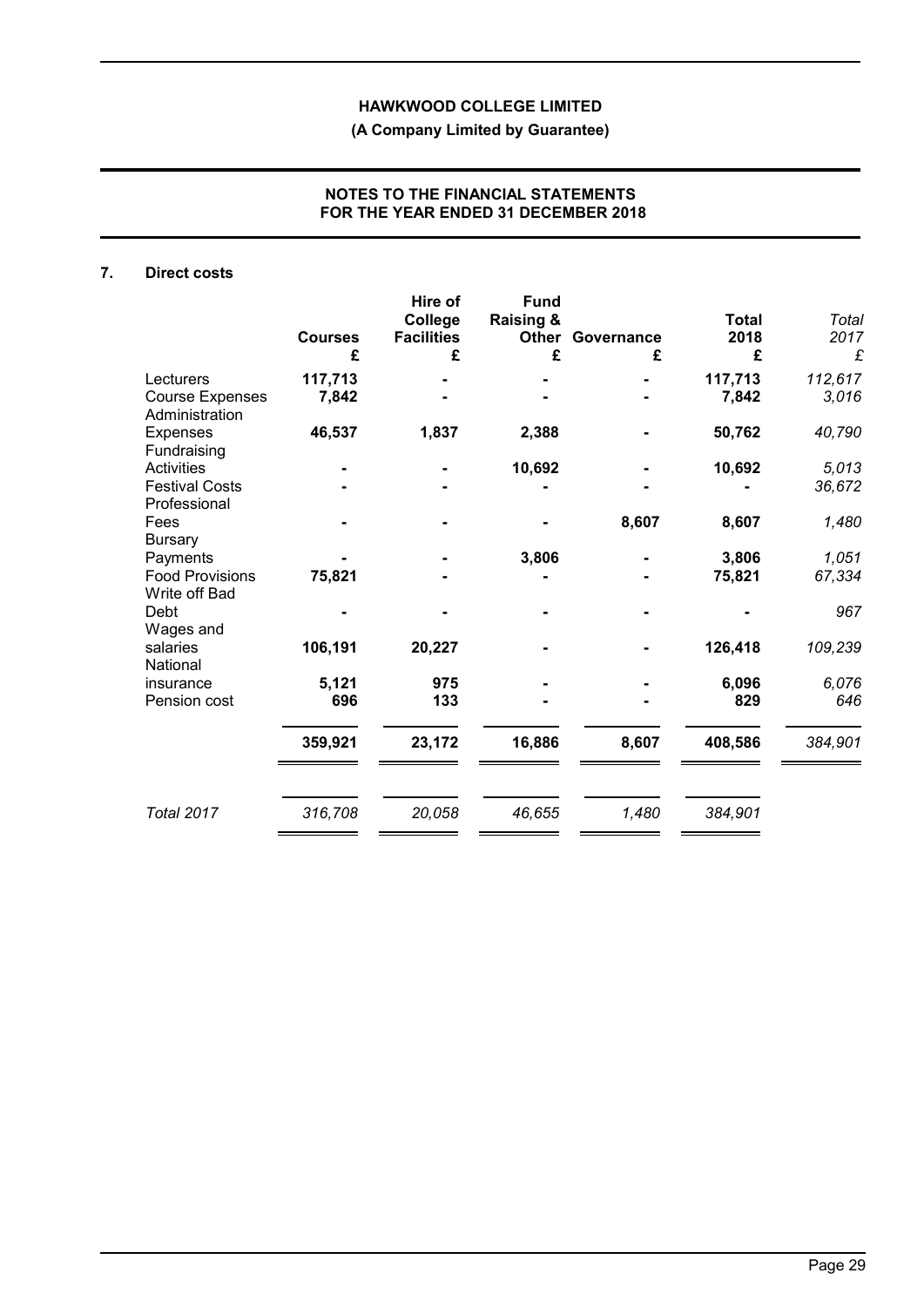# **(A Company Limited by Guarantee)**

# **NOTES TO THE FINANCIAL STATEMENTS FOR THE YEAR ENDED 31 DECEMBER 2018**

### **8. Support costs**

|                           | <b>Courses</b><br>£ | Hire of<br>College<br>£ | <b>Facilitie Governance</b><br>£ | <b>Total</b><br>2018<br>£ | Total<br>2017<br>£ |
|---------------------------|---------------------|-------------------------|----------------------------------|---------------------------|--------------------|
| <b>Accountancy Fees</b>   |                     |                         | 4,102                            | 4,102                     | 3,443              |
| <b>Household Expenses</b> | 17,863              | 1,417                   |                                  | 19,280                    | 16,654             |
| Repairs & Replacements    | 23,273              | 1,847                   |                                  | 25,120                    | 36,314             |
| Rates & Insurance         | 21,987              | 1,745                   |                                  | 23,732                    | 20,406             |
| Heat, Light & Water       | 30,213              | 2,398                   |                                  | 32,611                    | 36,513             |
| Garden Expenses           | 913                 | 72                      |                                  | 985                       | 3,536              |
| <b>Bank Charges</b>       | 14,461              | 1,148                   |                                  | 15,609                    | 17,123             |
| Amortisation              | 1,360               | 108                     |                                  | 1,468                     | 858                |
| Wages and salaries        | 224,456             | 74,819                  |                                  | 299,275                   | 247,948            |
| National insurance        | 11,584              | 3,861                   |                                  | 15,445                    | 15,171             |
| Pension cost              | 1,471               | 491                     |                                  | 1,962                     | 1,468              |
| Depreciation              | 17,535              | 1,391                   |                                  | 18,926                    | 18,263             |
|                           | 365,116             | 89,297                  | 4,102                            | 458,515                   | 417,697            |
| Total 2017                | 311,157             | 103,097                 | 3,443                            | 417,697                   |                    |

During the year ended 31 December 2018, the Company incurred the following Governance costs: *£*4,102 *(2017 - £3,443)* included within the table above in respect of Governance.

# **9. Analysis of Expenditure by expenditure type**

|                                                                             | 2018<br>£                            | <b>Staff costs Depreciation</b><br>2018<br>£ | <b>Other costs</b><br>2018<br>£       | <b>Total</b><br>2018<br>£              | Total<br>2017<br>£                    |
|-----------------------------------------------------------------------------|--------------------------------------|----------------------------------------------|---------------------------------------|----------------------------------------|---------------------------------------|
| Courses<br>Hire of College Facilities<br>Fund Raising & Other<br>Governance | 349,519<br>100,506<br>$\blacksquare$ | 17,535<br>1,391<br>$\blacksquare$            | 357,983<br>10,572<br>16,886<br>12,709 | 725,037<br>112,469<br>16,886<br>12,709 | 627,865<br>123,155<br>46,655<br>4,923 |
|                                                                             | 450,025                              | 18,926                                       | 398,150                               | 867,101                                | 802,598                               |
| <b>Total 2017</b>                                                           | 380.548                              | 18.263                                       | 403.787                               | 802.598                                |                                       |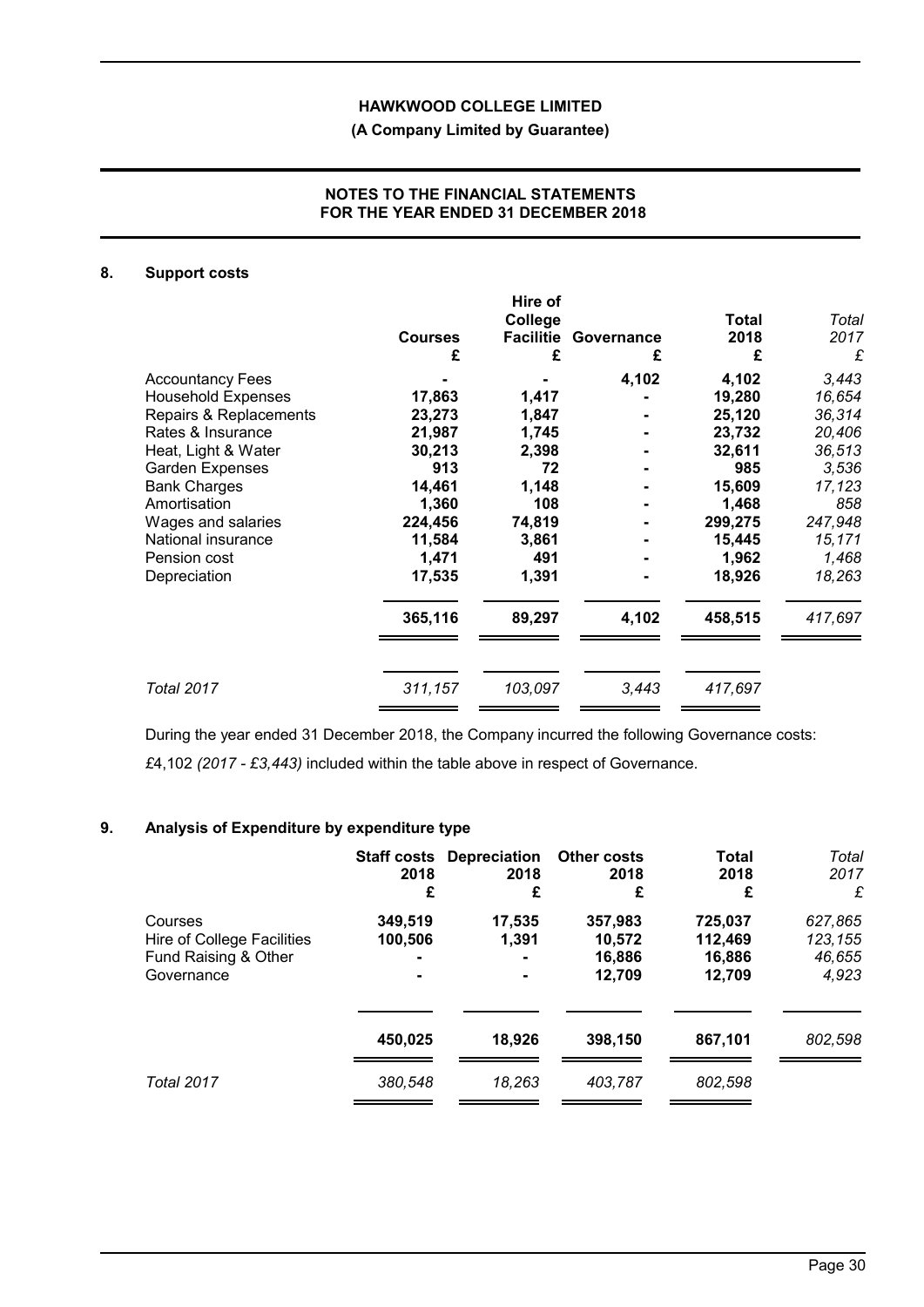# **(A Company Limited by Guarantee)**

# **NOTES TO THE FINANCIAL STATEMENTS FOR THE YEAR ENDED 31 DECEMBER 2018**

# **10. Analysis of expenditure by activities**

|                                                                             | <b>Activities</b><br>undertaken<br>directly<br>2018<br>£ | <b>Support</b><br>costs<br>2018<br>£ | Total<br>2018<br>£                     | Total<br>2017<br>£                    |
|-----------------------------------------------------------------------------|----------------------------------------------------------|--------------------------------------|----------------------------------------|---------------------------------------|
| Courses<br>Hire of College Facilities<br>Fund Raising & Other<br>Governance | 359,921<br>23,172<br>16,886<br>8,607                     | 365,116<br>89,297<br>4,102           | 725,037<br>112,469<br>16,886<br>12,709 | 627,865<br>123,155<br>46,655<br>4,923 |
| <b>Total 2018</b>                                                           | 408,586                                                  | 458,515                              | 867,101                                | 802,598                               |
| <b>Total 2017</b>                                                           | 384.901                                                  | 417.697                              | 802.598                                |                                       |

## **11. Net income/(expenditure)**

This is stated after charging:

|                                         | 2018   | 2017   |
|-----------------------------------------|--------|--------|
|                                         | £      | £      |
| Depreciation of tangible fixed assets:  |        |        |
| - owned by the charity                  | 18.926 | 18,263 |
| Amortisation of intangible fixed assets | 1.468  | 858    |
| Examiners Remuneration - Non Exam       | 1.850  | 1,628  |
| Independent Examination Fee             | 1.850  | 1,680  |
| <b>Pension Costs</b>                    | 2.792  | 2.114  |
| Operating lease payments                | 435    | 435    |

During the year, no Trustees received any remuneration (2017 - £NIL).

During the year, no Trustees received any benefits in kind (2017 - £NIL).

3 Trustees received reimbursement of expenses amounting to £756 in the current year, (2017 - 2 Trustees - £606).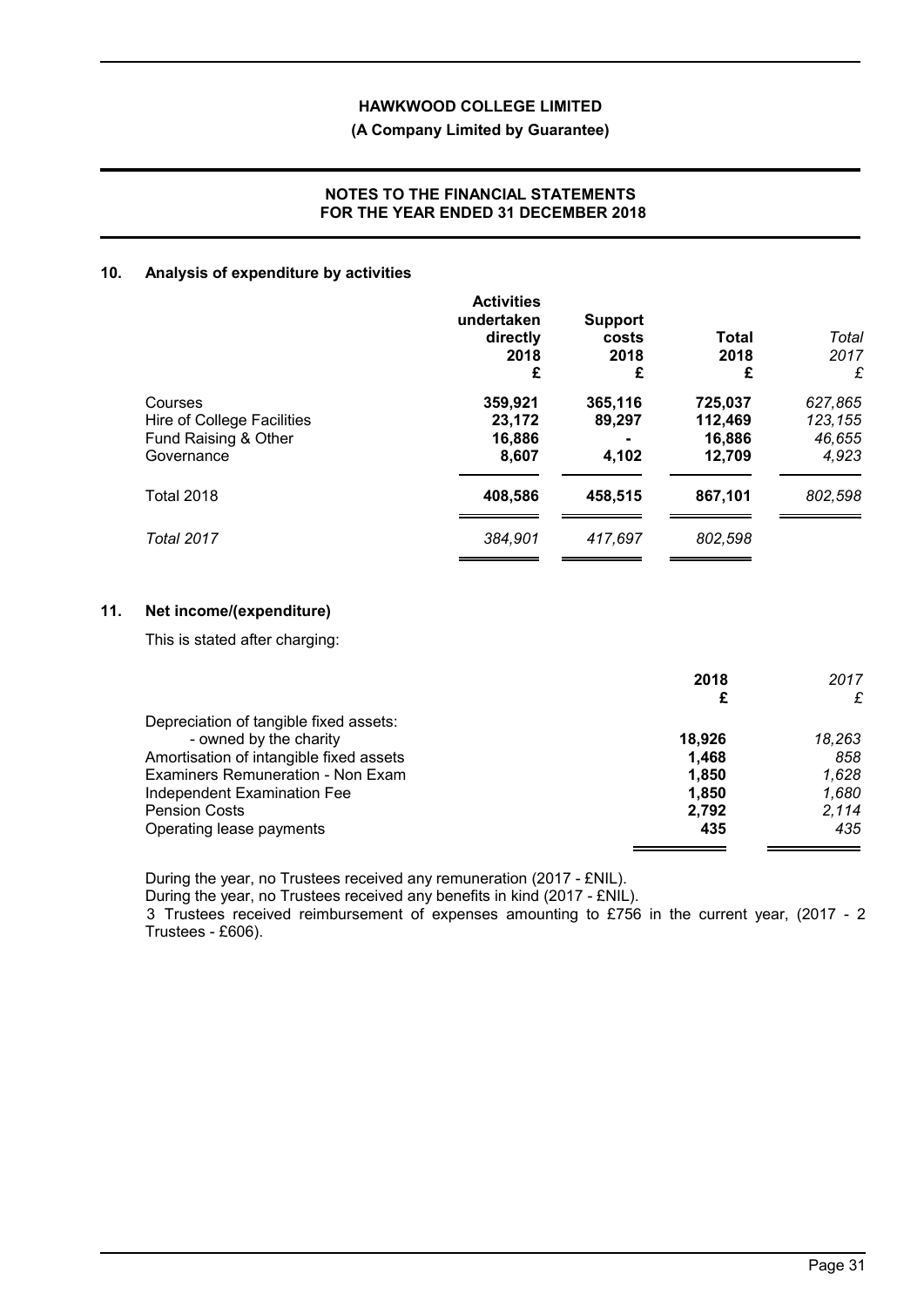# **(A Company Limited by Guarantee)**

# **NOTES TO THE FINANCIAL STATEMENTS FOR THE YEAR ENDED 31 DECEMBER 2018**

# **12. Staff costs**

Staff costs were as follows:

|                       | 2018<br>£ | 2017<br>£ |
|-----------------------|-----------|-----------|
| Wages and salaries    | 425,694   | 357,187   |
| Social security costs | 21,541    | 21,247    |
| Other pension costs   | 2,791     | 2,114     |
|                       | 450,026   | 380,548   |
|                       |           |           |

The average number of persons employed by the Company during the year was as follows:

|                    | 2018<br>No. | 2017<br>No.      |
|--------------------|-------------|------------------|
| Administration     | 5           | 6                |
| Publicity          | 2           | $\overline{c}$   |
| Estate             | 2           | $\overline{c}$   |
| Kitchen & Cleaning | 4           | $\boldsymbol{4}$ |
|                    | 13          | 14               |

No employee received remuneration amounting to more than £60,000 in either year.

The total remuneration for the key management personnel for the year ended 31 December 2018 was £120,150 (2017: £100,720).

### **13. Intangible fixed assets**

|                                                          | Website<br>£   |
|----------------------------------------------------------|----------------|
| Cost                                                     |                |
| At 1 January 2018<br>Additions                           | 4,289<br>3,052 |
| At 31 December 2018                                      | 7,341          |
| Amortisation<br>At 1 January 2018<br>Charge for the year | 2,574<br>1,468 |
| At 31 December 2018                                      | 4,042          |
| <b>Carrying amount</b><br>At 31 December 2018            | 3,299          |
| At 31 December 2017                                      | 1,715          |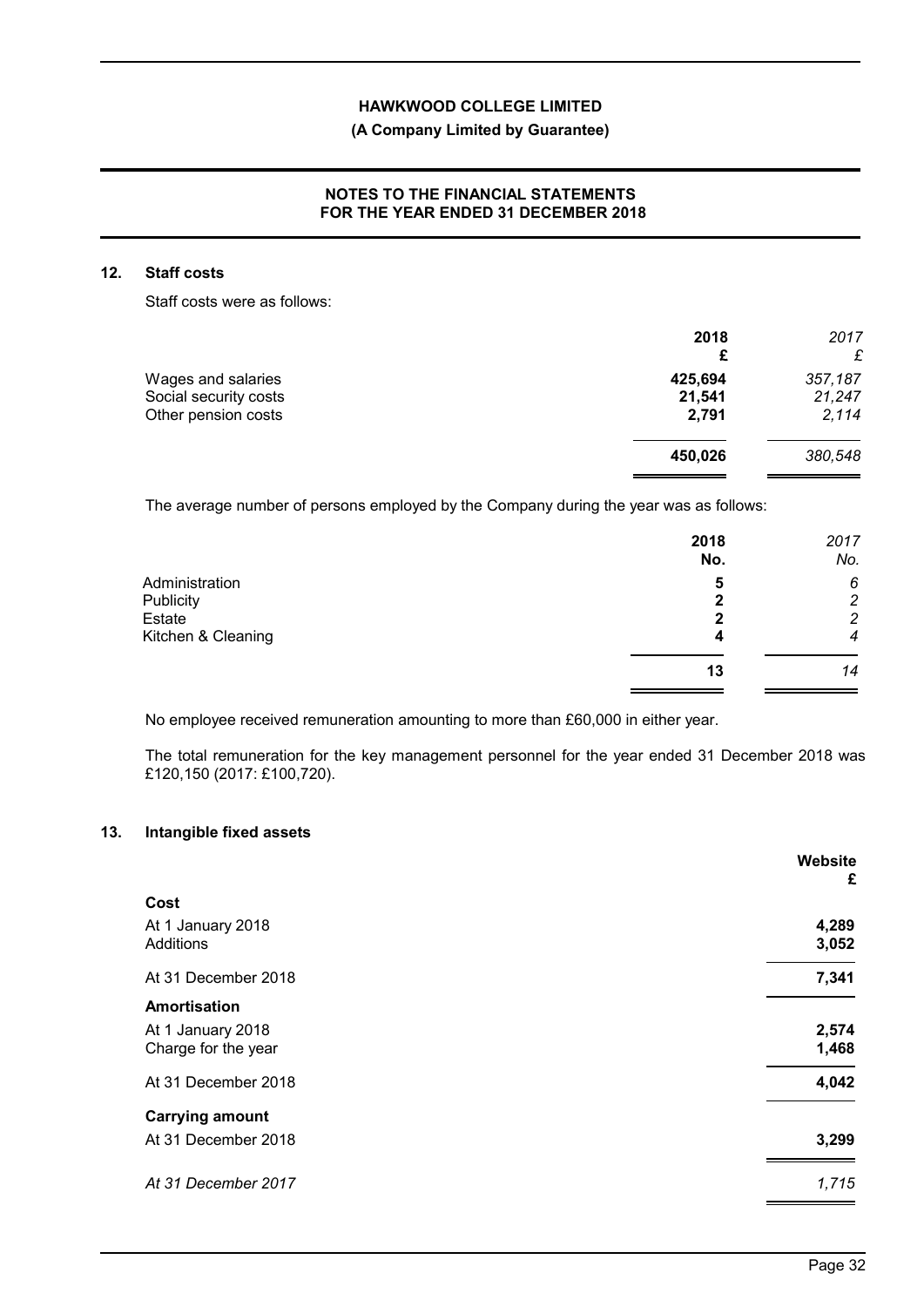# **(A Company Limited by Guarantee)**

# **NOTES TO THE FINANCIAL STATEMENTS FOR THE YEAR ENDED 31 DECEMBER 2018**

#### **14. Tangible fixed assets**

|                                          | Freehold<br>property<br>£ | machinery<br>£  | <b>Plant and Fixtures and</b><br>fittings<br>£ | Total<br>£          |
|------------------------------------------|---------------------------|-----------------|------------------------------------------------|---------------------|
| Cost or valuation                        |                           |                 |                                                |                     |
| At 1 January 2018<br>Additions           | 1,697,091<br>54,722       | 33,162          | 199,640<br>5,812                               | 1,929,893<br>60,534 |
| At 31 December 2018                      | 1,751,813                 | 33,162          | 205,452                                        | 1,990,427           |
| <b>Depreciation</b>                      |                           |                 |                                                |                     |
| At 1 January 2018<br>Charge for the year |                           | 25,002<br>3,240 | 76,155<br>15,686                               | 101,157<br>18,926   |
| At 31 December 2018                      |                           | 28,242          | 91,841                                         | 120,083             |
| Net book value                           |                           |                 |                                                |                     |
| At 31 December 2018                      | 1,751,813                 | 4,920           | 113,611                                        | 1,870,344           |
| At 31 December 2017                      | 1,697,091                 | 8,160           | 123,485                                        | 1,828,736           |

The property was revalued at 27 June 2014 by Frowens, a local Estate Agency. The previous owner was RICS registered and the firm continues to use the RICS manuals for valuation purposes. The valuation has been prepared on an existing use basis. Cost or valuation at 31 December 2018 is as follows:

Cost or valuation at 31 December 2018 is as follows:

|               | <b>Land and</b><br>buildings<br>£ |
|---------------|-----------------------------------|
| At cost       | 706,597                           |
| At valuation: |                                   |
|               | 1,045,216                         |
|               | 1,751,813                         |
|               |                                   |

If the land and buildings had not been included at valuation they would have been included under the historical cost convention as follows:

|                                  | 2018<br>£                 | 2017<br>£ |
|----------------------------------|---------------------------|-----------|
| Cost<br>Accumulated depreciation | 706,597<br>$\blacksquare$ | 651,875   |
| Net book value                   | 706,597                   | 651,875   |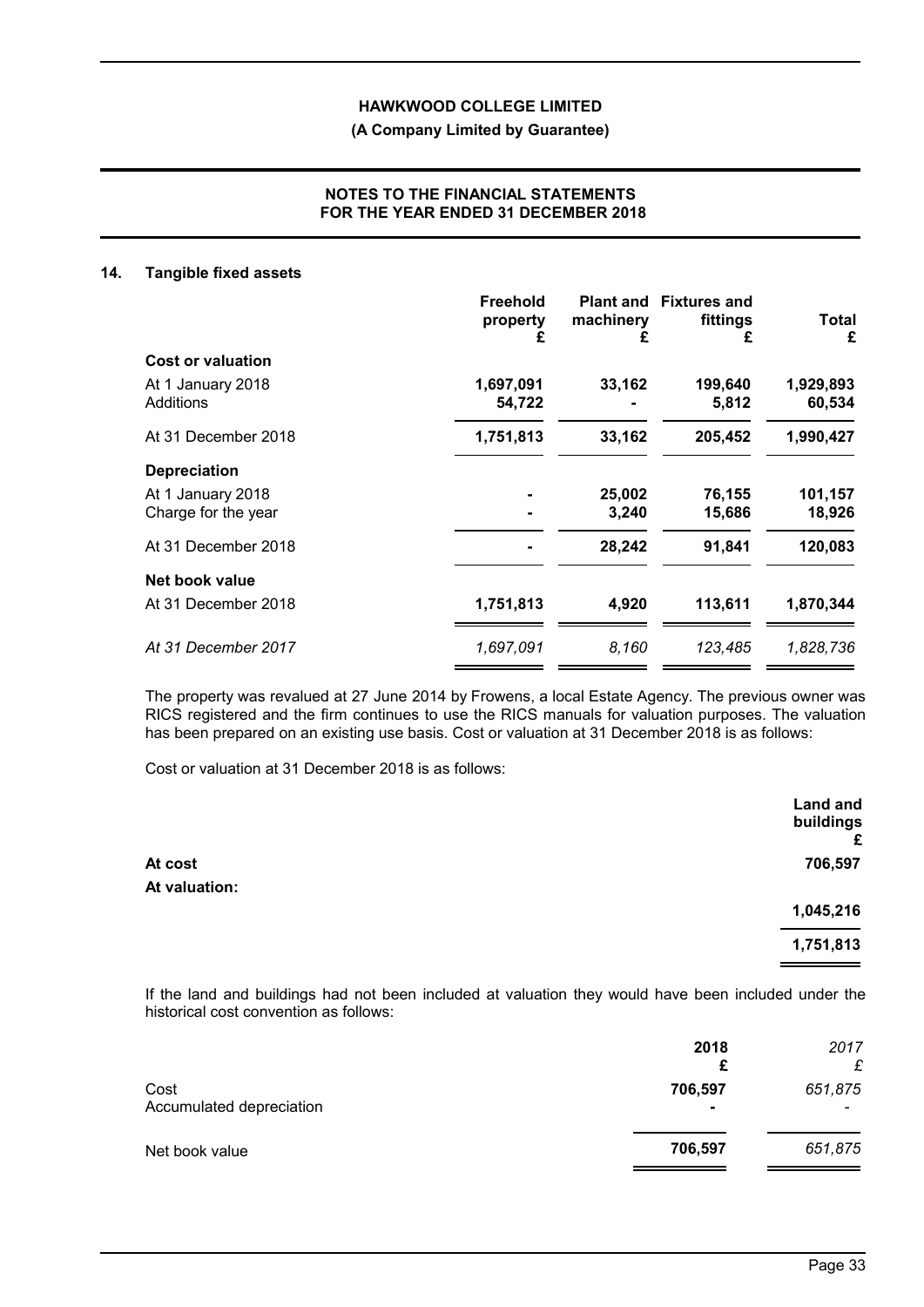# **(A Company Limited by Guarantee)**

# **NOTES TO THE FINANCIAL STATEMENTS FOR THE YEAR ENDED 31 DECEMBER 2018**

| 15. | <b>Stocks</b>                                                                                                                                       |                                                |                                                |
|-----|-----------------------------------------------------------------------------------------------------------------------------------------------------|------------------------------------------------|------------------------------------------------|
|     |                                                                                                                                                     | 2018                                           | 2017                                           |
|     | Finished goods and goods for resale                                                                                                                 | £<br>2,896                                     | £<br>3,770                                     |
| 16. | <b>Debtors</b>                                                                                                                                      |                                                |                                                |
|     |                                                                                                                                                     | 2018<br>£                                      | 2017<br>£                                      |
|     | Trade debtors<br>Prepayments and accrued income                                                                                                     | 25,321<br>7,464                                | 14,140<br>7,465                                |
|     |                                                                                                                                                     | 32,785                                         | 21,605                                         |
| 17. | Creditors: Amounts falling due within one year                                                                                                      |                                                |                                                |
|     |                                                                                                                                                     | 2018<br>£                                      | 2017<br>£                                      |
|     | Bank loans and overdrafts<br><b>Trade creditors</b><br>Other taxation and social security<br>Other creditors<br>Accruals and deferred income        | 22,169<br>17,642<br>14,632<br>4,733<br>164,466 | 22,267<br>22,944<br>14,624<br>6,098<br>137,960 |
|     |                                                                                                                                                     | 223,642                                        | 203,893                                        |
|     | Deferred income relates to deposits for course bookings for the new course year alongside rent paid in<br>advance for the following financial year. |                                                |                                                |

| Deferred income                                                                                                                                                           |                                 |
|---------------------------------------------------------------------------------------------------------------------------------------------------------------------------|---------------------------------|
| Deferred income at 1 January 2018<br>Deposits for next year's courses and rent for next year received during the year<br>Amounts released to the SOFA from previous years | 127.079<br>148.733<br>(127,079) |
| Deferred income at 31 December 2018                                                                                                                                       | 148.733                         |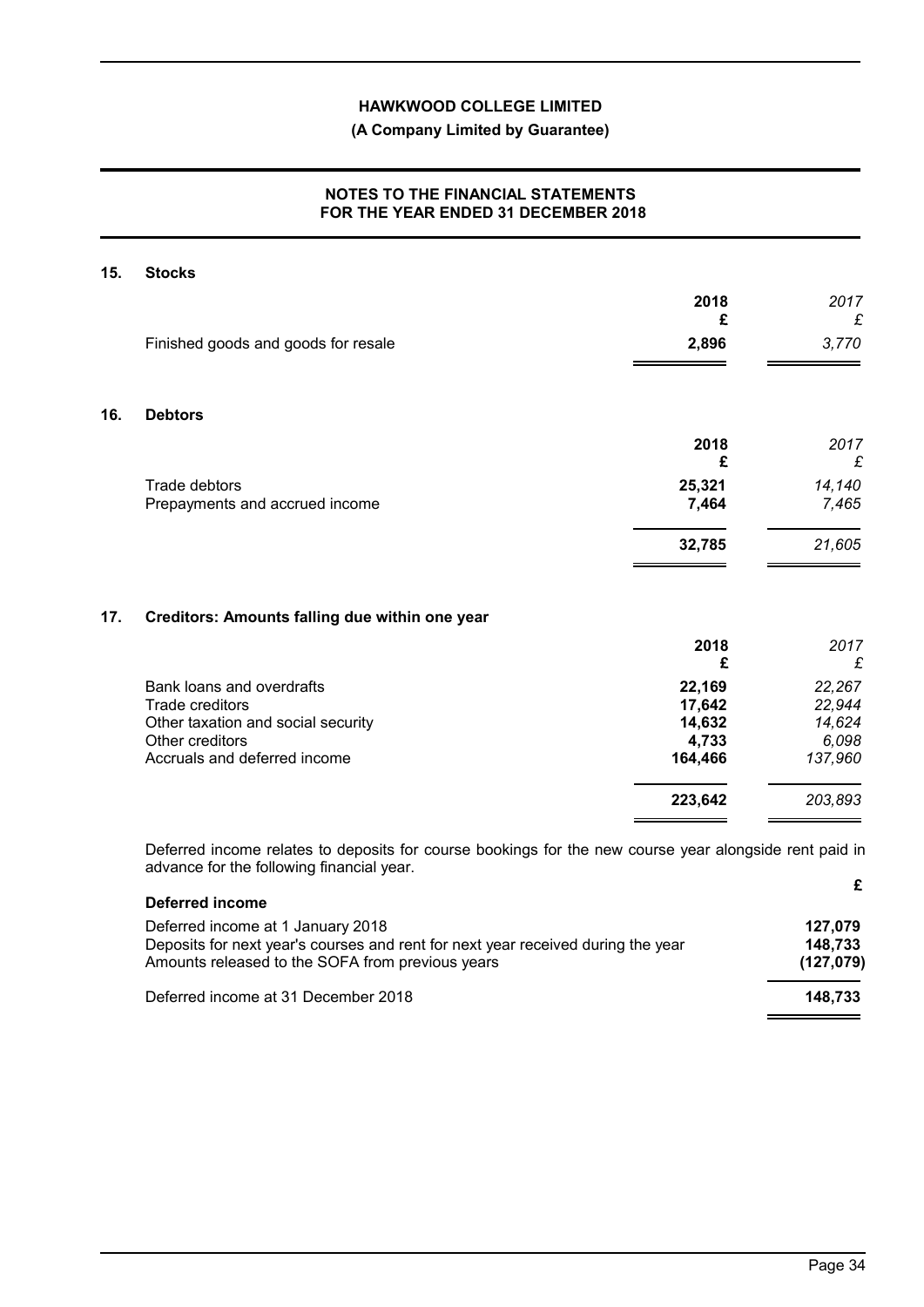# **(A Company Limited by Guarantee)**

# **NOTES TO THE FINANCIAL STATEMENTS FOR THE YEAR ENDED 31 DECEMBER 2018**

### **18. Creditors: Amounts falling due after more than one year**

|                                                                           | 2018<br>£ | 2017<br>£ |
|---------------------------------------------------------------------------|-----------|-----------|
| <b>Bank loans</b>                                                         | 109,795   | 131,953   |
| Included within the above are amounts falling due as follows:             |           |           |
|                                                                           | 2018      | 2017      |
| Between one and two years                                                 | £         | £         |
| <b>Bank loans</b>                                                         | 21,959    | 22,353    |
| Between two and five years                                                |           |           |
| <b>Bank loans</b>                                                         | 65,877    | 63,371    |
| Over five years                                                           |           |           |
| <b>Bank loans</b>                                                         | 21,959    | 46,230    |
| Creditors include amounts not wholly repayable within 5 years as follows: |           |           |

|                          | 2018   | 2017<br>£ |
|--------------------------|--------|-----------|
| Repayable by instalments | 21,959 | 46,230    |

The loan is repayable monthly over 10 year at 5% interest.

The loan has been secured by way of a charge over the freehold property in respect of Triodos Bank.

#### **19. Statement of funds**

# **Statement of funds - current year**

|                            | <b>Balance at</b>      |                |                         |                                 | <b>Balance at</b><br>31      |
|----------------------------|------------------------|----------------|-------------------------|---------------------------------|------------------------------|
|                            | 1 January<br>2018<br>£ | Income<br>£    | <b>Expenditure</b><br>£ | <b>Transfers</b><br>in/out<br>£ | <b>December</b><br>2018<br>£ |
| <b>Unrestricted funds</b>  |                        |                |                         |                                 |                              |
| <b>General Fund</b>        | 514,833                | 872,675        | (860, 495)              | 22,200                          | 549,213                      |
| <b>Revaluation Reserve</b> | 1,045,216              | $\blacksquare$ |                         | $\blacksquare$                  | 1,045,216                    |
|                            | 1,560,049              | 872,675        | (860, 495)              | 22,200                          | 1,594,429                    |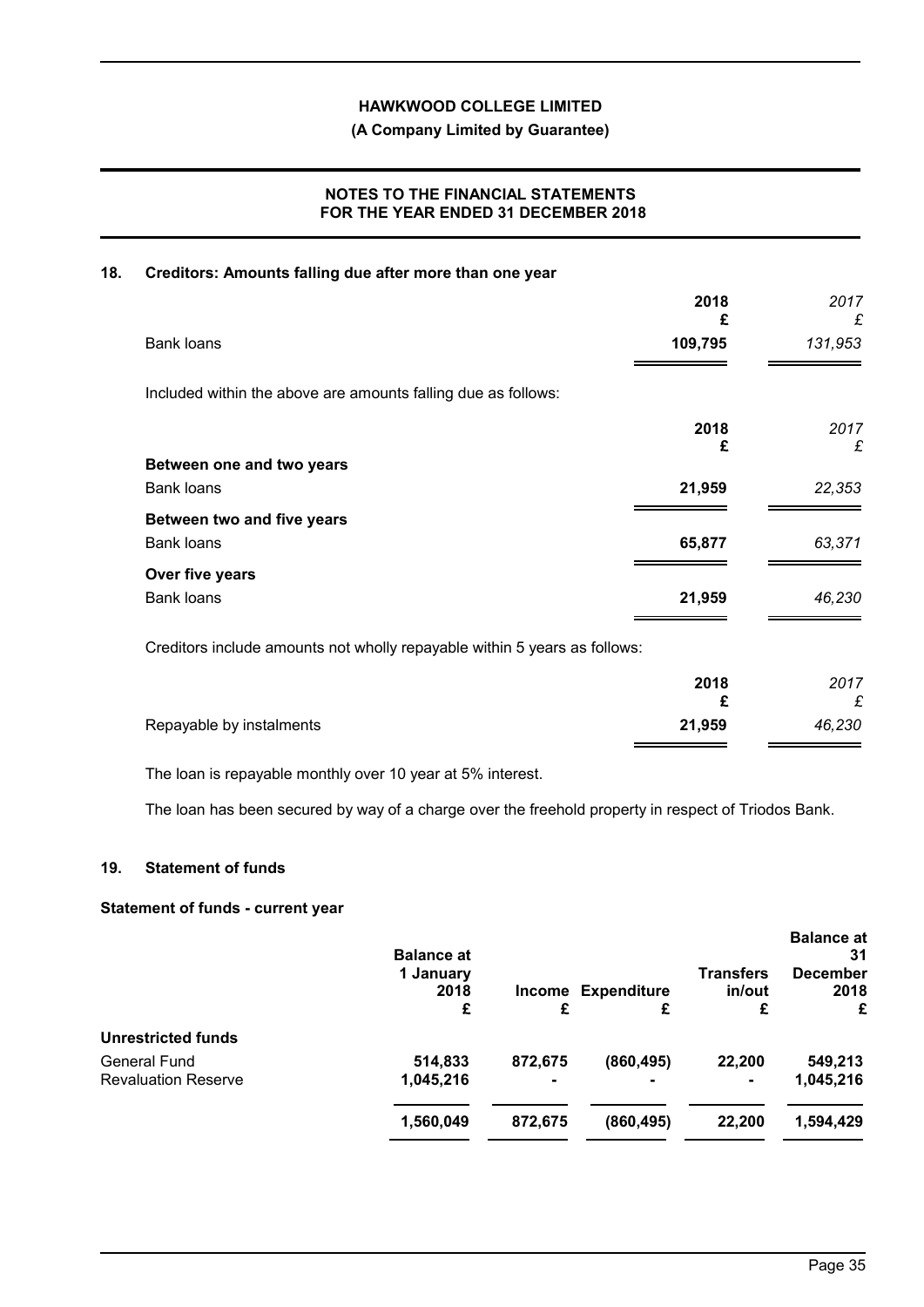### **(A Company Limited by Guarantee)**

## **NOTES TO THE FINANCIAL STATEMENTS FOR THE YEAR ENDED 31 DECEMBER 2018**

### **19. Statement of funds (continued)**

| 4,208     |
|-----------|
|           |
|           |
|           |
|           |
|           |
|           |
|           |
|           |
|           |
|           |
| 33,878    |
| 6,921     |
|           |
| 3,664     |
| 48,671    |
| 1,643,100 |
|           |

The donation of £1,000 from the Barnwood Trust was received in the prior year and brought forward to be spent on the disabled suite. This work was completed within the year ended 31 December 2018. Further donations were received during the year ended 31 December 2018 to be spent on the disabled suite with these donations fully expensed within the year.

Amounts brought forward in relation to The National Lottery and Renishaw were received during the prior year, the year ended 31 December 2017, in relation to the outdoor classroom. This project commenced in 2018 further funded by donations received specifically for the outdoor classroom. An amount is carried forward to fund further work on the project.

Amounts brought forward in relation to The Summerfield Trust and Langtree Trust were received during the year ended 31 December 2017 to be spent on signage at Hawkwood College with this project completed in 2018.

Crowdfunding commenced in 2018 to raise money to bring 28 artists and change-makers to Hawkwood College to undertake creative residencies. The change-maker residency programme was launched in 2019.

The Eileen Nesfield Cookson bursary fund is available for individuals who do not have the means to attend certain events and courses and therefore individuals can apply for a bursary towards the costs of such events or courses.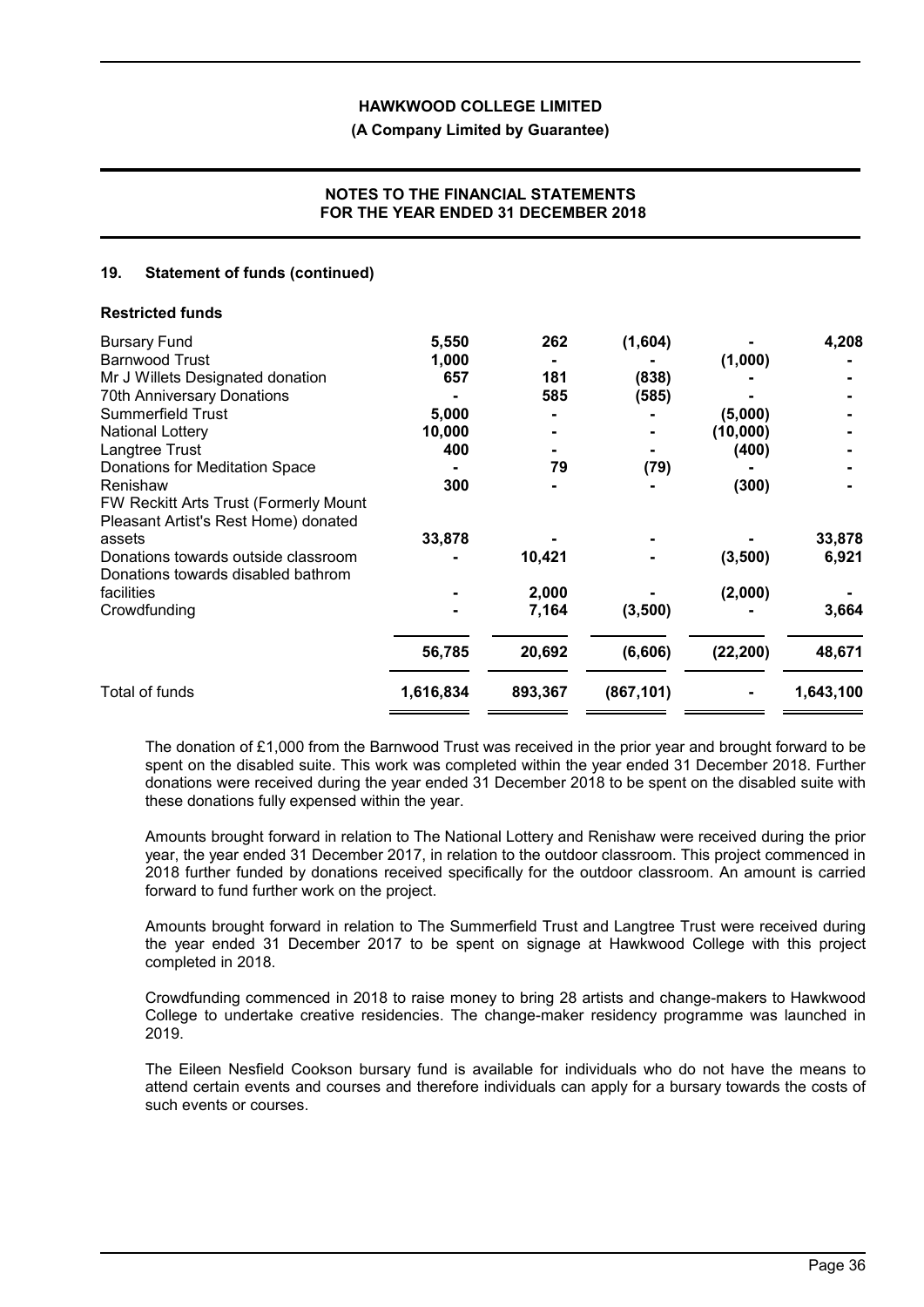# **(A Company Limited by Guarantee)**

# **NOTES TO THE FINANCIAL STATEMENTS FOR THE YEAR ENDED 31 DECEMBER 2018**

# **19. Statement of funds (continued)**

# **Statement of funds - prior year**

|                                                                                           | <b>Balance</b> at |         |             |                            | <b>Balance</b> at<br>31 |
|-------------------------------------------------------------------------------------------|-------------------|---------|-------------|----------------------------|-------------------------|
|                                                                                           | 1 January<br>2017 | Income  | Expenditure | <b>Transfers</b><br>in/out | December<br>2017        |
|                                                                                           | £                 | £       | £           | £                          | £                       |
| <b>General funds</b>                                                                      |                   |         |             |                            |                         |
| <b>General Fund</b>                                                                       | 510,981           | 802,932 | (799,080)   |                            | 514,833                 |
| <b>Revaluation Reserve</b>                                                                | 1,045,216         |         |             |                            | 1,045,216               |
|                                                                                           | 1,556,197         | 802,932 | (799,080)   |                            | 1,560,049               |
| <b>Restricted funds</b>                                                                   |                   |         |             |                            |                         |
| <b>Bursary Fund</b><br>Eric William's Appeal designated                                   | 6,601             |         | (1,051)     |                            | 5,550                   |
| donations                                                                                 |                   | 65      | (65)        |                            |                         |
| <b>Barnwood Trust</b>                                                                     |                   | 1,000   |             |                            | 1,000                   |
| Mr J Willets Designated donation                                                          | 1,260             | 1,500   | (2, 103)    |                            | 657                     |
| <b>70th Anniversary Donations</b>                                                         |                   | 106     | (106)       |                            |                         |
| <b>Summerfield Trust</b>                                                                  |                   | 5,000   |             |                            | 5,000                   |
| National Lottery                                                                          |                   | 10,000  |             |                            | 10,000                  |
| Langtree Trust                                                                            |                   | 400     |             |                            | 400                     |
| Donations for Meditation Space                                                            |                   | 193     | (193)       |                            |                         |
| Renishaw<br>FW Reckitt Arts Trust (Formerly Mount<br>Pleasant Artist's Rest Home) donated |                   | 300     |             |                            | 300                     |
| assets                                                                                    | 33,878            |         |             |                            | 33,878                  |
|                                                                                           | 41,739            | 18,564  | (3, 518)    |                            | 56,785                  |
| <b>Total of funds</b>                                                                     | 1,597,936         | 821,496 | (802, 598)  |                            | 1,616,834               |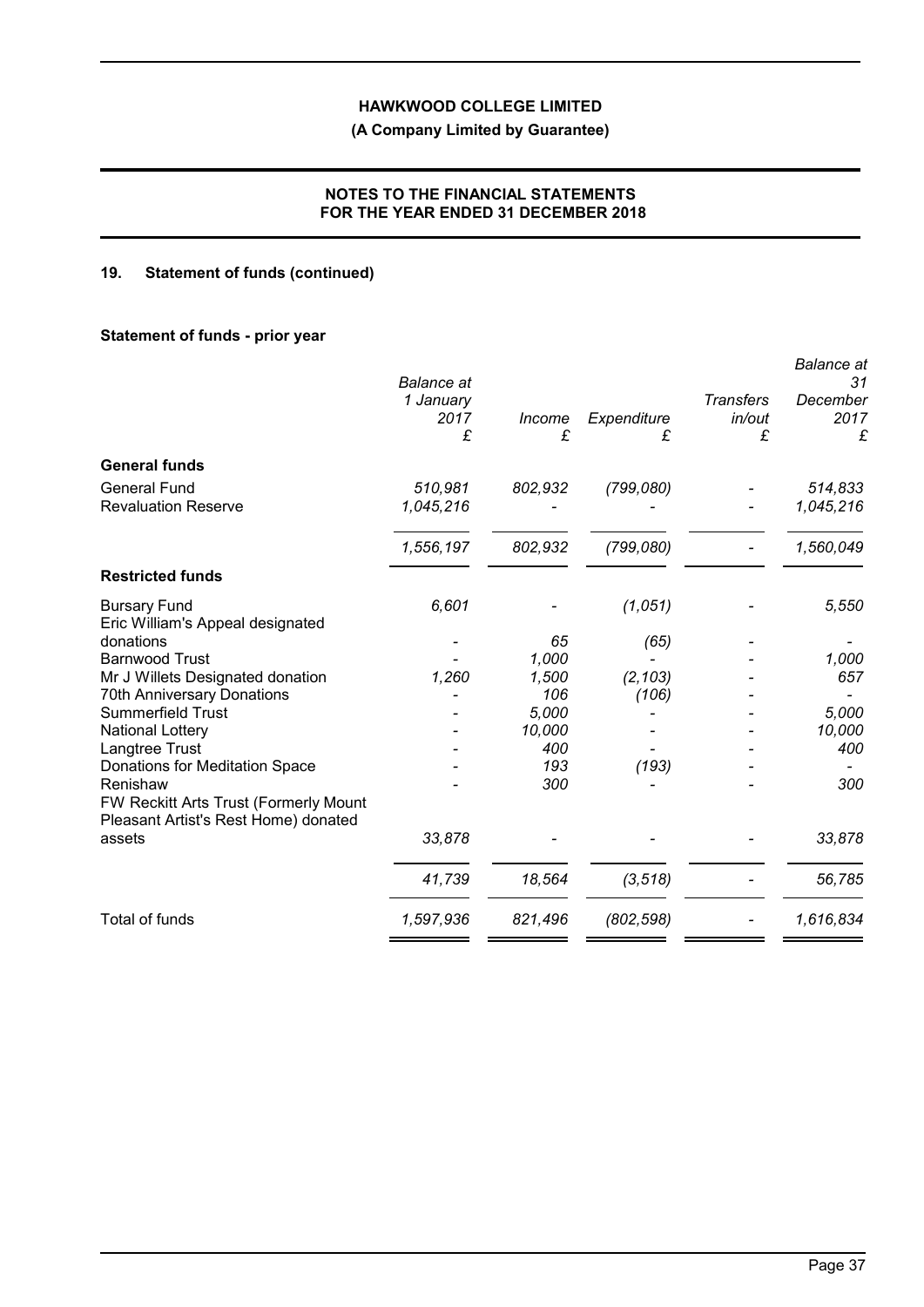# **(A Company Limited by Guarantee)**

# **NOTES TO THE FINANCIAL STATEMENTS FOR THE YEAR ENDED 31 DECEMBER 2018**

# **Summary of funds - current year**

|                  | <b>Balance at</b><br>1 January |         |                    | <b>Transfers</b> | <b>Balance at</b><br>31<br><b>December</b> |
|------------------|--------------------------------|---------|--------------------|------------------|--------------------------------------------|
|                  | 2018                           | Income  | <b>Expenditure</b> | in/out           | 2018                                       |
|                  | £                              | £       |                    | £                | £                                          |
| General funds    | 1,560,049                      | 872,675 | (860, 495)         | 22,200           | 1,594,429                                  |
| Restricted funds | 56,785                         | 20,692  | (6,606)            | (22, 200)        | 48,671                                     |
|                  | 1,616,834                      | 893,367 | (867, 101)         | $\blacksquare$   | 1,643,100                                  |

# **Summary of funds - prior year**

| 1 January<br>2017<br>£ | Income<br>£       | Expenditure<br>£      | 31<br>December<br>2017<br>£ |
|------------------------|-------------------|-----------------------|-----------------------------|
| 1,556,197<br>41,739    | 802,932<br>18.564 | (799,080)<br>(3, 518) | 1,560,049<br>56,785         |
| 1,597,936              | 821,496           | (802, 598)            | 1,616,834                   |
|                        | <b>Balance</b> at |                       |                             |

# **20. Analysis of net assets between funds**

# **Analysis of net assets between funds - current year**

| <b>Unrestricted</b> | <b>Restricted</b> | Total      |
|---------------------|-------------------|------------|
| funds               | funds             | funds      |
| 2018                | 2018              | 2018       |
| £                   | £                 | £          |
| 3.299               |                   | 3,299      |
| 1,836,466           | 33,878            | 1,870,344  |
| 88,101              | 14,793            | 102,894    |
| (223, 642)          |                   | (223, 642) |
| (109, 795)          |                   | (109,795)  |
| 1,594,429           | 48,671            | 1,643,100  |
|                     |                   |            |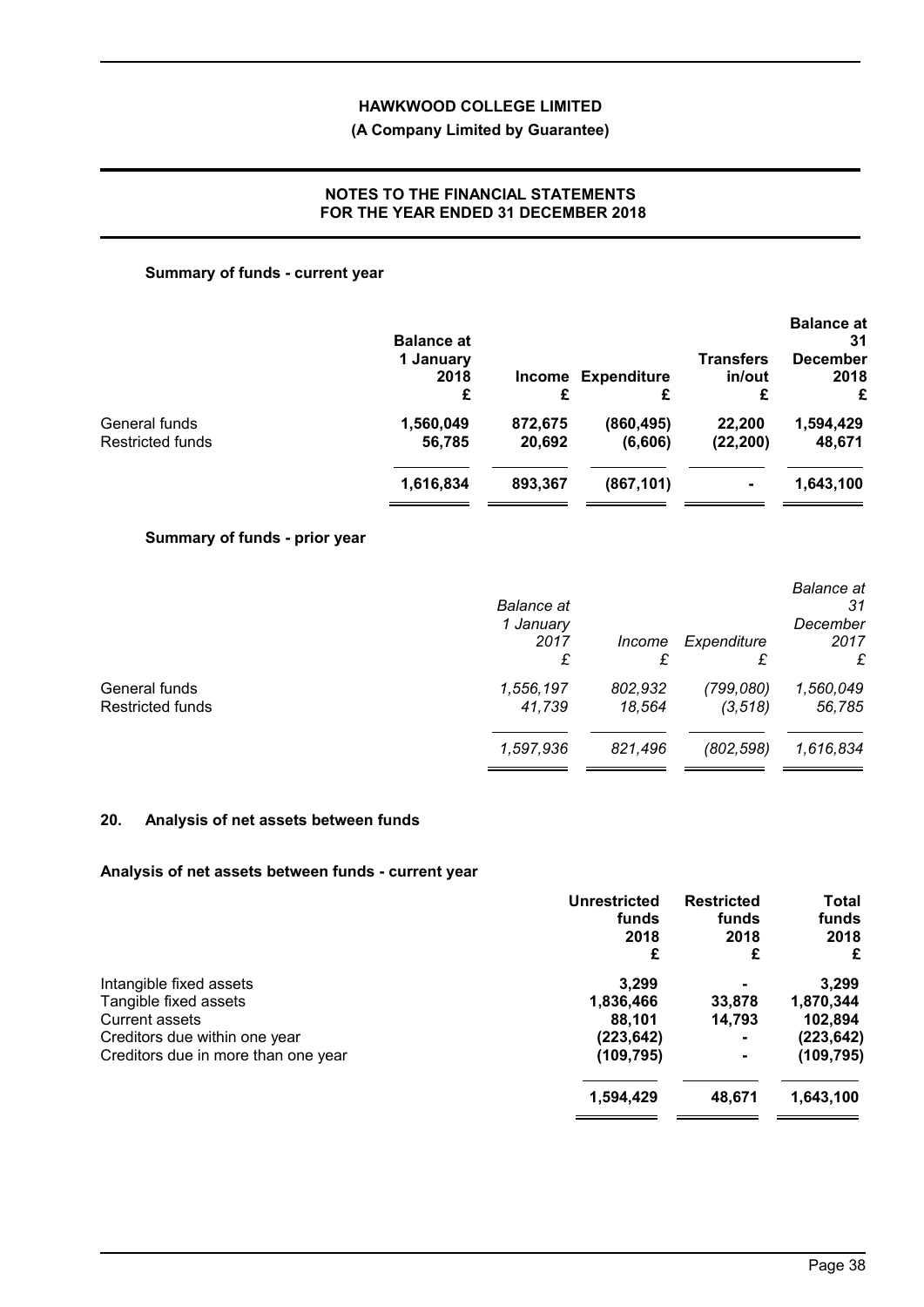# **(A Company Limited by Guarantee)**

# **NOTES TO THE FINANCIAL STATEMENTS FOR THE YEAR ENDED 31 DECEMBER 2018**

# **20. Analysis of net assets between funds (continued)**

# **Analysis of net assets between funds - prior year**

|                                     | <b>Unrestricted</b> | Restricted               | Total      |
|-------------------------------------|---------------------|--------------------------|------------|
|                                     | funds               | funds                    | funds      |
|                                     | 2017                | 2017                     | 2017       |
|                                     | £                   | £                        | £          |
| Intangible fixed assets             | 1,715               | $\overline{\phantom{0}}$ | 1,715      |
| Tangible fixed assets               | 1,794,858           | 33,878                   | 1,828,736  |
| <b>Current assets</b>               | 99.322              | 22.907                   | 122,229    |
| Creditors due within one year       | (203,893)           |                          | (203,893)  |
| Creditors due in more than one year | (131, 953)          |                          | (131, 953) |
|                                     | 1,560,049           | 56.785                   | 1,616,834  |

# **21. Reconciliation of net movement in funds to net cash flow from operating activities**

|     |                                                                    | 2018<br>£ | 2017<br>£ |
|-----|--------------------------------------------------------------------|-----------|-----------|
|     | Net income for the year (as per Statement of financial activities) | 26,266    | 18,898    |
|     | <b>Adjustment for:</b>                                             |           |           |
|     | Depreciation and amortisation charges                              | 20,394    | 19,121    |
|     | Decrease in stocks                                                 | 874       | 364       |
|     | (Increase)/decrease in debtors                                     | (11, 180) | 8,353     |
|     | Increase in creditors                                              | 19,847    | 32,944    |
|     | Net cash provided by operating activities                          | 56,201    | 79,680    |
| 22. | Analysis of cash and cash equivalents                              |           |           |
|     |                                                                    | 2018      | 2017      |
|     |                                                                    | £         | £         |
|     | Cash in hand                                                       | 67,213    | 96,854    |
|     | Total                                                              | 67,213    | 96,854    |
|     |                                                                    |           |           |